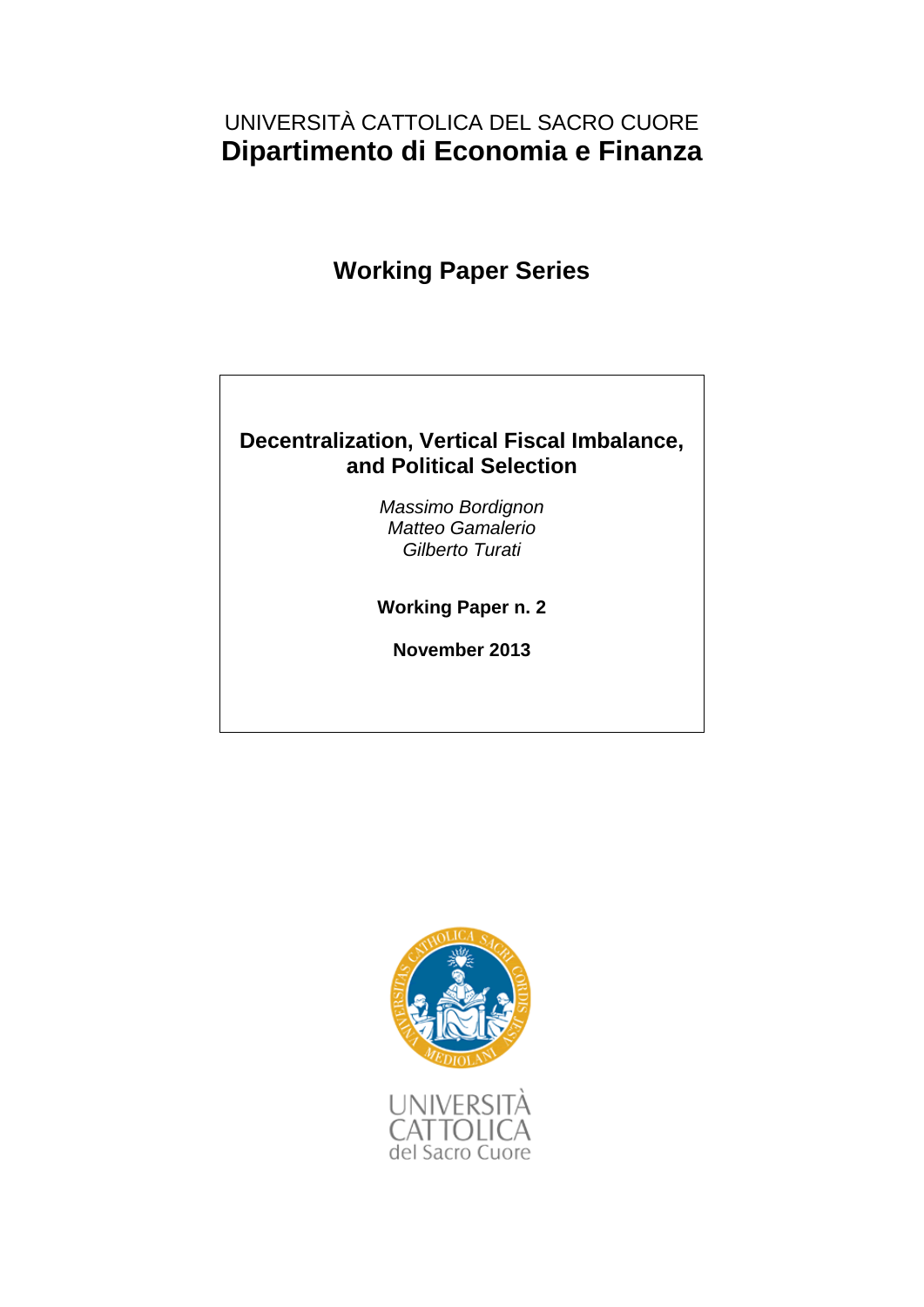# **Decentralization, Vertical Fiscal Imbalance, and Political Selection**

# **Massimo Bordignon**

*Università Cattolica del Sacro Cuore*

# **Matteo Gamalerio**

*University of Warwick*

# **Gilberto Turati**

*University of Turin & CIFREL, Catholic University, Milan*

Working Paper n. 2 November 2013

Dipartimento di Economia e Finanza Università Cattolica del Sacro Cuore Largo Gemelli 1 - 20123 Milano – Italy tel: +39.02.7234.2976 - fax: +39.02.7234.2781 e-mail: dip.economiaefinanza@unicatt.it

The Working Paper Series promotes the circulation of research results produced by the members and affiliates of the Dipartimento di Economia e Finanza, with the aim of encouraging their dissemination and discussion. Results may be in a preliminary or advanced stage. The Dipartimento di Economia e Finanza is part of the Dipartimenti e Istituti di Scienze Economiche (DISCE) of the Università Cattolica del Sacro Cuore.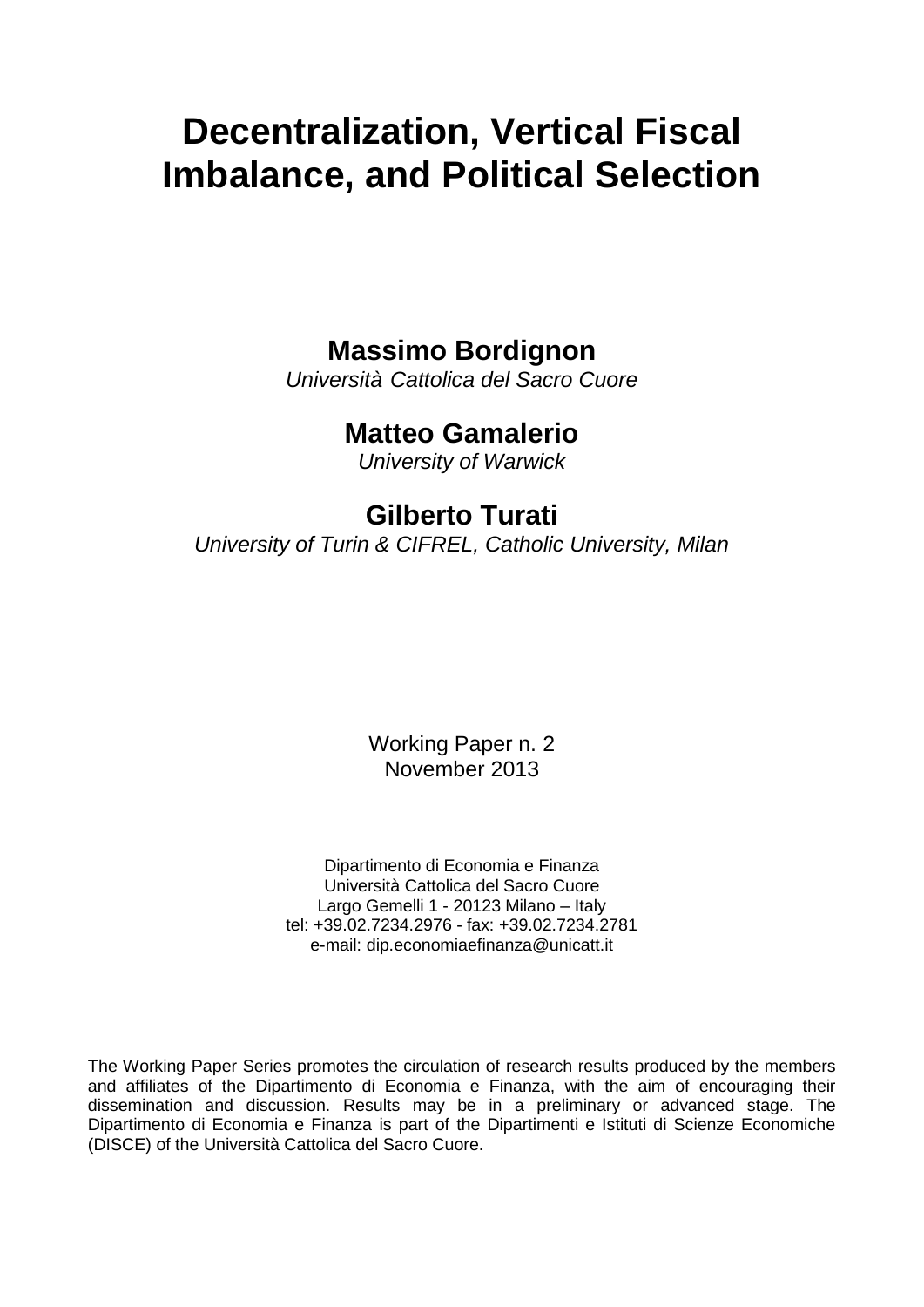# Decentralization, Vertical Fiscal Imbalance, and Political Selection<sup>∗</sup>

Massimo Bordignon† Catholic University, Milan & CESifo

Matteo Gamalerio University of Warwick

Gilberto Turati

University of Turin & CIFREL, Catholic University, Milan

October 2013

#### Abstract

In a career-concern model of politics with endogenous candidacy and different types of politicians, following a decentralization reform, politicians with different skills are elected in municipalities characterized by different levels of autonomous resources. As an effect, consumer welfare increases only, or mainly, in richer municipalities. We test these predictions by exploiting the differentiated reduction in Vertical Fiscal Imbalance in Italian municipalities, due to the strong difference in the tax base, following the decentralization reforms of the '90s. Results strongly support our predictions and are robust to several alternative stories.

Keywords: decentralization, vertical fiscal imbalance, quality of politicians

JEL codes: D72, D78

<sup>∗</sup>We wish to thank Alessandro Fontana, Vincenzo Galasso, Anke Kessler, Marko Koethenburger, Giovanna Messina, Tommaso Nannicini, Giacomo Ponzetto, Francesco Porcelli, Panu Poutvaara, Marzia Romanelli, Paolo Sestito, Francesco Sobbrio, Guido Tabellini, Davide Ticchi, Andrea Vindigni, Jingjing Zhang, and all seminar participants at the Bank of Italy Local Governments Workshop, the CESifo Public Sector Economics Workshop, the Mills Workshop, the 68th IIPF Congress (Dresden University of Technology), the EPCS 2013 Meeting (ETH-KOF, Zurich), the 5th Workshop on Fiscal Federalism (Universitat de Barcelona), University of Milan Bicocca, University of Trieste, University of Tor Vergata and the Institute for Advanced Studies (Lucca), for useful comments. Usual disclaimers apply.

<sup>†</sup>Corresponding author: Department of Economics and Public Finance, Catholic University, Largo A. Gemelli 1, I-20123 Milano, Italy. Ph.: +39.02.7234.2694; Fax: +39.02.7234.2781; E-mail: massimo.bordignon@unicatt.it.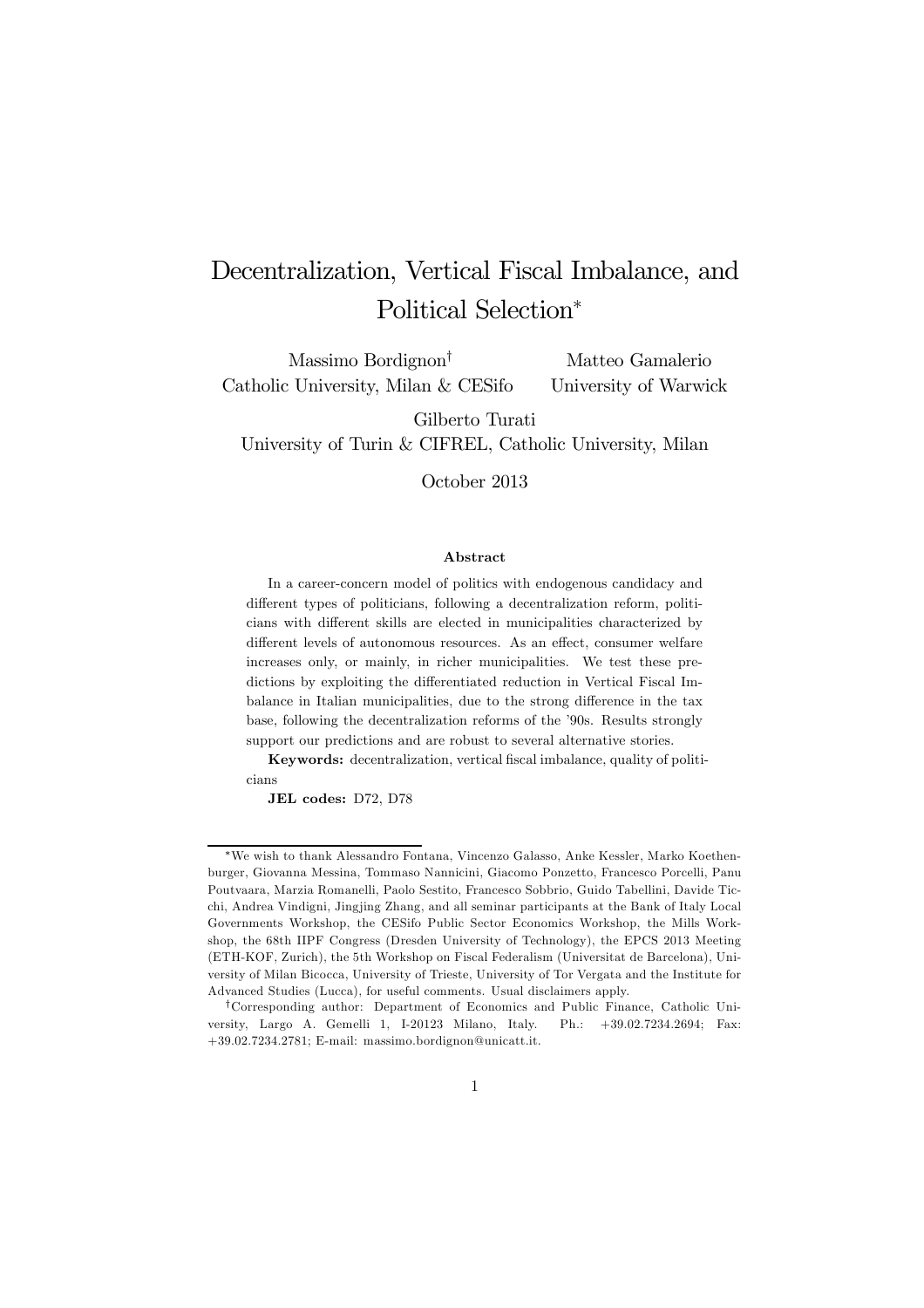# 1 Introduction

As is well known, the case for fiscal decentralization is in general terms rather weak. The theoretical literature typically emphasizes the potentially large efficiency gains deriving from devolving to local governments the provision of important public services, in terms of better representation of local preferences and better accountability of politicians (e.g., Lockwood, 2008 and 2013, for recent surveys). The same ideas lie behind the wide support that fiscal decentralization usually receives in political circles, international organizations and development agencies, which in turn helps explaining the recent wave of decentralization in both developed and developing countries (e.g., Treisman,2007; Bardhan and Mokerjee,  $2006$ <sup>1</sup>. The empirical evidence is however less supportive, with contrasting observed effects of decentralization in terms of efficiency, growth, quality of services, corruption, financial stability and the like (e.g., Rodden, 2006). Understanding under which conditions fiscal decentralization is able to fulfill its promises represents therefore an important area for research.

On this matter, a paramount role seems to be played by the mismatch between own revenues and expenditure at the local level: higher levels of "vertical fiscal imbalances" (VFI) - i.e., higher shares of transfers in the local government budgets - are typically shown to be associated with poorer local governments' performance (e.g., Ahmad and Brosio, 2008). For instance, it has long been known that the propensity to spend out of transfers by local governments is higher, possibly leading to inefficient levels of public expenditure in communities largely financed with grants (the so-called "fly-paper effect"; e.g., Hines and Thaler, 1995, and Dahlberg et al., 2008). Similarly, a substantial empirical evidence shows that financial instability and soft budget constraints problems are more likely to occur when VFI is high than when it is low (e.g., Rodden et al., 2003, Eyraud and Lusinyan, 2011). Fisman and Gatti (2002) suggest that corruption is also higher when VFI is higher, and in such different contexts such as Uganda and Argentina, Reinikka and Svensson (2004) and Galiani et al. (2008) show that, ceteris paribus, the quality of education provision at the local level is also poorer in localities where VFI is higher.

But why this is the case has never been made very clear in the literature. It is intuitive, for example, that local governments largely financed with transfers may not internalize entirely the cost of spending, presumably because citizens have less incentives in controlling how much money is spent in public services

<sup>&</sup>lt;sup>1</sup>Indeed, Treisman (2007: 3-4) estimates in several hundred million dollars the total sum that each year international organizations, banks, development agencies, single states etc. donate or lend to developing countries in order to support decentralization of fundamental services.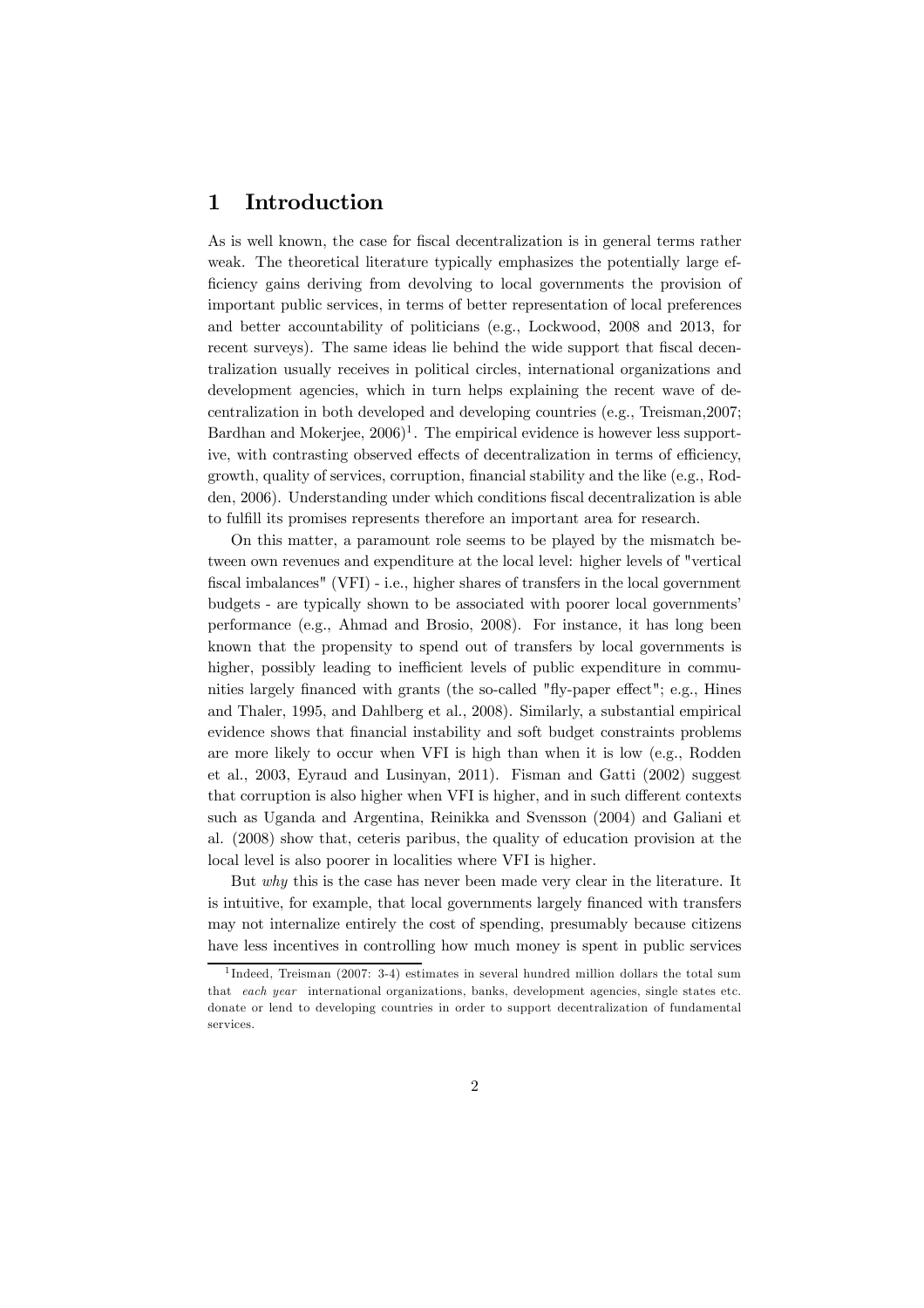if a large part of this money does not come from their own pockets<sup>2</sup>. But it is still unclear why citizens should tolerate a higher level of corruption, or a lower quality of services, just because the latter are largely financed with resources coming from outside the local community. Similarly, it is often argued that local politicians are more easily captured by local interests, leading to higher corruption or lower quality of services under decentralization, a point which goes back at least to the Federalist papers<sup>3</sup>. But, again, it is not obvious why this "capture" should be easier to occur under higher level of VFI.

A possible explanation, that we explore and emphasize in the present paper, is that there may be a relationship between the degree of VFI and the skills of (local) politicians. Our main idea, more formally discussed in Section 2, is the following. In a decentralized setting where most resources still comes from the center, the main task of a local politician lies in making sure that these resources keep flowing to the local community. This generally requires different political skills (say, strong party connections with the center, particular bargaining abilities, and extended family networks) than those of a good administrator of local matters. And given the choice, voters of communities with high degrees of VFI would rationally prefer the former type of politician to the latter. On the contrary, in communities where most of the resources are generated by the community itself (i.e., with a low degree of VFI), voters would rather prefer a good administrator than a local politician with strong connections. More generally, there can also be a self-selection effect. Anticipating voters' preferences, candidates of different abilities may decide to enter the local political arena in communities with different levels of VFI. As a result, as formally shown in Section 2, tax decentralization might have opposite effects in rich and poor communities. It increases voters' welfare in rich communities, as it also attracts politicians of higher administrative skills, while it reduces welfare in poorer communities as the quality of politicians does not change and their skills become less useful to voters. Interestingly, we prove that this occurs even with a "compensated" tax reform (as the Italian one discussed below) that leaves (at statutory tax rates) the total revenues of local governments unchanged, so that what basically changes with the reform is only the degree of VFI across municipalities.

We then take our theoretical results to the data, studying the Italian ex-

<sup>2</sup>These are all instances of a "common pool" phenomenon (e.g., Persson and Tabellini, 1994,  $2000$ , or the " $1/n$  law" as it is alternatively defined in the legislative bargaining literature (Weingast et al. 1981). Cai and Treisman (2005) provide somewhat different theoretical arguments that point in the same direction.

<sup>3</sup> See Bardhan and Mookherjee (2000) and Bordignon et al. (2008) for modern treatments and discussion.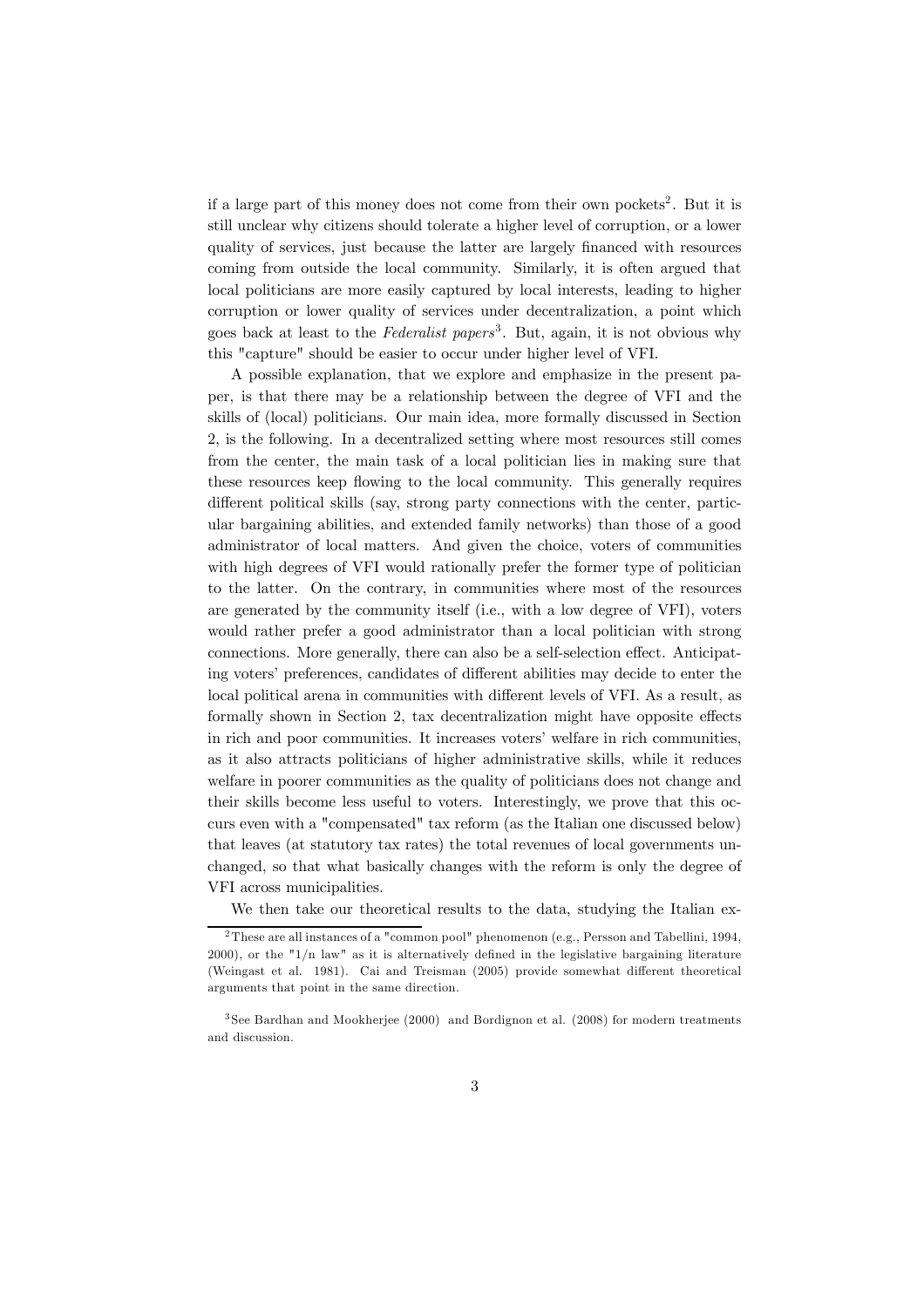perience of decentralization in the '90s. This case study is particularly suitable to test our ideas. For, as explained in more detail in Section 3, the 1993 decentralization reform changed both the electoral system and the funding of municipalities, introducing a new tax source, the municipal property tax, that dramatically improved the financial prospects of municipalities. But while the electoral reform affected all municipalities in the same way, the tax reform had very different effects across the country. In the richest cities, because of their higher tax base, the newly introduced property tax made these municipalities almost entirely financially independent from the center; in the poorest ones, the effect was minimal and municipalities kept receiving most of their resources in the form of grants. On the basis of our theoretical argument, we expect that this should have affected both the selection of local politicians, inducing an abrupt change in the characteristics of the politicians in the richer communities and less or no effect in the poorer ones, and the quality of services, resulting in an improvement mainly, or only, in the richer municipalities.

To test our hypotheses, we then collect an extensive data set on the personal characteristics of the mayors of the main Italian cities both before and after the reform, as well as on other economic and political features of the municipalities<sup>4</sup>. Focusing only on the mayor and not on the general characteristics of the local political class, aside from data availability, is justified by the paramount role in municipal policy attributed to mayors by the 1993 reform (again see Section 3 for detail). Departing from the political economy literature that usually proxies "quality" of politicians with either their level of education or their income (e.g., Gagliarducci and Nannicini, 2013; Galasso and Nannicini, 2011), we then construct several proxy measures for different "types" of politicians, distinguishing between mayors with "political skills" and mayors with "administrative skills". We also consider two separate indicators for the "ex-post" quality of urban policies, looking both at a specific and easily measurable output indicator that is related to one of the main services offered by Italian municipalities (separate waste collection), and at the probability of completing the term in office by the elected mayor, an indicator of efficiency for Italian municipalities that has been recently explored in the literature (e.g., Gagliarducci and Paserman, 2012).

Results are strongly supportive of our hypotheses. In municipalities where the electoral reform was accompanied by a large increase in autonomous resources, the ex-ante characteristics of politicians changed dramatically in the aftermath of the reform. A much larger percentage of elected mayors came from top administrative professions in the private sector. There is also some evidence that in these municipalities the higher quality of the local political class

<sup>4</sup>We consider all cities (89) that are also "capoluogo di provincia" (literally, chief provincial towns) in the Italian ordinary statute regions.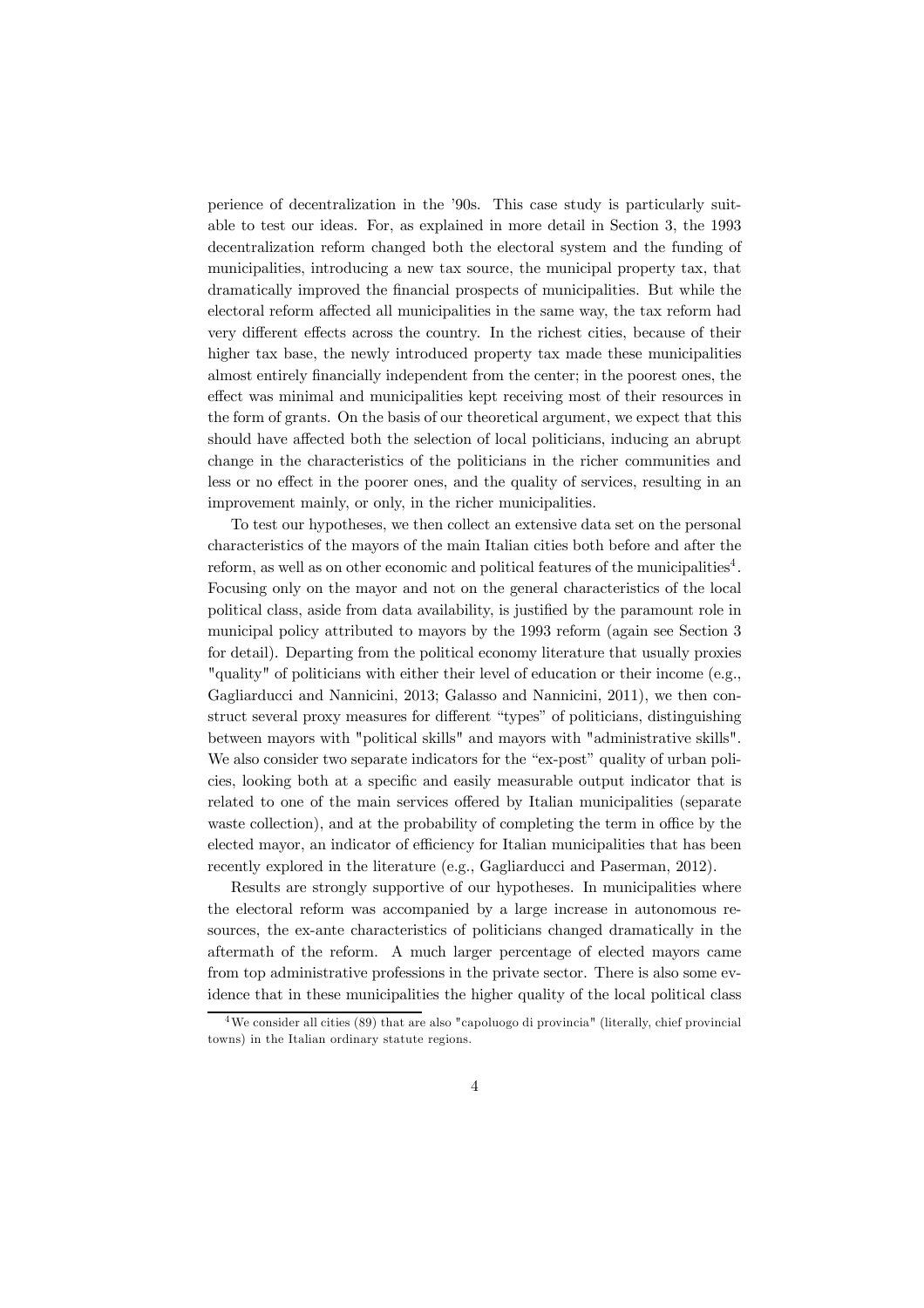was also reflected in a higher quality of policies ex-post, and that this improvement was effectively due to a "selection effect" on local politicians and not to a stronger "disciplining effect" in richer communities $5$ . On the contrary, we observe no or very little effects of the electoral reform in poorer communities, both in terms of the ex-ante skills of politicians and ex-post quality of policy. We also provide a number of robustness tests for these results, checking whether they were not driven by other factors that the literature typically associates with a better selection of politicians, or by other phenomena occurring in Italy in the same period. For instance, our results hold even controlling for the degree of competitiveness in the local electoral competition (e.g., Galasso and Nannicini, 2011), for the endowment of "social capital" at the municipal level (e.g., Guiso et al., 2011), for the higher costs of electoral campaigns in the richest cities, and for the changing political scenario in the mid '90s Italy, with the birth of new political parties. More importantly, they also hold in the case of another, smaller, reform in the financing of Italian municipalities (a municipal surcharge on the Personal Income Tax) that was introduced in 1999 at unchanged electoral rules (e.g., Bordignon and Piazza, 2010).

Our findings have strong implications for the debate on fiscal federalism, that are more extensively discussed in the conclusions. Clearly, not all recipes are adaptable to all circumstances. Fiscal decentralization may be a good idea, but it requires appropriate conditions, in particular a sufficient degree of local financial autonomy, in order to work.

This study is linked to different lines of research. Beside the fiscal federalism literature, our work is clearly related to the recent strand of research in political economics that focuses on the effects of political institutions on the selection of politicians (e.g., Besley, 2004, 2005, 2006; Caselli and Morelli, 2004; Poutvaara and Takalo, 2007; Mattozzi and Merlo, 2008; Gagliarducci et al., 2010). While most effort in this literature has been devoted so far to address the relationship between compensation and quality of politicians, the insight is clearly much more general and could be applied to other types of institutions, including decentralization. Finally, the idea that the features of the local political class may depend on the financial characteristics of the communities is probably not new, but to the best of our knowledge has not been formalized and explicitly tested before. The only exception is a recent work by Brollo et al. (2013) on Brazilian municipalities. Our work is related to theirs, but there are some important differences. First, they suggest that lower transfers always lead to a higher quality of politicians and higher voters' welfare, while in our model

 $5$ The terminology is borrowed from Besley and Smart (2007). We use an institutional feature of the Italian municipal electoral system, the presence of a term limit on mayors, to discriminate between these two effects.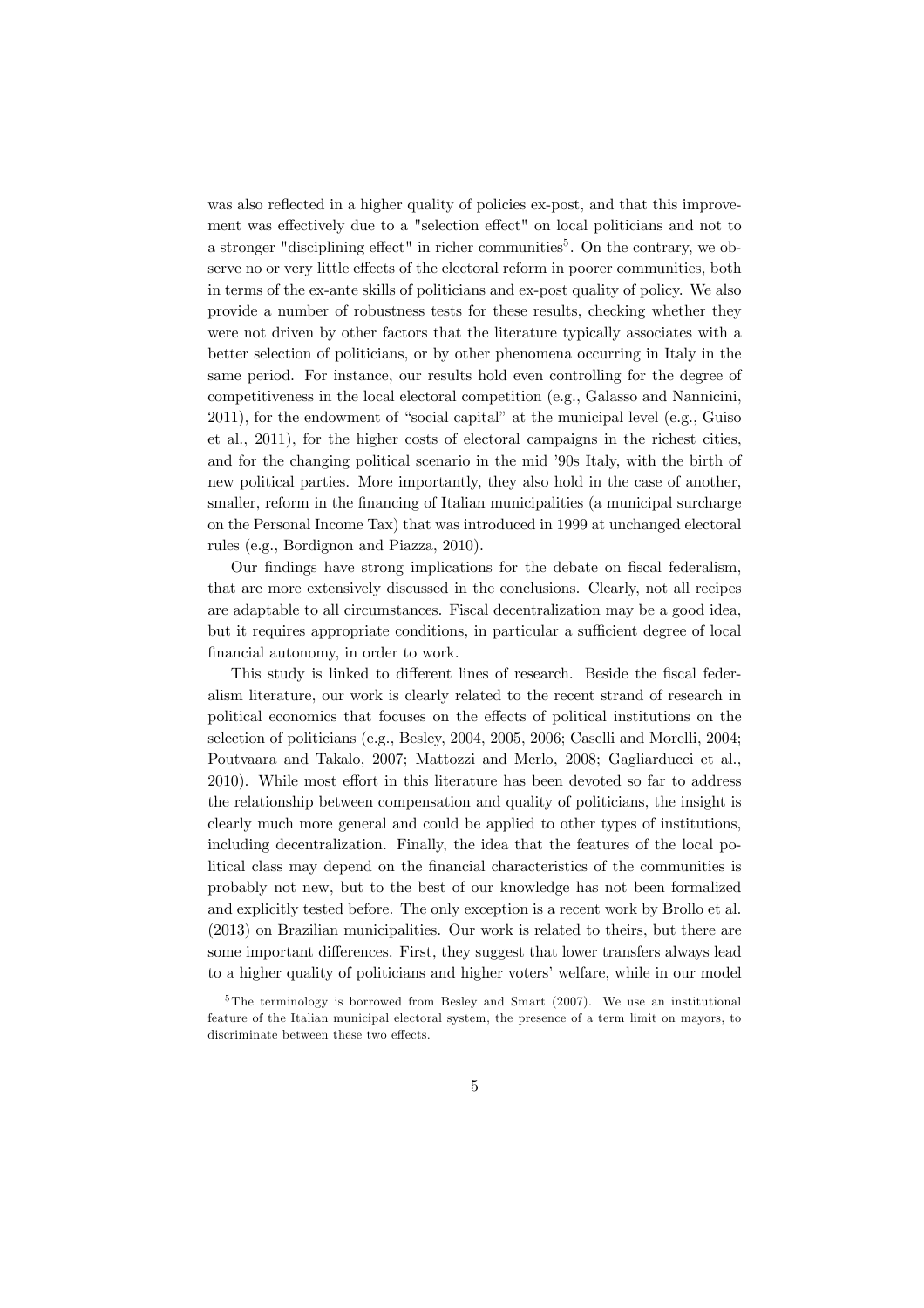with different types of politicians this only occurs in rich communities. Second, they only study changes in transfers, while we consider the case of an increase in local taxation accompanied by an offsetting reduction in transfers. This is important, because it is unclear how a reduction of transfers could always lead to an increase in voters' welfare, in particular in poorer communities.

The remainder of the paper is organized as follows. Section 2 presents a theoretical model of self-selection of local politicians under different local financial conditions that captures our main idea. Section 3 presents in more details the institutional characteristics of the Italian reforms. Section 4 discusses our econometric strategy and presents our data set, with some preliminary evidence. Section 5 is devoted to our main results, also discussing several robustness tests. Section 6 concludes.

# 2 The Model

The framework is a career-concern model of politics as in Brollo et al. (2013), but extended to different types of politicians with specialized skills. Thus, consider a 2 period economy,  $t = 1, 2$ , where t indexes the period, to which we add a selfselection stage later on. In this economy, at the beginning of the first period, an incumbent politician is in charge; at the end of this period an election takes place and either the incumbent or an opponent is elected to rule for the second period $6$ . Politicians only care about collecting as much rents as possible from office. We let  $R_t$  indicate the rents appropriated by an incumbent in period t. Politicians come of two types,  $j = a, p$ ; in a sense to be made more precise below, a-type is on average better in organizing local services (he has more "administrative" skills), p-type is on average better in raising money from the center (he has more "political" skills). Our basic point here is indeed that these are quite different skills, require a different type of backgrounds and specialization, and are therefore typically distributed differently across the population of (potential) politicians.

Local taxes are fixed so that the voter is only interested in the quality/quantity of local public services, that we capture here with a single local public good  $g_t$ . The utility of the voter over the two periods is then just:

$$
U = g_1 + \lambda E(g_2) \tag{1}
$$

where  $0 < \lambda < 1$  is the discount rate and expectations in Eq. (1) are taken with respect to the quality of the politician in the second period (see below). In turn,

<sup>&</sup>lt;sup>6</sup>The insights of these career concern models extend to multiple periods. See, for instance, Persson and Tabellini (2000).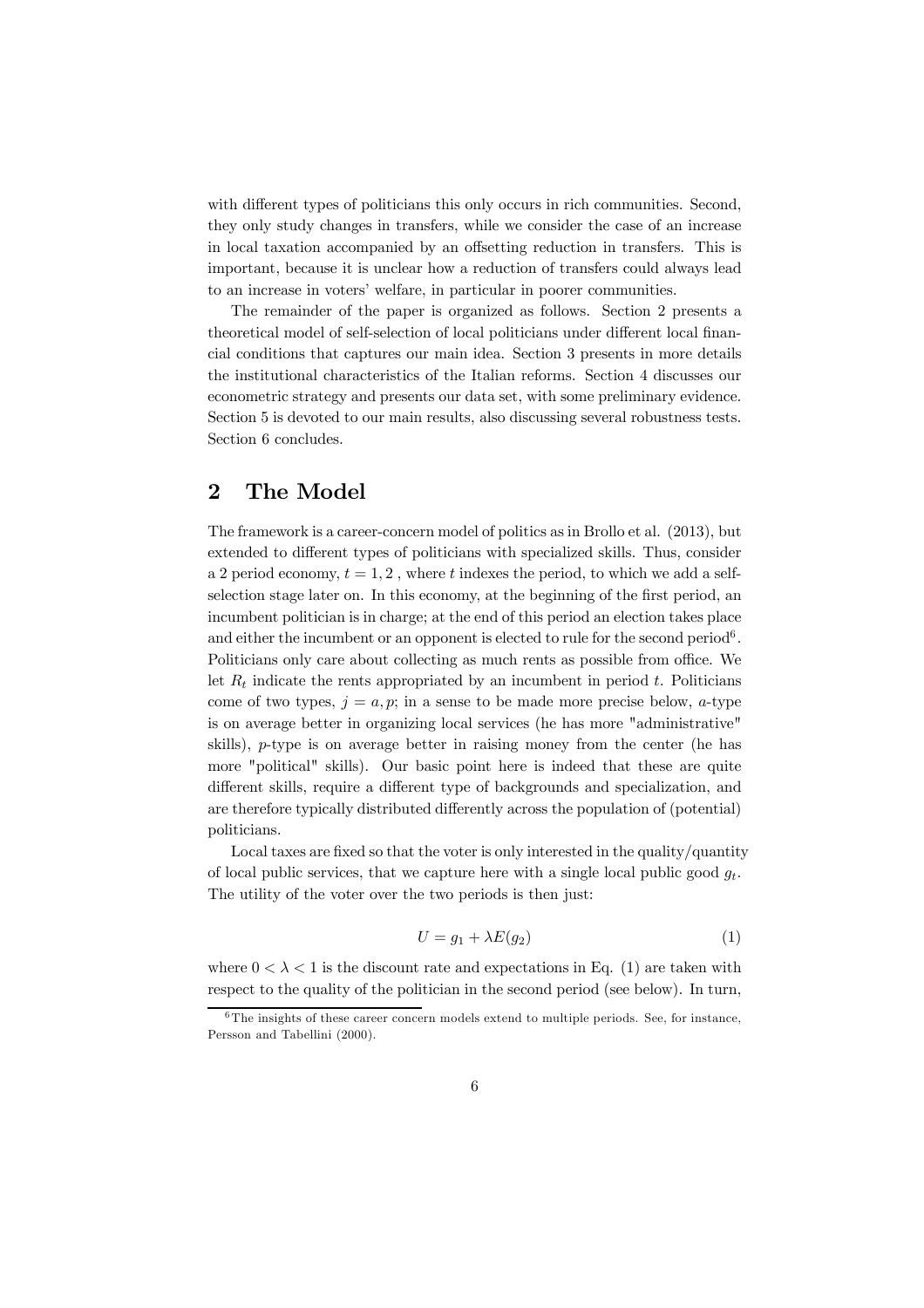$g_t$  depends on three factors: positively, on the amount of resources invested in financing it and on the ability of the different types of politicians to use these resources; and negatively, on the rents that the politician in charge diverts to his advantage and to the detriment of voters. More specifically, in period 1, when an incumbent politician of type  $j$  is in charge, we assume:

$$
g_1^j = \left[ \alpha t \theta^j + \tau(\alpha) \delta^j \right] (1 - r_1^j) \tag{2}
$$

where  $r_1^j$  is the rate of rents extraction in period 1 by a politician of type j, t is the exogenously given local tax rate  $(0 < t < 1)$  and  $\alpha$  is the municipal tax base, with  $\overline{\alpha} > \alpha > \underline{\alpha} > 0$ .  $\tau(\alpha) > 0$  is the transfer received by the center. Note that we write  $\tau$  as a function of  $\alpha$ , as grants to local governments in most countries have a redistributive component; they are larger in poorer communities  $(\tau'(\alpha) < 0)^7$ .

Eq. (2) implies that  $g_1^j$  not only depends on the revenues accruing to the municipality,  $\alpha t + \tau(\alpha)$ , but also on the ability of politician j to use these resources, captured here by the couple  $(\theta^j, \delta^j)$ . More specifically, a given amount of local resources,  $\alpha t$ , can generate a higher level of public good production if it is managed by a politician  $j$  that has a higher level of administrative skills than another politician  $k, \theta^j > \theta^k$ . This politician may also be better in managing the resources coming from the center in the form of grants. But we assume that on transfers political skills  $\delta^j$  dominate, as a politician with higher political skills may be more able to get extra resources from the center, or to convince the center to directly finance some components of local expenditure<sup>8</sup>. Notice from Eq. (2) that we also assume that a politician can divert to his advantage the extra resources that he himself generates. This is intuitive: a politician with high political skills may cash some of the extra transfers he brings home; a politician with high technical skills (say, an architect) may divert some of the funds that he knows how to use better to his private associates, and so on. Finally, for analytical convenience, we do not allow politicians to take different rents from the different sources of financing; the same rate  $r_1^j$  applies to both sources.

Both  $\theta^j$  and  $\delta^j$  follow an independent uniform distribution function with density  $\psi$  and average  $\overline{\theta}^j > 0$ ,  $\overline{\delta}^j > 0$ , respectively. In keeping with the discussion above, we assume  $\bar{\theta}^a > \bar{\delta}^a$ ,  $\bar{\delta}^p > \bar{\theta}^p$ ,  $\bar{\theta}^a > \bar{\theta}^p$ ,  $\bar{\delta}^a < \bar{\delta}^p$ . This captures the idea that a-types are "better" on average in producing local services out of local resources, while p-types are "better" on average in raising extra resources from

<sup>&</sup>lt;sup>7</sup>For notational simplicity, in what follows we drop the dependence of  $\tau$  on  $\alpha$  when not needed for the argument.

<sup>&</sup>lt;sup>8</sup>As an intepretation, one may think of  $\tau(\alpha)$  as the transfer accruing to the local government as the result of the application of some rule-based grant formula, and to  $\delta^j$  as a multiplicative component that depends on the political skills of the local politician.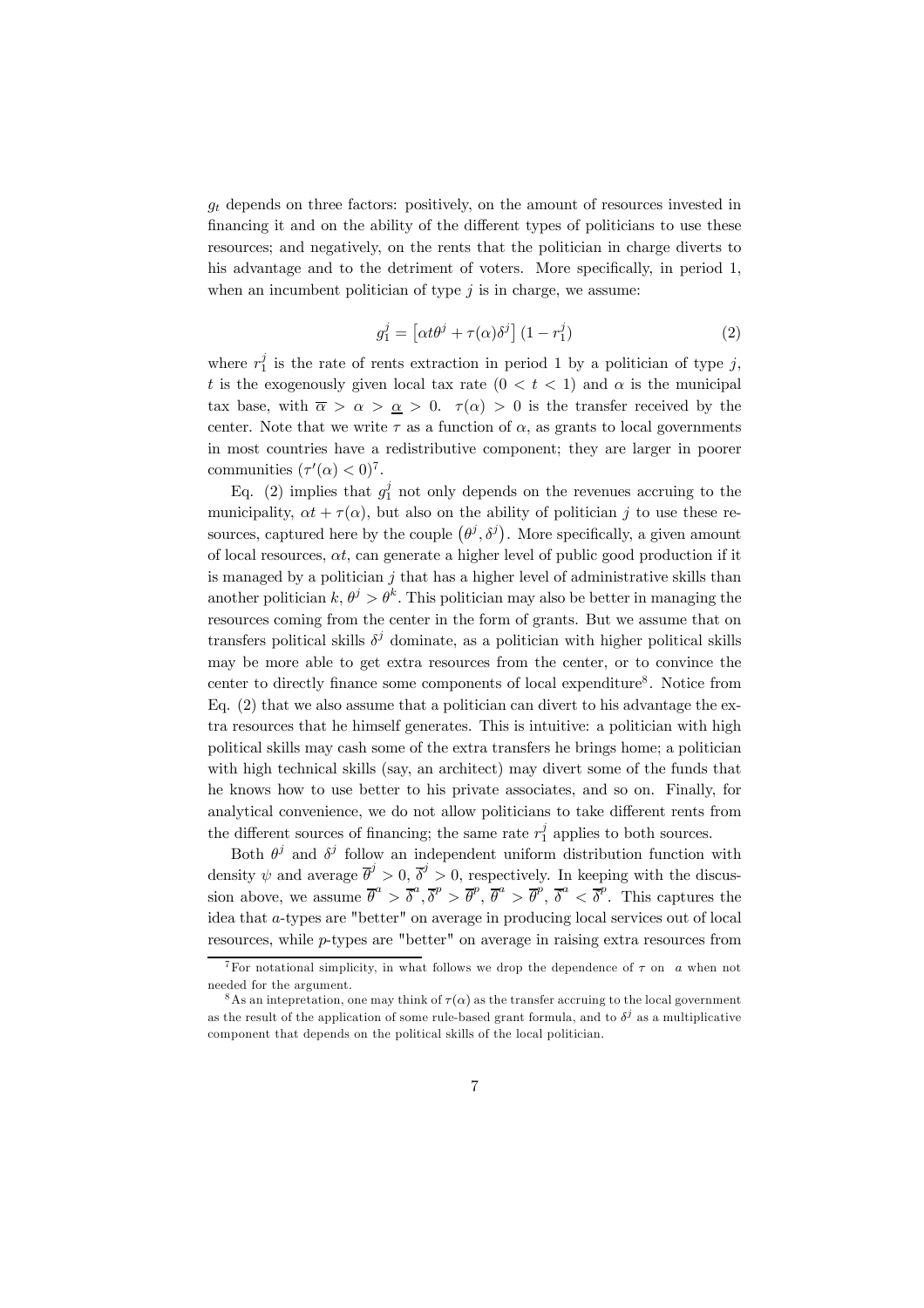the center.

Let  $z^j = \alpha t \theta^j + \tau(\alpha) \delta^j$  be the total municipal "productive" revenues generated by an incumbent of type j and let  $f(z^j)$  be its density function. Consider  $x^j = \alpha t \theta^j$  and  $y^j = \tau(\alpha) \delta^j$ . Clearly,  $x^j$  and  $y^j$  are also uniformly distributed random variables, with density  $\frac{\psi}{\alpha t}$  and  $\frac{\psi}{\tau(\alpha)}$ , respectively. The extremes of the two variables are:  $\underline{y}^j = \tau(\alpha)(-\frac{1}{2\psi}+\overline{\delta}^j); \overline{y}^j = \tau(\alpha)(\frac{1}{2\psi}+\overline{\delta}^j), \underline{x}^j = \alpha t(-\frac{1}{2\psi}+\overline{\theta}^j),$  $\overline{x}^j = \alpha t (\frac{1}{2\psi} + \overline{\theta}^j)$ . In order to derive explicitly  $f(z^j)$ , assumptions are needed on the relative range of  $x^j$  and  $y^j$ . We assume through:

• A.1  $\tau(\overline{\alpha}) > \overline{\alpha}t$ ;

A.1 fits well the situation of our case study (and of many developing countries currently involved in a decentralization process), as transfers were by far the most important component of municipal financing in pre-reform Italy (see Section 3)<sup>9</sup>. Let  $k = \frac{\psi^2}{\alpha t \tau(\alpha)}$ . By the convolution theorem, under A.1,  $f(z^j)$  is:

$$
f(z^j) = k(z^j - \underline{x}^j - \underline{y}^j), \text{ for } \underline{x}^j + \underline{y}^j \le z^j \le \overline{x}^j + \underline{y}^j; f(z^j) = k(\overline{x}^j - \underline{x}^j) = k\frac{\alpha t}{\psi} = \frac{\psi}{\tau(\alpha)}, \text{ for } \overline{x}^j + \underline{y}^j \le z^j \le \underline{x}^j + \overline{y}^j; f(z^j) = k(\overline{x}^j + \overline{y}^j - z^j), \text{ for } \underline{x}^j + \overline{y}^j \le z^j \le \overline{x}^j + \overline{y}^j;
$$
 (3)

Secondly, we also impose an exogenous bound on the maximal difference between the two types' (expected) efficiency levels:

• A.2.  $\frac{\tau(\alpha) - \alpha t}{2\psi} > |E(z^a) - E(z^p)|$ 

As can be easily checked, A.2 implies that  $E(z^k)$  belongs to the "flat" part of  $f(z^j)$ , for  $j, k = a, p$ . This will be useful in simplifying the computations below.

#### 2.1 The game

We consider the following political game. At the beginning of period 1, the incumbent j chooses  $r_1^j$ , knowing his type and the distribution  $f(z)$  for both types, but without knowing the realization of  $z^{j}$ . He also does not know the type of the opponent he is going to face at the elections; he only knows that there is a fraction  $\pi$  of a-type politicians in the population (to be endogenized below), and that the opponent is selected randomly from this population just before the elections. After  $r_1^j$  has been chosen,  $z^j$  (and, therefore,  $g_1^j$ ) is also realized. At

 $9B$ ut notice that A.1 is not essential for the results to follow. As the forces we study would remain the same, it can be shown that the same results qualitatively occur even imposing the opposite assumption  $\tau(\underline{\alpha}) < \underline{\alpha}t$ . Details are available by the authors on request.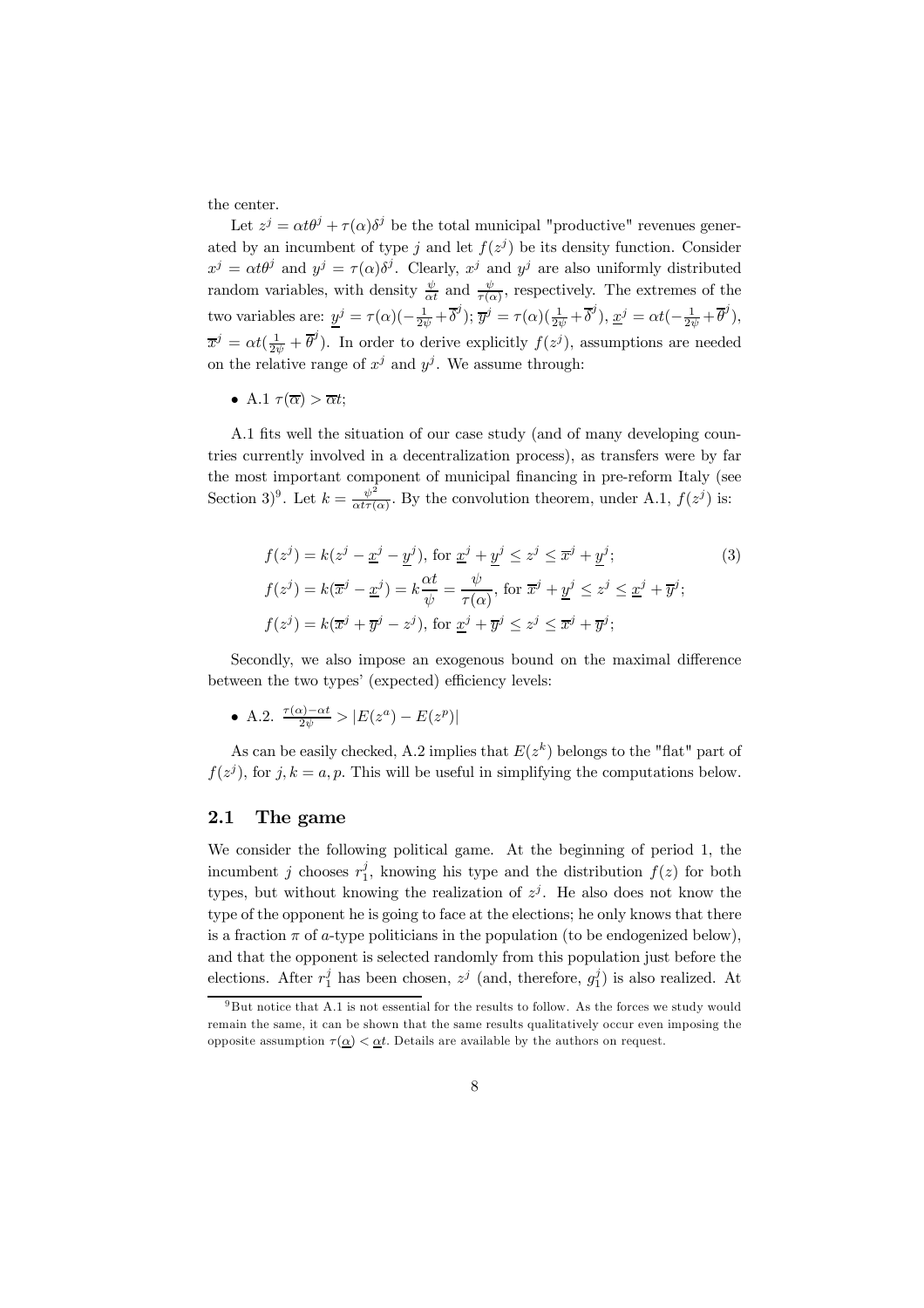this stage, nature also chooses the identity (hence, the type) of the opponent. The voter then votes observing  $g_1^j$  (but neither  $r_1^j$  nor the realization of  $z^j$ ) and the types of the incumbent and the opponent. The voter also knows  $f(z)$  for both types. With the elections, period 1 ends and period 2 begins. Whoever in charge at the beginning of period 2, chooses again some rent appropriation for period 2. If the incumbent j is confirmed, the realization of  $z<sup>j</sup>$  in the first period carries over to the second, as both  $\theta^j$  and  $\delta^j$  are permanent characteristics of the incumbent. If instead an opponent k is elected,  $z^k$  is then realized. In both cases,  $q_2$  is then determined. The game then ends.

Assuming that, at the time the incumbent j sets  $r_1^j$ , he does not know the realization of  $z^j$  is standard in "career concern" models (Persson and Tabellini, 2000). It has the advantage of greatly simplifying the analysis, ruling out signalling effects, while still providing electoral incentives to incumbent politicians. It may also have some bearing with reality, as it basically means that there is some common belief, shared by the incumbent  $j$  himself, about the ability of a fresh entrant of type  $j$  to administer municipal affairs, but that the true value of a politician will only be known after he has tried his hands in government. Notice that this assumption also implies that all politicians of type  $j$ , as they are all ex-ante identical, make the same choice of  $r_1^j$  in period 1. The assumption that, at the time he sets  $r_1^j$ , the incumbent j does not know the type of the opponent also seems very reasonable, as opponents are typically selected only few months before the elections. In any case, as will become clear as we proceed, relaxing this assumption would not affect much our results<sup>10</sup>. Notice that under the assumption that opponents are chosen randomly, this implies that at the time of setting  $r_1^j$ , incumbent j expects to face an opponent of type a with probability  $\pi$  and an opponent of type p with probability  $1 - \pi$ .

To solve the model, we work backwards. In period 2, as there is no future ahead, whoever is in charge takes maximal rents,  $R_2^k = \overline{r}z^k$ , where  $\overline{r} < 1$  is some maximal rent rate. For analytic simplicity, we assume here that maximal rents an incumbent can cash in each period take some fix values, independently on  $j$ and  $z^j$ , i.e.,  $R_s^k = \overline{R} > 0$  for  $k = a, p$  and  $s = 1, 2^{11}$ . In the second period, the utility of the voter is then  $z^k - \overline{R}$ . This implies that the voter is interested in re-electing (or electing) the candidate with the larger realized (or expected)  $z^k$ , as this would produce a higher level of  $g_2^k$ .

 $10$ It would just mean that at the equilibrium the incumbent would now select a different (expected) level of  $g_1^j$  depending of the type of the opponent (see below).<br><sup>11</sup> Assuming  $R_s^k = \overline{r}z^k$  would complicate the algebra considerably, without offering extra

insights.  $R_s^k = \overline{r}z^k$  implies that the more efficient type has even more incentives to refrain from taking maximal rents in the first period, as his expected rents in the second, if elected, are larger. Details are available from the authors on request.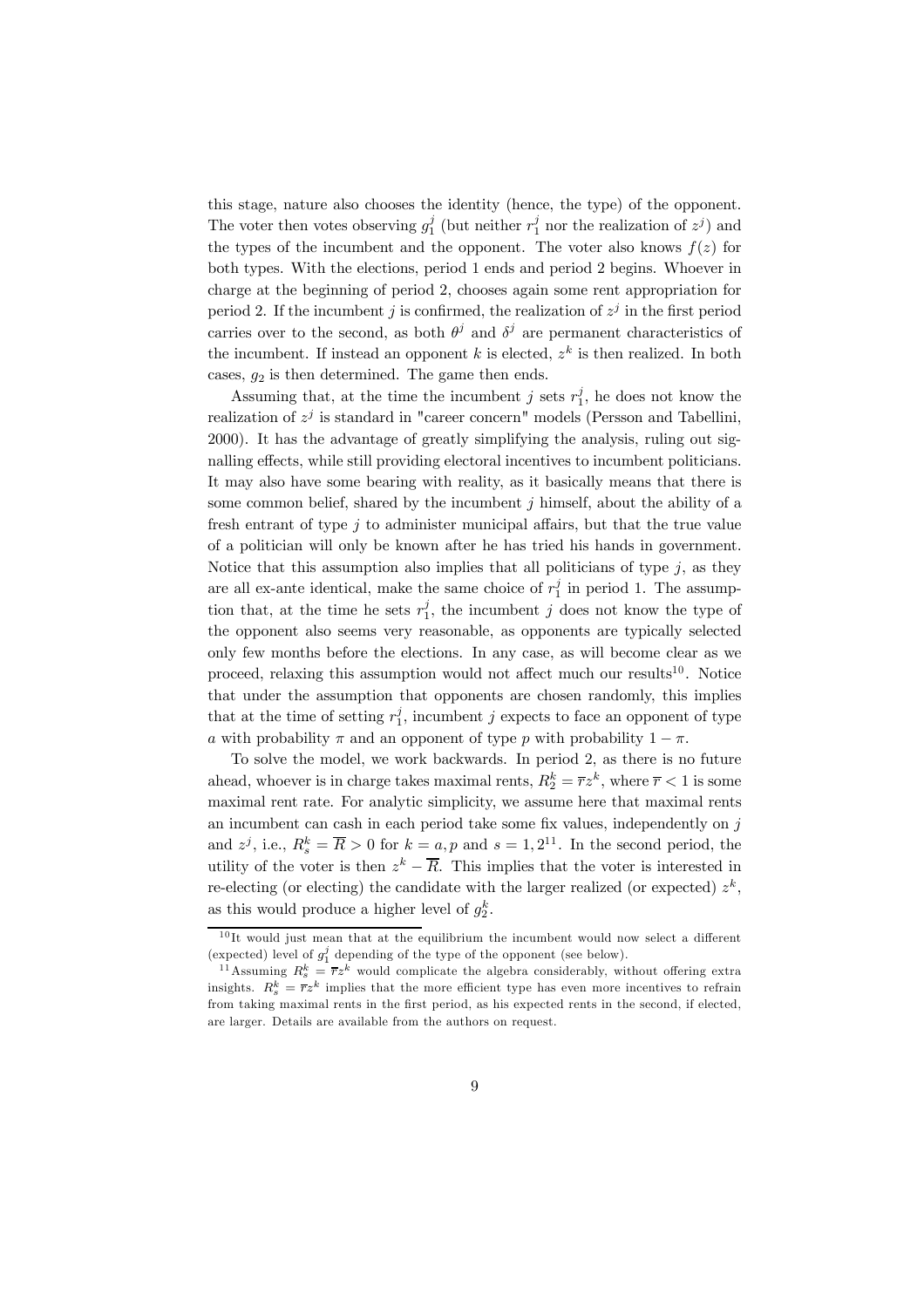Having solved period 2, let us go back to period 1. At the end of this period, the voter observes  $g_1^j$  but she does not observe either  $r_1^j$  or the realization of  $z^{j}$ . The voter however expects the incumbent to take some rents in the first period (or the politician would deviate immediately and takes maximal  $\overline{R}$  in the first period too). We then look for an equilibrium where the voters use these expectations to discriminate between high/low quality incumbents. Let  $r_1^{j_e}$  be the rate of rents that the voter expects a politician of type  $j$  to take in period 1. Upon observing  $g_1^j$ , the expected value of  $z^j$  for the voter is then just:

$$
E(z^j|g_1^j) = \frac{g_1^j}{(1 - r_1^{je})}
$$
\n(4)

Intuitively, a plausible strategy for the voter is then to vote for the incumbent if  $E(z^j | g_1^j) \ge E(z^k)$  and vote for the opponent k otherwise. We show below that this is indeed the optimal strategy for the voter. At the equilibrium, the incumbent knows the voter's optimal strategy when setting  $r_1^j$ , and knows  $r_1^{je}$ . Ex ante, he can then compute the probability of being reelected as a function of  $r_1^j$ ,  $r_1^{je}$ , and of the expected type of the opponent. Using Eq. (2) and (4), and the timing assumptions above, the expected rents of an incumbent of type  $j$  over the two periods can be written as:

$$
E(R^{j}) = r_{1}^{j}E(z^{j}) + \lambda \overline{R}\pi \left[ 1 - prob\left(z^{j} \le E(z^{a}) \frac{(1 - r_{1}^{j}e)}{(1 - r_{1}^{j})}\right) \right] + \lambda \overline{R}(1 - \pi) \left[ 1 - prob\left(z^{j} \le E(z^{p}) \frac{(1 - r_{1}^{j}e)}{(1 - r_{1}^{j})}\right) \right]
$$
\n
$$
(5)
$$

Clearly, raising  $r_1^j$  increases expected rents in the first period, but for given  $r_1^{je}$ , it also reduces the probability of being re-elected in the second period, and thus the expected second period rents. At the equilibrium rents rate, the incumbent trades off optimally these two effects. Notice also that, at the equilibrium, voters' expectations need to be confirmed, so we look for a solution of the incumbent's problem where  $r_1^j = r_1^{je}$  also holds. Invoking Eq. (3) and A.2, deriving and imposing the equilibrium condition  $r_1^j = r_1^{j_e}$ , we get  $r_1^{j_*}$ , the equilibrium rents rate $12$ :

$$
r_1^{j*} = r_1^{je} = 1 - \frac{\lambda \overline{R} \psi}{\tau} \left[ \frac{E(z^o)}{E(z^j)} \right] \tag{6}
$$

 $12$  See the Appendix for a formal proof.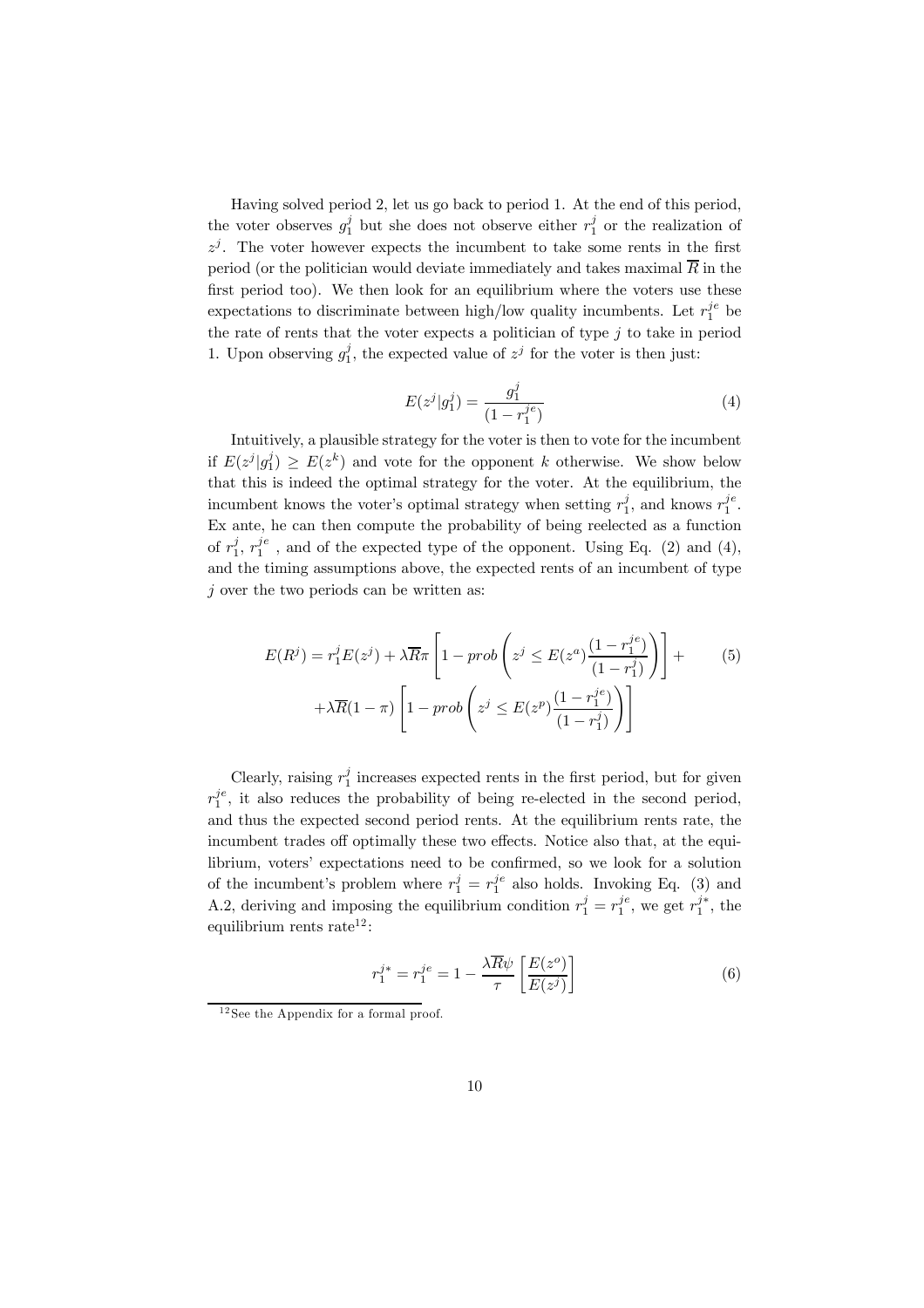where  $E(z^o) = \pi E(z^a) + (1-\pi)E(z^p)^{13}$ . At  $r_1^{j*}$ , expected rents in the first period for the j's incumbent are then  $r_1^{j*}E(z^j) = E(z^j) - \frac{\lambda \overline{R}\psi}{\tau}E(z^o)$ . Invoking Eq.(2), this implies that at the proposed equilibrium, the (expected) level of  $g_1$  is just  $g_1^* = \frac{\lambda R \psi}{\tau} E(z^o)$  under both types of incumbent. It also follows that the more efficient incumbent, i.e., the incumbent with higher  $E(z)$  ex ante, expects to get higher first period rents at the equilibrium. As shown, first period expected rents are instead decreasing in  $\lambda \overline{R}$  (a larger  $\lambda \overline{R}$  means that second period rents are either larger or that they matter more for the politician, and therefore he is willing to give up more current rents in order to be re-elected) and in the density  $\frac{\psi}{\tau}$  (a larger  $\frac{\psi}{\tau}$  means that the incumbent loses/gains more votes if  $r_1^j$ diverges from  $r_1^{je}$  ). Note also that, at the equilibrium, a candidate j expects to be re-elected with probability  $\frac{1}{2}$  if he meets a candidate of the same type, and to be re-elected with probability  $\frac{1}{2} + \frac{\psi}{\tau} \left[E(z^j) - E(z^k)\right]$ ,  $j, k = a, p, j \neq k$ , if he meets a candidate of a different type<sup>14</sup>. Thus, at the proposed equilibrium, more ex ante efficient types also expect to be re-elected, and earn second period rents, with higher probability.

The strategies of the voter at the proposed equilibrium are also straightforward. Substituting for  $r_1^{j*}$  in Eq.(4) and computing, the voter sets up a threshold level for the public good that depends on the type of the incumbent j and the type of the opponent  $k, g_1^{jk} = g_1^* \frac{E(z^k)}{E(z^j)}$  and re-elects the incumbent iff  $g_1 \geq g_1^{jk}$ . Thus, if two candidates of the same type compete in elections, the voter re-elects the incumbent j only if he receives at least  $g_1 \geq g_1^*$  in the first period, as this means that (under the expectation that  $j$  plays the optimal rent strategy  $r_1^{j*}$ ) the realization of z for incumbent j has been at least as large as the expected realization of z for the opponent,  $E(z<sup>j</sup>)$ . If instead two candidates of different types compete at the elections, and say, the incumbent of type  $j$  is known to be more efficient in expected terms than the opponent of type  $k$ , the voter is willing to re-elect j even if he observes a  $g_1$  smaller than  $g_1^*$ , provided that  $g_1$  is larger than  $g_1^* \frac{E(z^k)}{E(z^j)}$ , as this means that, at the equilibrium strategies, the realization of  $z^{j}$  has been higher than the expected value for the opponent,  $E(z^k)$ . Our results are then very similar to the standard ones derived in this literature (Persson and Tabellini, 2000); the only difference is that in our case the voter sets up different thresholds for the public good in the first period, as candidates come of two types and can in turn meet two different types at the elections.

<sup>&</sup>lt;sup>13</sup>This assumes  $r_1^{j*} < 1$ . Proposition 1 below provides conditions on  $\overline{R}$  that guarantees this to be the case.

<sup>&</sup>lt;sup>14</sup>This follows from the fact that the relevant part of the distribution of  $z<sup>j</sup>$  used to compute this probability is the "flat" part (see the Appendix). Note further that A.2 implies that the probability of being re-elected is strictly between 0 and 1.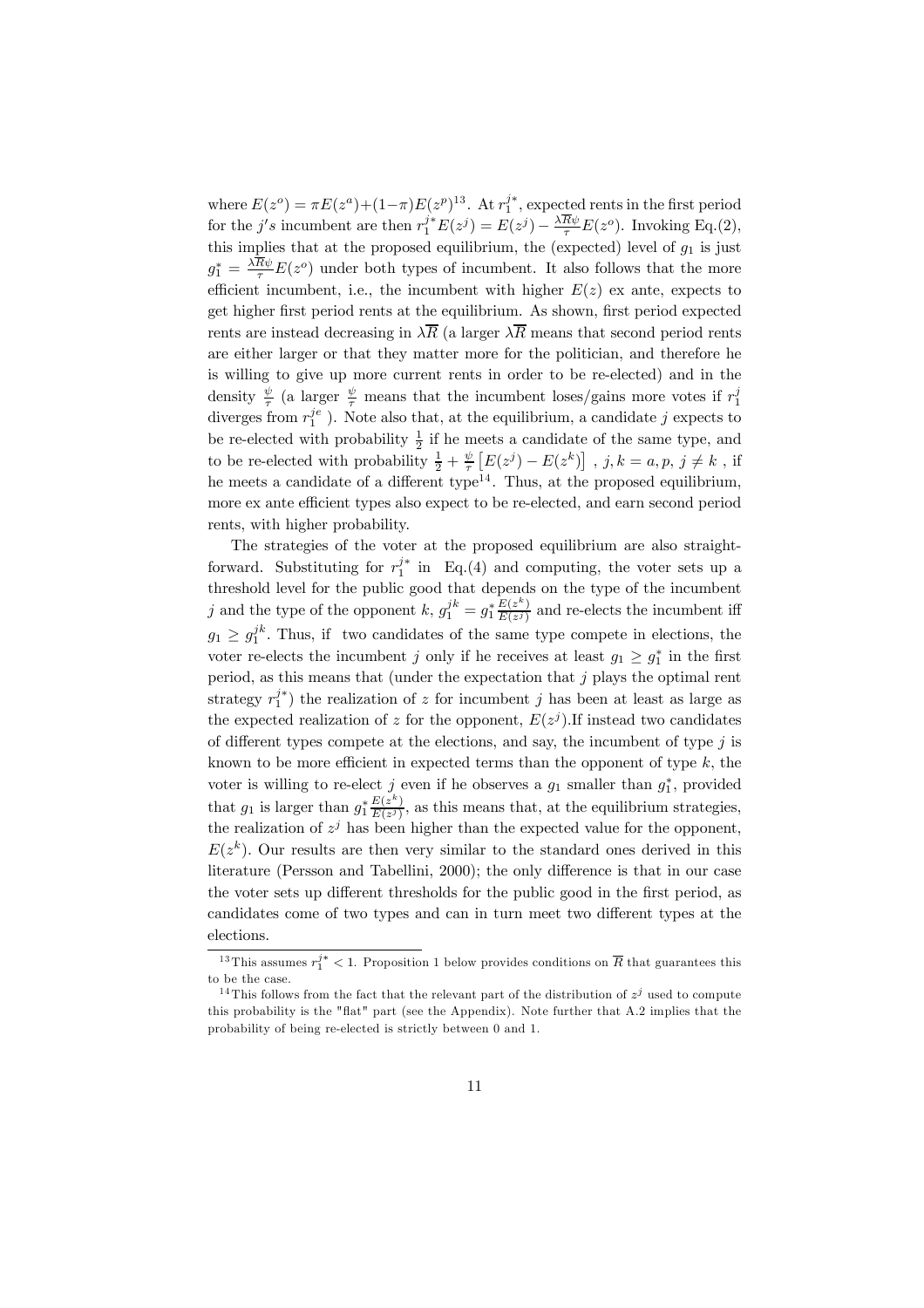Finally, for the proposed strategies to form an equilibrium, it must also be the case that even the weakest incumbent prefer to play this strategy rather than deviating and taking maximal rents in the first period (and not be re-elected in the second), and that the voter too prefers to play her proposed strategy rather than the alternative best strategy of always failing the weakest incumbent at the elections. As the Appendix proves, these conditions simply translate in upper and lower limits for  $\overline{R}$ . We can then conclude:

**Proposition 1** Assume  $R' > \overline{R} > R''$ . Then there exists a unique equilibrium where the voter sets up a threshold for  $g_1$ ,  $g_1^{jk} = \frac{\lambda \overline{R} \psi}{\tau} E(z^o) \frac{E(z^k)}{E(z^j)}$  such that she re-elects the incumbent j, if  $g_1 \geq g_1^{jk}$ , and she elects the opponent k otherwise (where  $j, k = a, p$ ). At this equilibrium, an incumbent j sets first period rents at the rate  $r_1^{j*} = 1 - \frac{\lambda \overline{R} \psi}{\tau}$  $E(z^{\circ})$  $E(z^j)$ |, where 0 <  $r_1^{j*}$  < 1.  $E(z^j)$  ≥  $E(z^k)$  ( $E(z^j)$  ≤  $E(z^k)$ ) implies that incumbent j weakly earns more (less) expected rents in the first period and he is elected with higher (lower) probability in the second than an incumbent of type k,  $j \neq k$ .

**Proof.** See Appendix. ■

#### 2.2 Comparative statics

We now use our results above to study the effects of a decentralization reform on consumers' welfare and political candidacy in municipalities with a different tax base  $\alpha$ . In the context of the model, this can be captured as an increase in t followed by a reduction in  $\tau$ . In particular, in our case study, the Italian decentralization reform of the '90s, the introduction of the new property tax was accompanied by an offsetting variation in grants, so that at the statutory level of the new tax rate, each municipality had exactly the same resources both before and after the reform (see Section 3). In terms of our model, the simplest way to capture this feature is by normalizing municipal revenues to unity, hence  $\tau(\alpha)=1-\alpha t$ . It follows that a small increase in t, from t to  $t+dt$ , in a municipality with tax base  $\alpha$  would also imply a reduction in the transfer,  $d\tau = -\alpha dt$ . It also follows that  $E(z^a) \geq \langle \langle \rangle E(z^p)$  for  $\alpha \geq \langle \langle \rangle \alpha^*$  where  $\alpha^* = \frac{\overline{\delta}^p - \overline{\delta}^a}{\sqrt{\overline{\delta}^a} - \overline{\delta}^p + \overline{\overline{s}^p}}$  $\frac{\partial^2 \theta}{\partial t} - \frac{\partial^2 \theta}{\partial t} - \frac{\partial^2 \theta}{\partial t^2}$ , provided that  $\overline{\alpha} > \alpha^* > \underline{\alpha}$ . For concreteness, we assume this to be the case, so that even before the reform there are municipalities (the richest ones) where  $a$ -types are in expected terms more efficient than  $p$ -types, and other municipalities (the poorest ones) where the opposite is true.

What would then be the effect of introducing a compensated tax reform in the context of our model? Consider first the expected welfare of the two types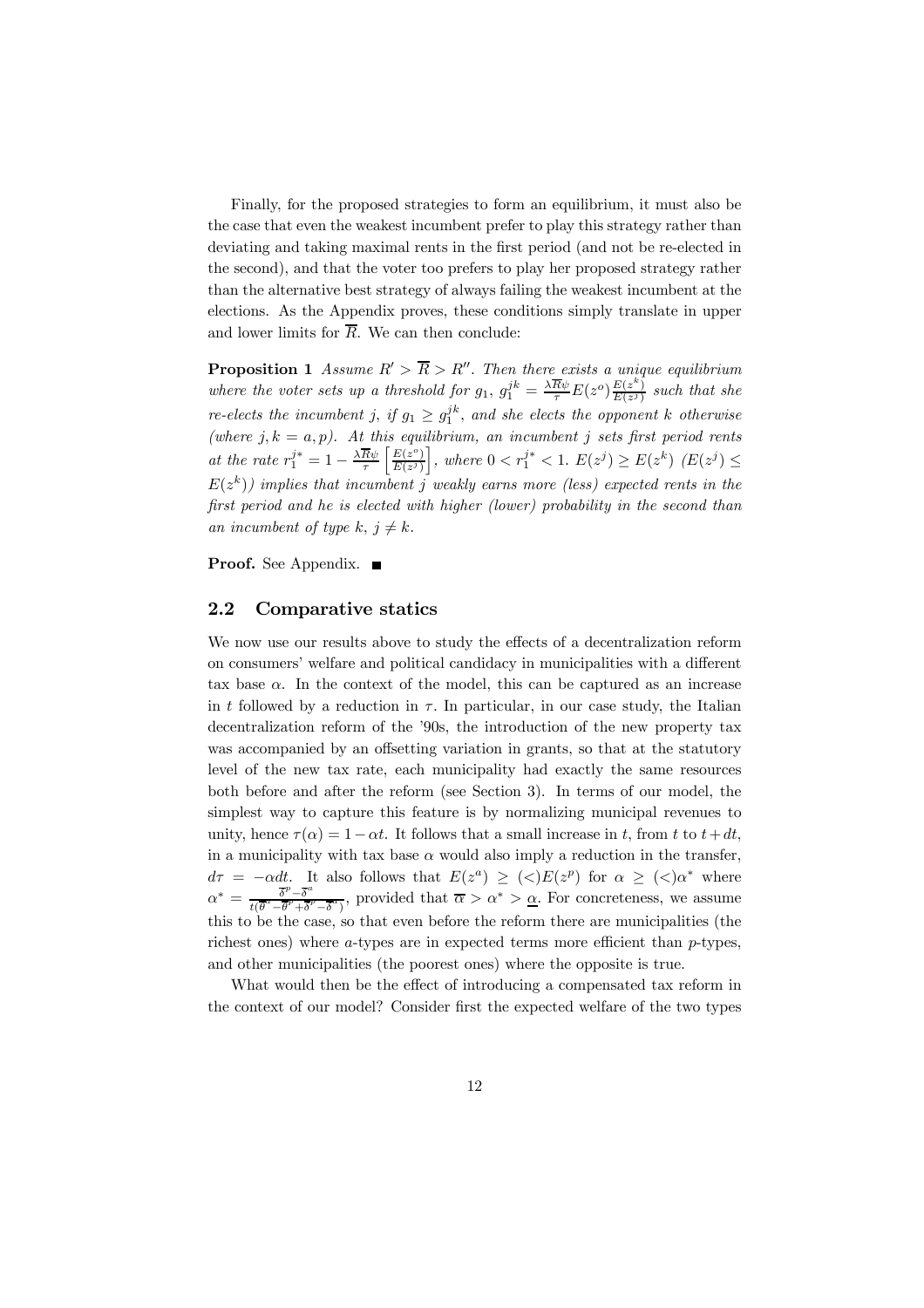of politicians<sup>15</sup>.

**Proposition 2** (i)  $\partial(E(R^a) - E(R^p))/\partial t > 0$ ;  $\partial^2(E(R^a) - E(R^p))/\partial \partial \partial t > 0$ ; (ii)  $\partial E(R^p)/\partial t < 0$ ;  $\partial^2 E(R^p)/\partial \alpha \partial t < 0$ . (iii) Suppose  $\overline{\theta}^a \ge \theta^* > 0$ ; then  $\partial E(R^a)/\partial t > 0$ . Suppose  $\overline{\theta}^a \ge \theta^{**} > \theta^*$ , then  $\partial^2 E(R^a)/\partial \alpha \partial t > 0$ .

#### Proof. See Appendix. ■

To provide an intuition for Proposition 2, note that a change in t, matched by a revenue offsetting change in  $\tau$ , has two effects on the expected rents of the two types of politicians. The direct effect is due to the change in  $E(z<sup>j</sup>)$ . Under our assumptions above on  $\bar{\theta}^j$  and  $\bar{\delta}^j$ , this effect is certainly positive for the a-type, as  $(\partial E(z^a)/\partial t - \alpha \partial E(z^a)/\partial \tau)dt > 0$ , and certainly negative for the ptype, as  $(\partial E(z^p)/\partial t - \alpha \partial E(z^p)/\partial \tau)dt < 0$ . Notice that this also implies that an a-type politician is also more likely to be re-elected in the second period (when meeting an opponent of a different type) as  $(E(z<sup>a</sup>) – E(z<sup>p</sup>))$  also increases. But there is also an indirect effect: the change in t (and, therefore, in  $\tau$ ) increases the density around the equilibrium,  $-\frac{\psi}{\tau^2}d\tau/dt > 0$  (see Eq. 5), and therefore reduces expected first period rents for both types of incumbent. This indirect effect is also negative (positive) in the second period for the  $p$ -type  $(a$ -type) as it reduces (increases) the probability of being re-elected. Thus, the  $p$ -type incumbent is certainly made worse off by the reform. As for the a-type, the total effect depends on the combination of the two effects; and it might be positive if the direct effect dominates the reduction in first period rents. This in turn boils down to this type being efficient enough in managing local resources, that is, on  $\bar{\theta}^a$  being larger of some threshold,  $\theta^*$ . But the important point, also stated in Proposition 2, is that regardless of its effects on the absolute level of politicians' utilities, the decentralization reform certainly makes the a-type better off relatively to the  $p$ -type, and particularly so in richer communities. This will be useful below.

What about the voter? In the first period, her welfare certainly increases as expected rents for both types fall. But in the second period, signing the effect of the reform is complicated as it clearly depends on the type of the incumbent, the share of the two types of politicians in the population and on the tax base of the municipalities. To gain insights, it is then more useful to raise the question in expected terms, with expectations taken with respect to the type of incumbents that the voter could face. Let then  $U(\alpha) = \pi U^a(\alpha) + (1 - \pi)U^p(\alpha)$  be the expected utility of a consumer living in a municipality with tax base  $\alpha$ , where  $U^j(\alpha)$  is consumers' expected utility over the two periods when the first period incumbent is of type j,  $j = a, p$ . One can then show the following:

 $15$  In the Propositions to follow, when we differentiate for t we take into account the dependence of  $\tau$  on t, that is  $\tau(\alpha)=1-\alpha t$ .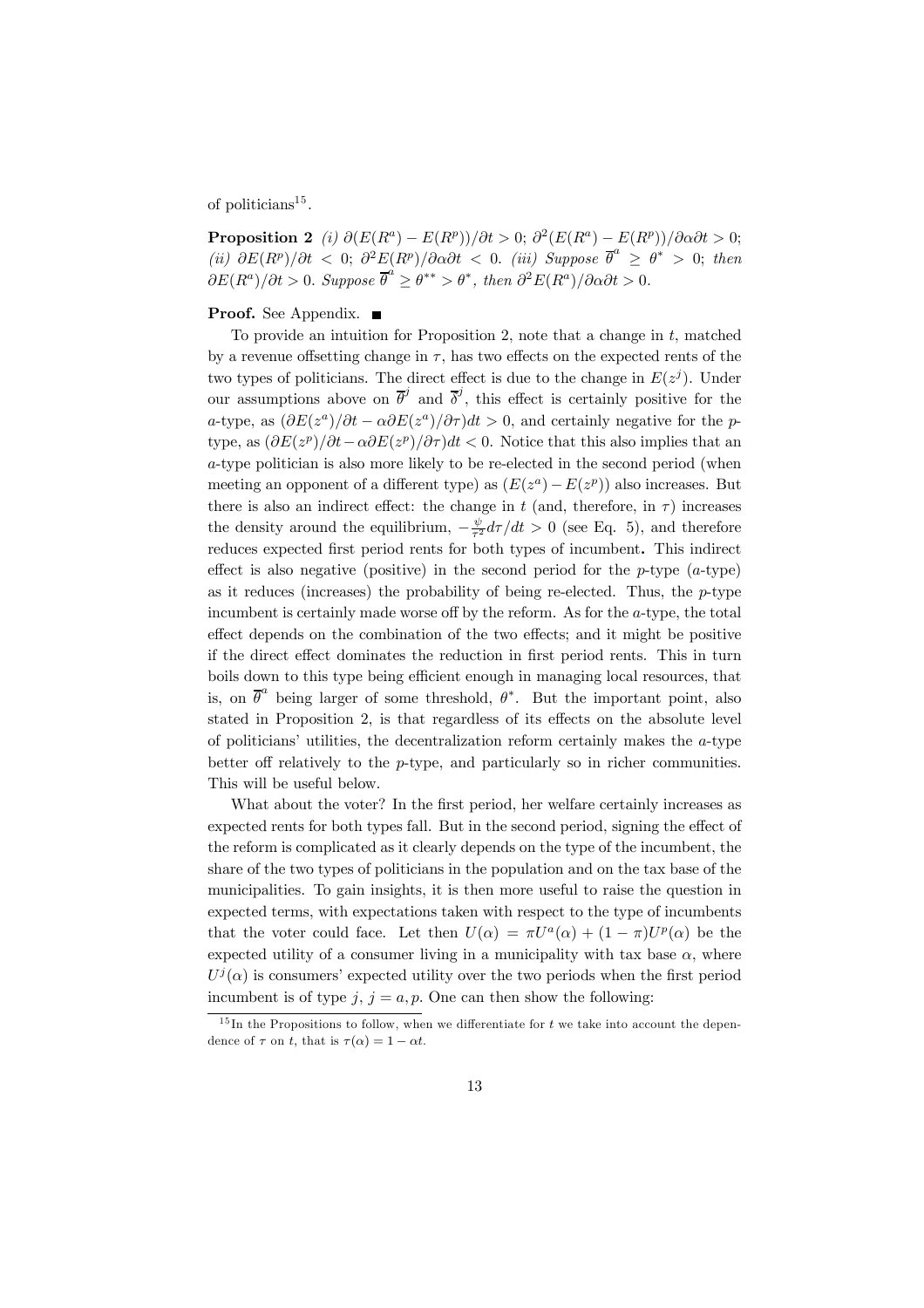**Proposition 3** Assume  $\overline{\theta}^a > \overline{\theta}^{a^*} > \overline{\theta}^{p^*} > \overline{\theta}^p > 0$ . Then, (i)  $\partial U(\alpha)/\partial t < 0$  for  $\pi \to 0$ ;  $\partial U(\alpha)/\partial t > 0$  for  $\pi \to 1$ .(ii) There exists a unique value  $\pi(\alpha) > 0$  such that  $\partial U(\alpha)/\partial t = 0$ , and  $\partial U(\alpha)/\partial t > \langle 0 \rangle$  for  $\pi > \langle 0 \rangle \frac{\pi(\alpha)}{\alpha}$ . (iii)  $\partial \frac{\pi(\alpha)}{\alpha} < 0$ .

#### Proof. See Appendix. ■

Thus, quite intuitively, whether the voter benefits or is damaged by the reform depends on the share of a-type politicians, and on the tax base of the municipality where she lives. In particular, provided that the polarization in skills between the two types of politicians is large enough, and in spite of the negative effect on first period rents, the voter is certainly made worse off by the reform if all politicians are of  $p$ -type and certainly made better off if all politicians are of a-type. This holds irrespective of the tax base, although in the latter case the consumers in rich municipalities gain the most from the reform. However, for intermediate values of  $\pi$ , it is the tax base that matters in determining the welfare effect of the reform. In particular, for given  $\pi$ , the richer is the municipality, the more likely it is that the consumer benefits from the reform.

Thus, our model certainly does not support the claim that consumers always benefit by a tax decentralization reform, even if the reform is compensated by an offsetting variation in transfers. Intuitively, in poor communities, the reform just reduces the usefulness of the  $p$ -type politicians to voters, still maintaining them as the more efficient politicians, and therefore the ones more likely to be elected.

## 2.3 Endogenous candidacy

So far we took  $\pi$  as given. But as the change in financing rules also changes the expected rents for both types for entering in politics, one would expect that the reform also affects both the size and the composition of the set of potential politicians. To study this case, suppose that at time 0, that is, before period 1 begins, a citizen of type j,  $j = a, p$ , is considering whether entering in the political arena or not. Suppose that there are  $n$  such potential candidates, where  $n$  is assumed to be a quite large number. The candidacy choice depends on the opportunity cost for entering in politics, that is on the remuneration that a potential candidate of type j could alternatively earn if she decided to remain a private citizen instead. Let us assume that the wage that each of the potential candidates  $j$  earns in the private market is drawn at the beginning of period 0 from a common independent uniform distribution on the interval  $\{0,\overline{w}\}\)$ . Citizen j observes the realization of her wage  $w<sup>j</sup>$  before deciding whether becoming a member of the set of potential candidates  $j$ ; she also knows the expected two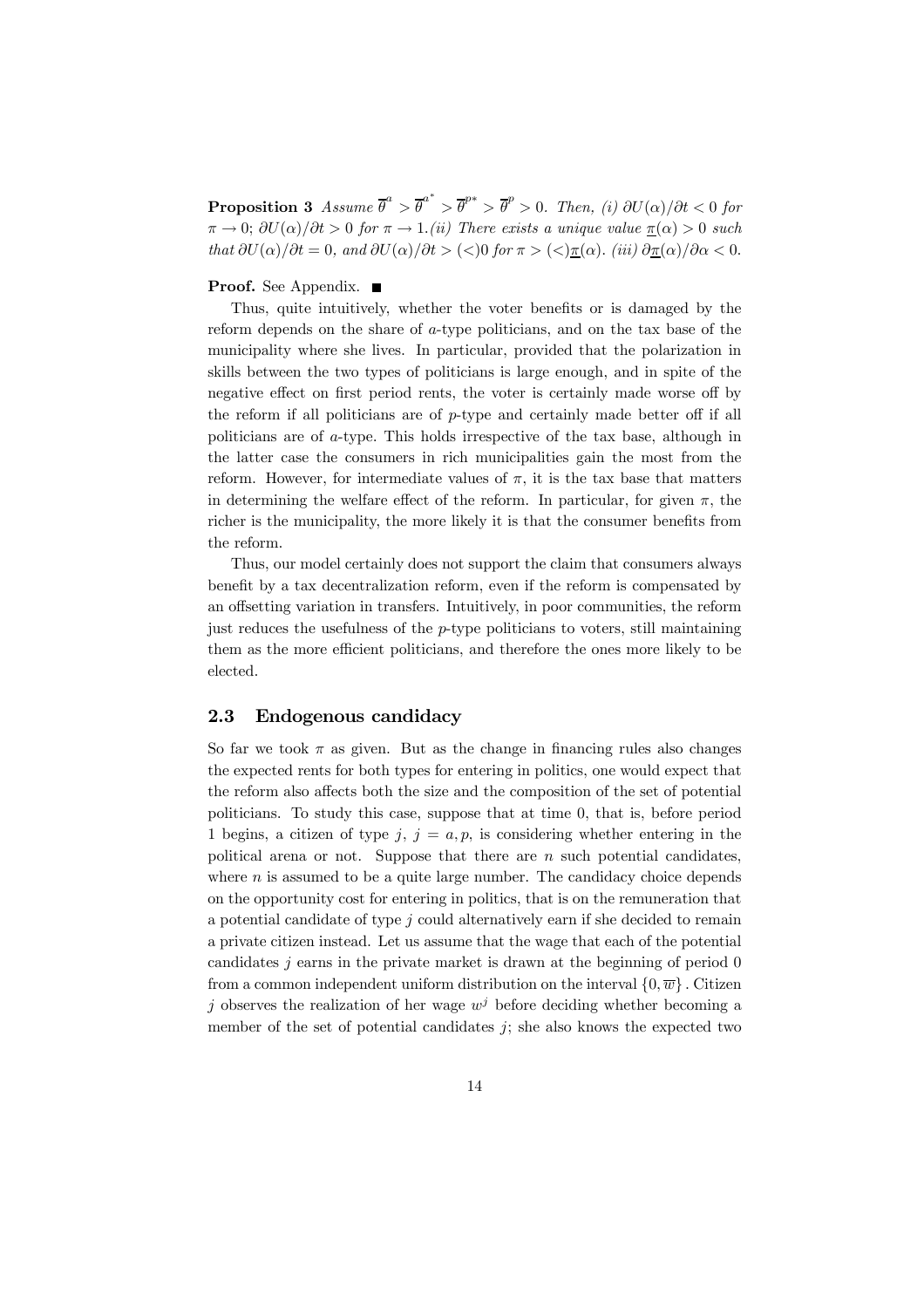period rents for becoming an incumbent at time 1,  $E(R<sup>j</sup>)$ . We assume that there are no costs in joining the set of potential candidates, and that both  $w<sup>j</sup>$  and  $E(R<sup>j</sup>)$  are so large with respect to the benefits/costs that j receives from the municipality as a private citizen that she just ignores the latter in taking her candidacy decision. The only cost for a citizen  $j$  of becoming a politician is that if she is elected, she has to rule, giving up her private wage. The candidacy decision is taken at the end of time 0 and cannot be revised afterward. After the candidacy choice has been taken and so the set of all possible politicians at the end of period 0 is determined, one candidate is chosen randomly by nature to become the incumbent politician in charge at period 1; the game then unfolds as already described in the previous Section.

Under these assumptions, the choice of citizen  $j$  at the end of time 0 is quite simple; she will accept to join the set of politicians if the expected rents from doing so (in the case she is selected to become the incumbent politician at period 1) overcome the foregone wages; that is, provided  $E(R^j) \ge (1 + \lambda)w^j$ . The exante probability (computed at the beginning of time 0, before the realization of  $w^j$ ) that a citizen of type j joins the political market is then  $\frac{1}{w}$  $\frac{E(R^j)}{(1+\lambda)}$ , and as all  $j$  face the same distribution, the expected number of individuals of type j (equal to the realized number for large  $n$ ) who join the political market is then  $J = \frac{1}{\overline{w}}$ then  $J = \frac{1}{w} \frac{E(R^j)}{(1+\lambda)} n$ , where  $J = A, P$ . It immediately follows that  $\pi = \frac{A}{A+P} = \frac{E(R^a)}{E(R^a)+E(R^p)}$ .

Notice from the discussion above that while  $\pi$  depends on  $E(R<sup>j</sup>)$ ,  $E(R<sup>j</sup>)$ also depends on  $\pi$ , as the probability of being re-elected (and, therefore, second period rents of an incumbent) depends on the probability of meeting different types of opponents. Intuitively, higher expected rents for the more efficient type j induce more individuals of type j to enter the political market which in turn reduces expected rents, as it reduces the probability of meeting an opponent of a less efficient type. At the equilibrium  $\pi^*$  these two forces need to balance. As the Appendix shows, solving the resulting system of simultaneous equations and assuming an interior solution, this equilibrium share can be computed as:

$$
\pi^* = \frac{1}{2} + \frac{(E(z^a) - E(z^p))(1 + \frac{\lambda \overline{R}\psi}{\tau})}{c(A+P)}
$$
(7)

where  $c = \frac{2\overline{w}(1+\lambda)}{n} > 0$ . Thus, the denominator of the second term on the RHS of Eq. (7) is just proportional to the total number of potential politicians of both types and it is strictly positive. Eq. (7) allows us to get an important conclusion:

**Corollary 1**  $\alpha \geq \frac{\langle \rangle \alpha^*}{\langle \alpha \rangle}$  implies  $\pi^* \geq \frac{\langle \rangle \frac{1}{2}}{\langle \alpha \rangle}$ .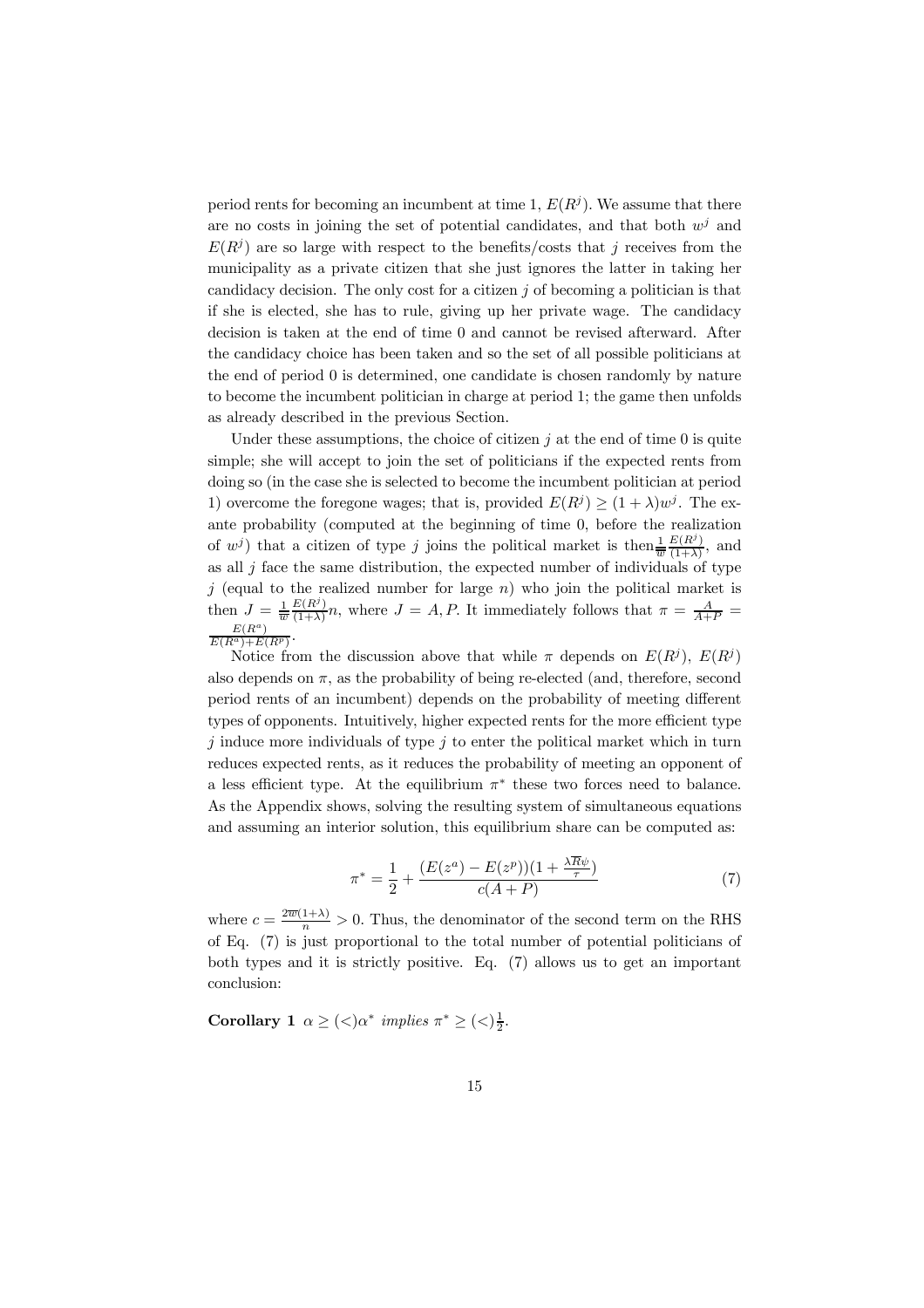Hence, at the equilibrium with endogenous candidacy, richer municipalities have a larger share of a-type politicians and, therefore, in expected terms, a higher share of incumbent politicians of  $a$ -type<sup>16</sup>. Using Eq. (7), we can also investigate the effect of the reform on  $\pi^*$ :

**Proposition 4**  $\partial \pi^* / \partial t > 0$  for  $\pi^* \geq \frac{1}{2}$ .  $\partial \pi^* / \partial t > 0$  for  $\pi^*$  smaller but close to  $\frac{1}{2}$ . For lower values of  $\pi^*$ , the sign of  $\partial \pi^* / \partial t$  is uncertain and might become negative.

#### **Proof.** See Appendix. ■

Thus, the reform should have the effect of increasing even further the divergence between municipalities. After the reform, richer municipalities should have even more a-type politicians, while poorer municipalities would have a much lower increase or indeed a reduction in  $\pi^*$ . The intuition is simple. A revenue compensated increase in t would certainly have the effect of increasing the numerator of the second term on the RHS of Eq.  $(7)$ , as a-type incumbents become relatively more efficient than  $p$ -types. Under a very mild condition, discussed in the Appendix, the same reform would also have the effect of reducing the total number of politicians (the denominator in Eq. 7), as many  $p$ -type politicians would leave the political market and  $a$ -types may also leave the market (if  $E(R^a)$  falls following the reform, see Proposition 2) or in any case the increase in their number is not enough to compensate for the exit of the ptypes. Where  $\pi^* \geq \frac{1}{2}$ , the two effects work in the same direction, thus leading to an increase in  $\pi^*$ . Where  $\pi^* < \frac{1}{2}$ , but not too far from  $\frac{1}{2}$ , the first effect still dominate the second, so leading to an increase in  $\pi^*$  albeit at a reduced rate. Finally, for poor municipalities, the second effect may dominate, leading to a further reduction in  $\pi^*$ .

What would then be the effect of the reform on the welfare of voters? Endogenous candidacy clearly emphasizes what we already saw happening with exogenous politicians. Proposition 3 suggests that the tax reform is more likely to benefit the voters the richer is the community and the greater is the share of a-type politicians; Proposition 4 suggests that the reform should increase the share of a-type politicians more (or only) in the richer municipalities. Hence, in rich communities the reform should increase the expected welfare of voters for

 $16$ Private market opportunies could of course differ among types. For instance, it might be that the market opportunities for the  $a$ -type are larger in richer communities, implying  $\overline{w}^a > \overline{w}^p$ . Adding this complication to the model would forbid us from getting an explicit analytic solution for  $\pi^*$ . But it would not affect the comparative static results below, that are the ones we test in the empirical analysis. Details available on request.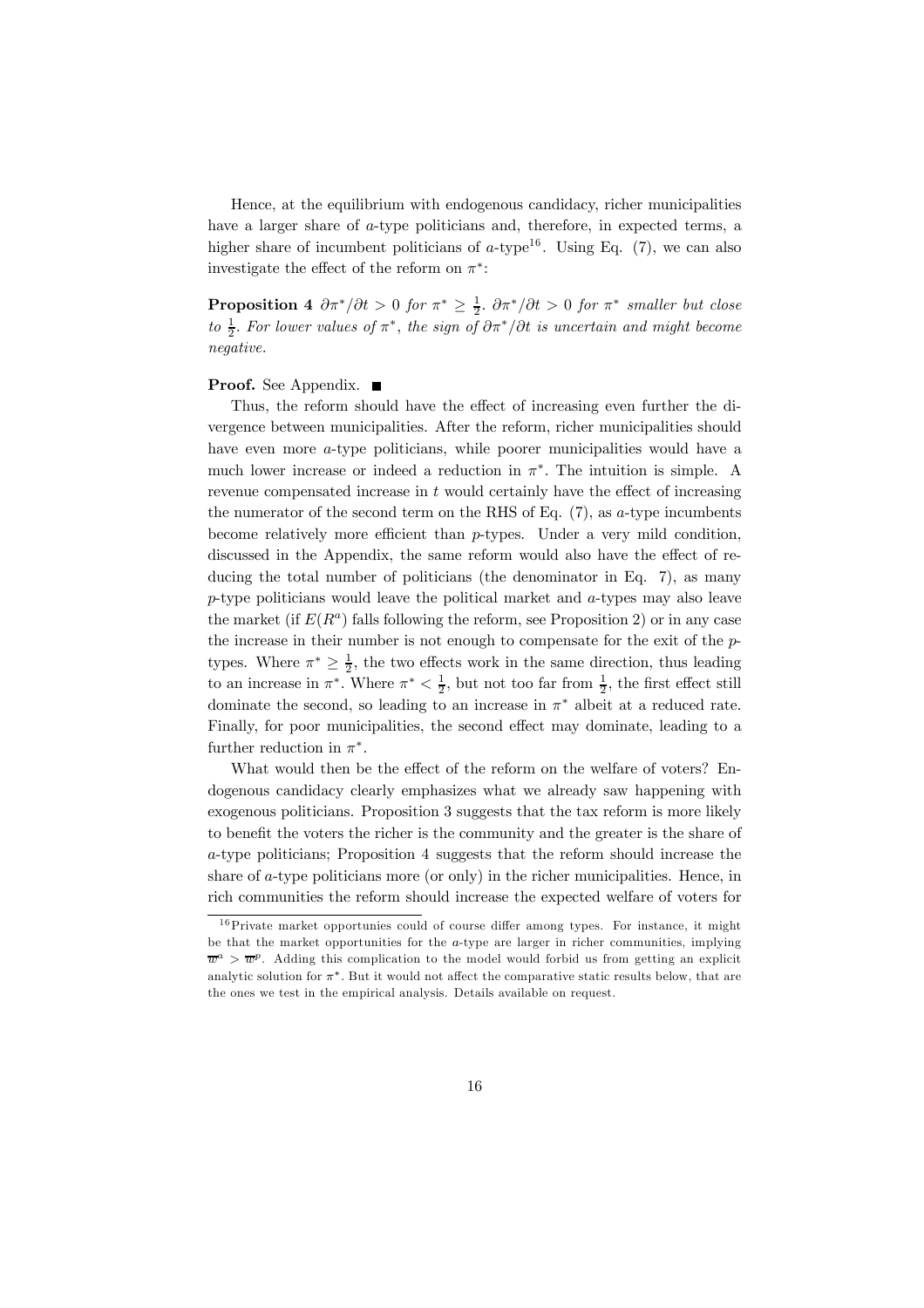two reasons; directly, because it increases the utility of voters for given  $\pi$ , and indirectly, because it also increases  $\pi$ . On the contrary, in poor municipalities, the reform might decrease voters' welfare directly, as the more efficient  $p$ -type becomes less useful to voters, and indirectly, as  $\pi$  does not increase much, or even decreases.

Summing up, our model then produces the following predictions. A decentralization revenue compensated reform, like the Italian one, should have the effect of increasing the share of politicians with high administrative skills in rich municipalities. In poorer municipalities, the increase of the share of this type of politicians is smaller and might even become negative. Finally, the effect on voter's welfare also depends on the relative wealth of the municipalities. Consumers' welfare should increase in rich municipalities, while the effect on poor municipalities is uncertain and might even be negative. Bearing these predictions in mind, let us then examine our data.

# 3 A case-study: the Italian reforms

Municipalities play an important role in the Italian government system. They are in charge of a large number of services, ranging from general administrative services, local public good provisions (local transports, public parks and amenities, street lightening and cleaning, urban policy, sport policy, maintenance of school's building, kindergartens), environmental services (garbage collection and disposal), public utilities (heating and water provision). Differences among the (about) 8,100 municipalities are wide, with respect to size, average income, population density and composition.

At the beginning of the 90's, in the context of a more general decentralization policy that affected other levels of government and administrative units, two fundamental reforms were enacted on municipalities. First, in 1993, a new property tax (ICI), on the value of all buildings and lands was introduced (Legislative Decree 504/1992), providing Italian cities with a large and autonomous source of tax revenues. The tax base was determined uniformly across the country (using the national Cadastre), but municipalities were given some autonomy in the setting up of tax rates and tax allowances<sup>17</sup>. The central government compensated for the reform with a reduction in grants, so that at the minimum (compulsory) ICI tax rate, each municipality's revenues remained unchanged. As shown in Figure 1, the new tax had a dramatic effect on the composition

<sup>&</sup>lt;sup>17</sup>Tax rates could be set in an interval between  $0.4\%$  and  $0.7\%$ , differentiating the rates between residential housing and commercial buildings. Municipalities could also introduce an allowance for resident house owners. See Bordignon et al. (2003) and Bordignon and Piazza (2010) for further details.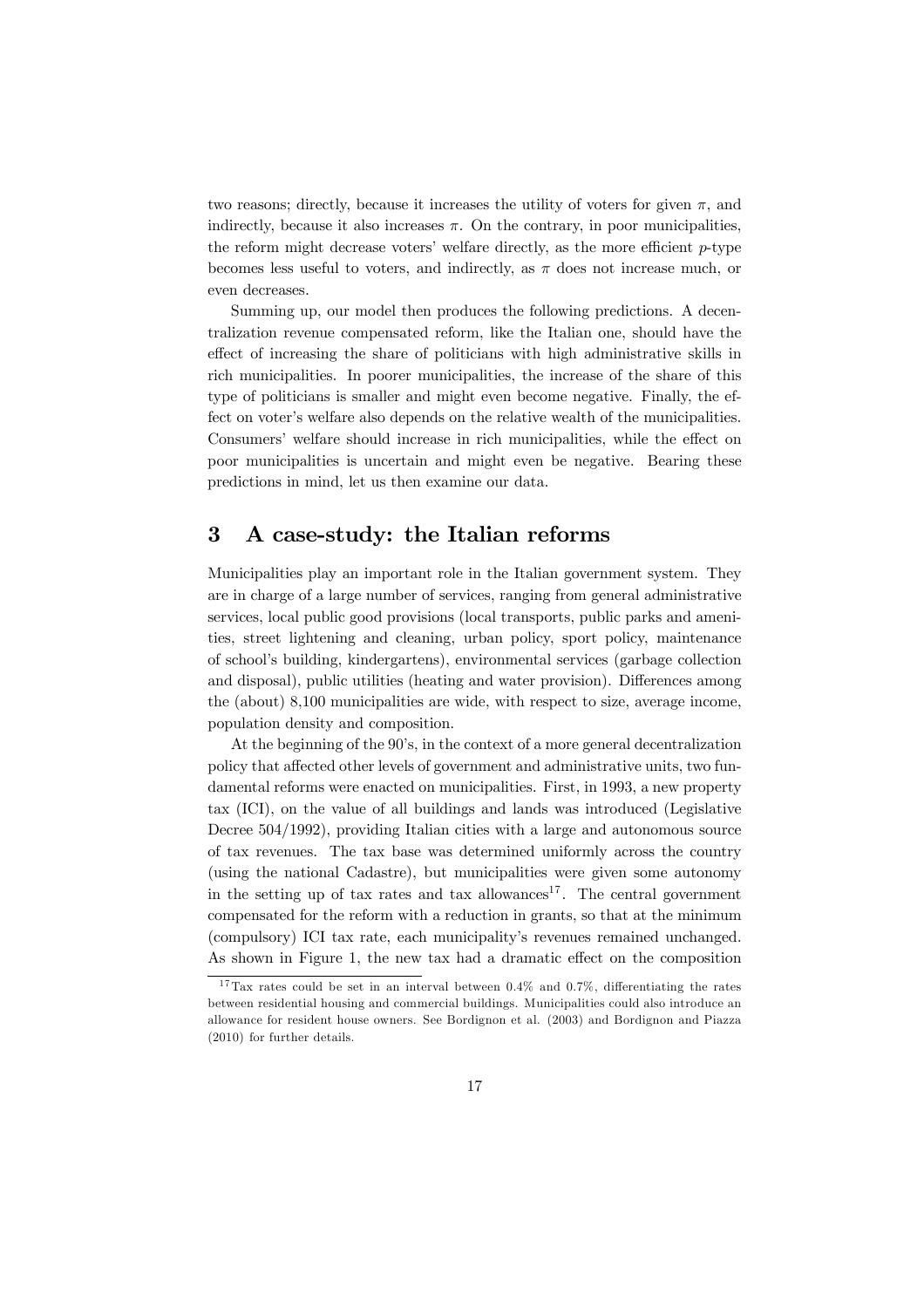of municipal revenues. For the Italian municipalities as a whole, the share of transfers in total revenues fell from just above 60% in 1992 to about 40% in 1993. However, the effect was differentiated across the country: in 2000, for instance, municipalities in the North were on average self-financed for about 70% of their budget, while in the poorer South grants covered on average about  $60-70\%$  of total municipal expenditure<sup>18</sup>.

The second reform concerned the electoral system. In the same year (Law 81/1993), the traditional parliamentary system was substituted by a quasipresidential one, involving the direct election of mayors. Before 1993, citizens voted for parties' representatives to elect the city council, that then elected the mayor and the executive office. Since the reform, citizens directly elect the mayor, and a majoritarian prize guarantees that the parties supporting the winning candidate also get the majority of the seats in the city council<sup>19</sup>. The mayor is then free to choose (and dismiss) her executive office. The city council can still dismiss the mayor, but in that case new elections need to take place. The reform also introduced a term limit for the mayor, that could now be elected for two consecutive rounds only<sup>20</sup>. We exploit these institutional characteristics in our analysis below. Finally, notice that the mayor's salary (as well as the number of councilors and their salary) are determined uniformly across the country according to national rules<sup>21</sup>. They are related to the size of the municipality in terms of population, but not to local revenues (e.g., Gagliarducci and Nannicini, 2013).

It was not coincidental that both reforms were introduced simultaneously. They were part of the same decentralization strategy, that attempted to make local governments both more financially responsible, by providing them with larger revenue autonomy, and more accountable, by letting the executives be directly elected by citizens<sup>22</sup>. It is also clear that after the reform, as pointed out by a large literature in political sciences (e.g., Pasquino, 2006; Baldini and

<sup>&</sup>lt;sup>18</sup> See ISTAT, I Bilanci consuntivi delle amministrazioni comunali, June 2012, available at www.istat.it. Unfortunately, ISTAT does not provide a regional classification for all municipalities until 2000.

 $19$ There is a difference in the electoral rules between municipalities with less than 15,000 inhabitants (that elect the mayor in a single ballot), and municipalities above 15,000 inhabitants (that instead use a run-off). These differences are explained and exploited in Bordignon et al. (2010). Note, however, that all municipalities considered in our empirical analysis are above the 15,000 threshold, so that the electoral rules are the same.

<sup>&</sup>lt;sup>20</sup>The duration of the municipal legislature was 5 years before 1993, it was reduced to 4 years with the reform, and brought back to 5 years in 2000.

 $21$  In ordinary statute regions, which is why we only focus on these regions in the subsequent analysis.

<sup>2 2</sup> Similar reforms were also introduced in the same period for the other two sub-levels of governments, regions and provinces.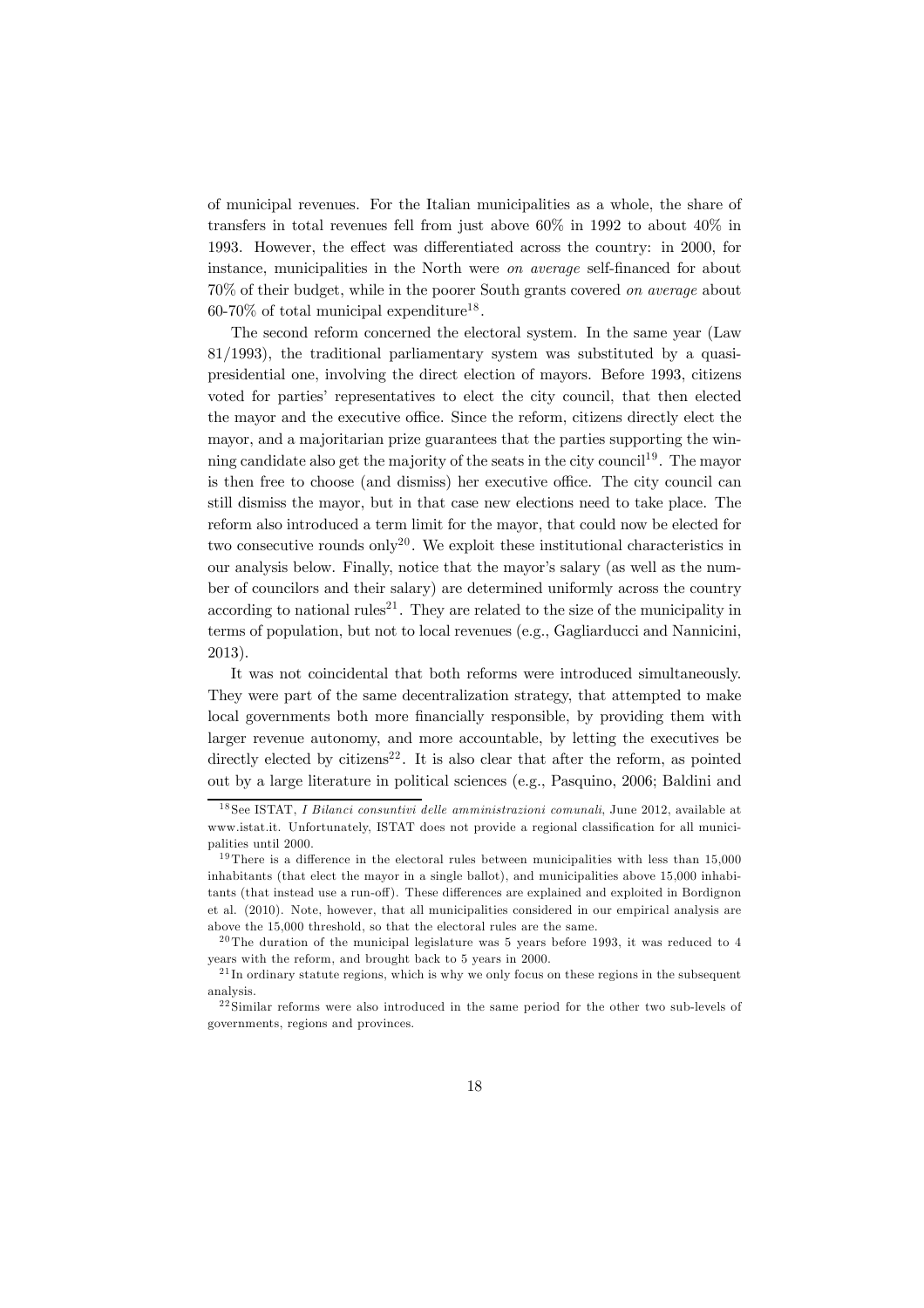Legnante, 2000; Bettin Lattes and Magnier, 1995), Italian mayors assumed a paramount role in municipal policy. This justifies our focus on mayor's characteristics in what follows.

# 4 The empirical analysis

#### 4.1 Identification strategy

In 1993 Italian municipalities were thus (simultaneously) subjected to two reforms. One, the reform of the electoral rules, affected all municipalities in the same way. We should then expect this reform to have had the same effect across municipalities in terms of selection of the local political class. The other, the reform of the funding system, affected the municipalities differently, depending on their tax base. On the basis of our theoretical model, we should then expect this second reform to have had different effects both on the selection of politician and on citizens' welfare.

To test these differential effects, we consider a simple approach. We estimate the 'average treatment effect'  $(ATE)$  of the funding reform of municipalities, where the 'treatment' is represented by the reduction in the degree of VFI following the introduction of ICI. Let's define with  $Y^j$  ( $j = a, p, w$ ), the variables indicating the a-type politicians, p-type politicians and consumers' welfare, respectively. As data on the ICI tax bases are not available for the period we consider and - more importantly - are likely to be endogenous, we use instead per-capita GDP at the provincial level, averaged over the period 1995-2010, as an indicator of the level of autonomous resources of a municipality<sup>23</sup>. On the basis of our theoretical model, we expect  $ATE$  to be positive for both  $Y^a$  and  $Y^w$ , and negative for  $Y^p$ . Identification of these effects is based on the large variation in income distribution across Italian municipalities<sup>24</sup>. To account for potential confounding factors, we consider the following econometric specification:

<sup>&</sup>lt;sup>23</sup> ICI revenues at the municipal level are available, but there are not enough information on tax rates and tax allowances for us to estimate the ICI tax base for each municipality. Notice, however, that for the only year in which the Italian Tax Revenue Authority released detailed information about the ICI tax base (2010) the correlation with the average 1995-2010 GDP was above 60%. In any case, we decided not to use the 2010 tax base to 'classify' rich and poor communities because of its likely endogeneity to the decentralization reform. Municipalities are in charge of building permits and in determining the use of buildings and lands, and this clearly affects the ICI tax base. Provincial GDP averaged over a long period of time solves the potential endogeneity of current income and also captures the permanent component of provincial income, a more 'structural' characterization of the municipal tax base in terms of wealth.

 $24$ In our sample, the range of per-capita GDP among municipalities goes from 11,000 to 31,000 euro.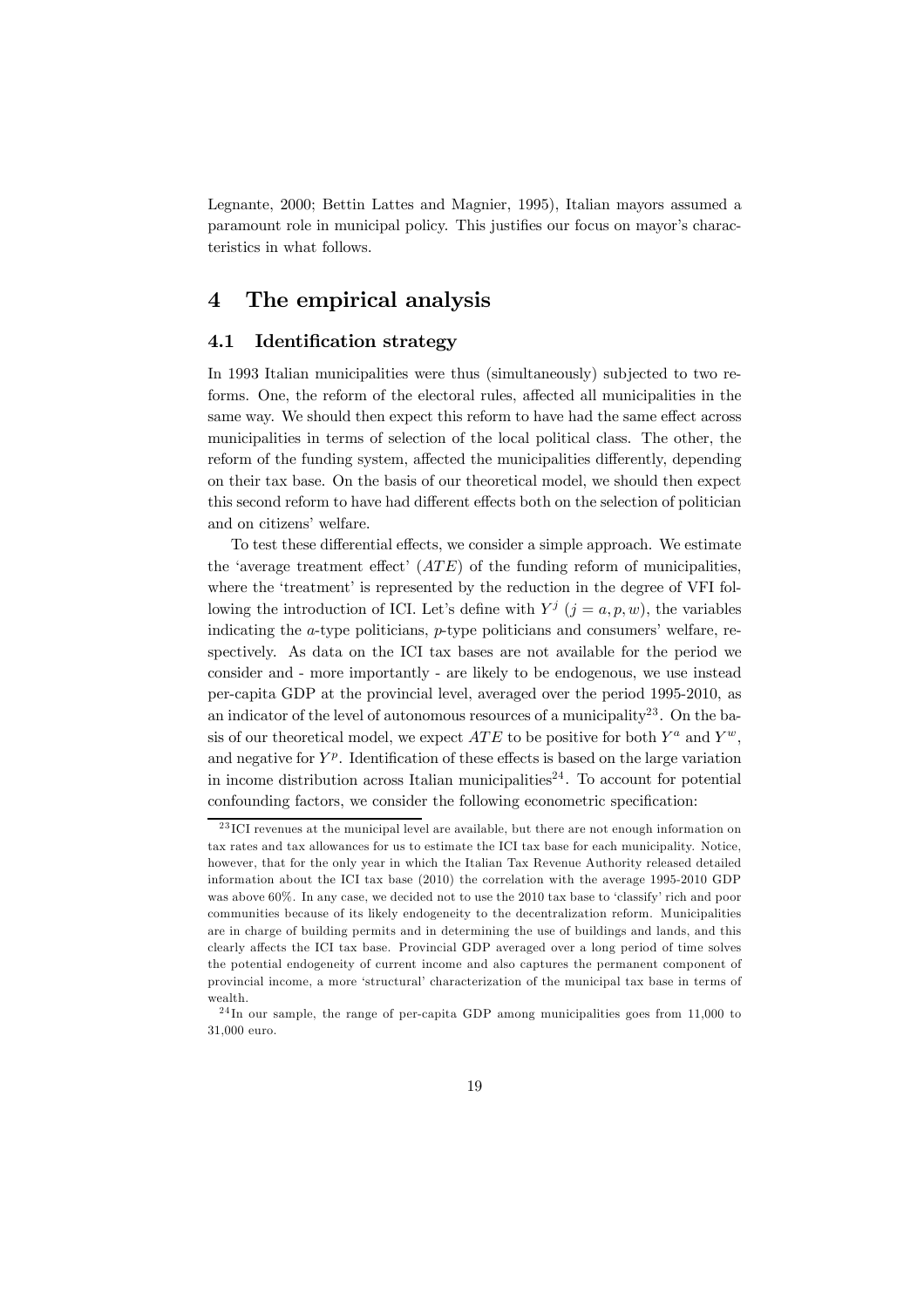$$
Y_{it}^{j} = \alpha \mathbf{A}_{i} + \beta \mathbf{B}_{t} + \gamma \mathbf{X}_{it} + \delta GDPpc_{i} \times DECENTR_{t} + \varepsilon_{it}
$$
(8)

where  $A$  and  $B$  are fixed effects for municipalities and years,  $X$  is a vector of political and economic variables to characterize differences across municipalities,  $GDPpc$  is the municipal per capita GDP and  $DECENTR$  is a dummy variable to identify the year of the 'treatment'<sup>25</sup>. Our hypotheses are then tested by looking at the sign and the statistical significance of  $\delta$ .

#### 4.2 Data and variables definition

#### 4.2.1 Dependent variables

Type. The first prediction from our theoretical model suggests that a decentralization reform should change the share of politicians with administrative/political skills differently in rich and poor municipalities. To define politicians type we build an original database which contains detailed information on the mayors of the 89 chief provincial towns of the 15 ordinary statute regions elected between 1988 and 1997, the ten years period around the introduction of ICI. The database has been built starting from the archive provided by the Italian Ministry of Internal Affairs. The archive on the individual characteristics of the mayors include information on sex, age, date and place of birth, party affiliation, level of education, and the profession before entering into politics. We exploit these data to define our proxies for the skills of local politicians. Notice that despite its usefulness, information in this archive are based on self-declaration by the same politicians. Hence, original information have been carefully revised using other sources, such as newspaper's online archives, internet sites, and telephone calls to municipalities. For instance, we identify the exact party affiliation of each mayor, as this information is often replaced in the archive by other labels (e.g., civic lists) that did not allow us to identify precisely the mayors' political coalition.

The most difficult part of our exercise is to find — starting from available information — reasonable proxies for the different skills of politicians in order to identify a- and p-types. The notion of "administrative" skills is obviously 'fuzzy', particularly when referred to local government officials (e.g., Perry,1989). To overcome this difficulty, we use the profession of the mayor before entering in

 $25$  We use the first year an election took place for each municipality with the new electoral rules to identify the year of the treatment. In fact, although some municipal elections took place already in 1993, for most municipalities the new rules applied with some delay, as the previous legislature finished later. Notice that this also allows us to identify the impact of decentralization on  $Y^w$  when defined using the amount of separate waste collected, data for which are available only starting from 1993.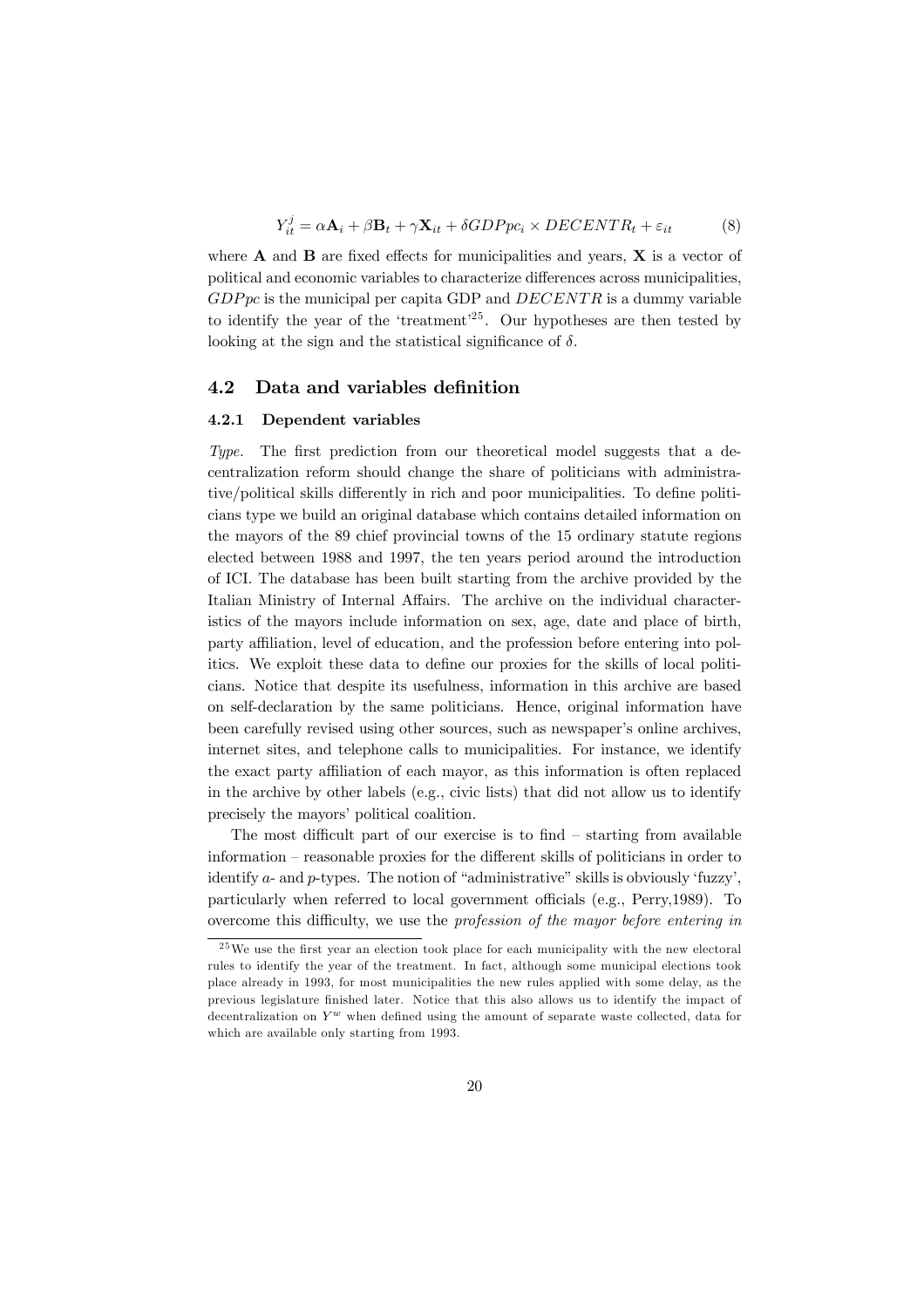politics as a proxy for his administrative skills, and we classify these professions according both to the job classification provided by the Italian National Institute of Statistics (ISTAT), and to an index of skills required for each profession provided by the Italian Institute for the Training of Workers<sup>26</sup>. In particular, in the following, we propose and test the model using three different definitions of  $Y^a$ . Definition [A] is the broadest and coincides with the set of "top" private professions. It includes the following jobs: entrepreneurs, managers and directors of private and public firms, engineers and architects, business consultants, lawyers, university professors<sup>27</sup>. We exclude business consultants and lawyers from definition  $[B]$ , on the basis of the argument that their skills are perhaps more useful for the private sector than the public one. Finally, we further exclude university professors<sup>28</sup> from definition  $[C]$ , that therefore only includes entrepreneurs, managers, engineers and architects.  $Y^a$  is then a dummy that assumes value 1 when the mayor belongs to one of the categories included in definitions  $[A], [B]$  and  $[C]$ , depending on the classification used, and 0 otherwise.

As for the *p*-type politicians, we proxy "political" skills with the *previous* political experience of the candidate before becoming mayor. We use several sources to identify all the political offices previously held by a mayor<sup>29</sup>, including all legislative and executive positions in all local governments (regions, provinces, municipalities) and the Italian and European Parliament. We then define the variable  $Y^p$  as the ratio between the years of previous political experience and the working age of the mayor (i.e., his age minus 17). Hence,  $Y^p$ is a continuous variable measuring the percentage of working years a candidate had already dedicated to politics before becoming mayor.

Performance. The second prediction from our theoretical model suggests

 $26$ The index provided by ISFOL is built starting from a survey in which an individual is asked to rate (from 0 to 100) how important is a certain skill for her job, and how complex is a certain task for which this skill is required. We consider in particular the two skills "manage" and "decide" to define the "administrative" skills. Notice that for certain jobs, like for biologists, the index appears to be disproportionately high, since it is affected by the presence of directors in hospitals. We combine the ISFOL index with the ISTAT classification, and just consider directors among our definition of  $Y^a$ . As a separate exercise, however, we also used the ISFOL classification as a proxy for administrative skills in our empirical analysis below, getting remarkably similar results. These are available from the authors on request.

 $27$ It should be noted that not all these professions require a formal education. For instance, in 90's Italy, most entrepreneurs and managers did not hold a college degree.

<sup>&</sup>lt;sup>28</sup> Since the category includes a wide range of disciplines, it is unclear whether university professors have the skills that could be useful to municipalities.

 $^{29}$ We consider in particular: the online registry office of the Italian Ministry of Internal Affairs for all local levels of government; the online historical archive of both the Italian Chamber of Deputies and the Senate of the Italian Republic; the online archive of the European Parliament.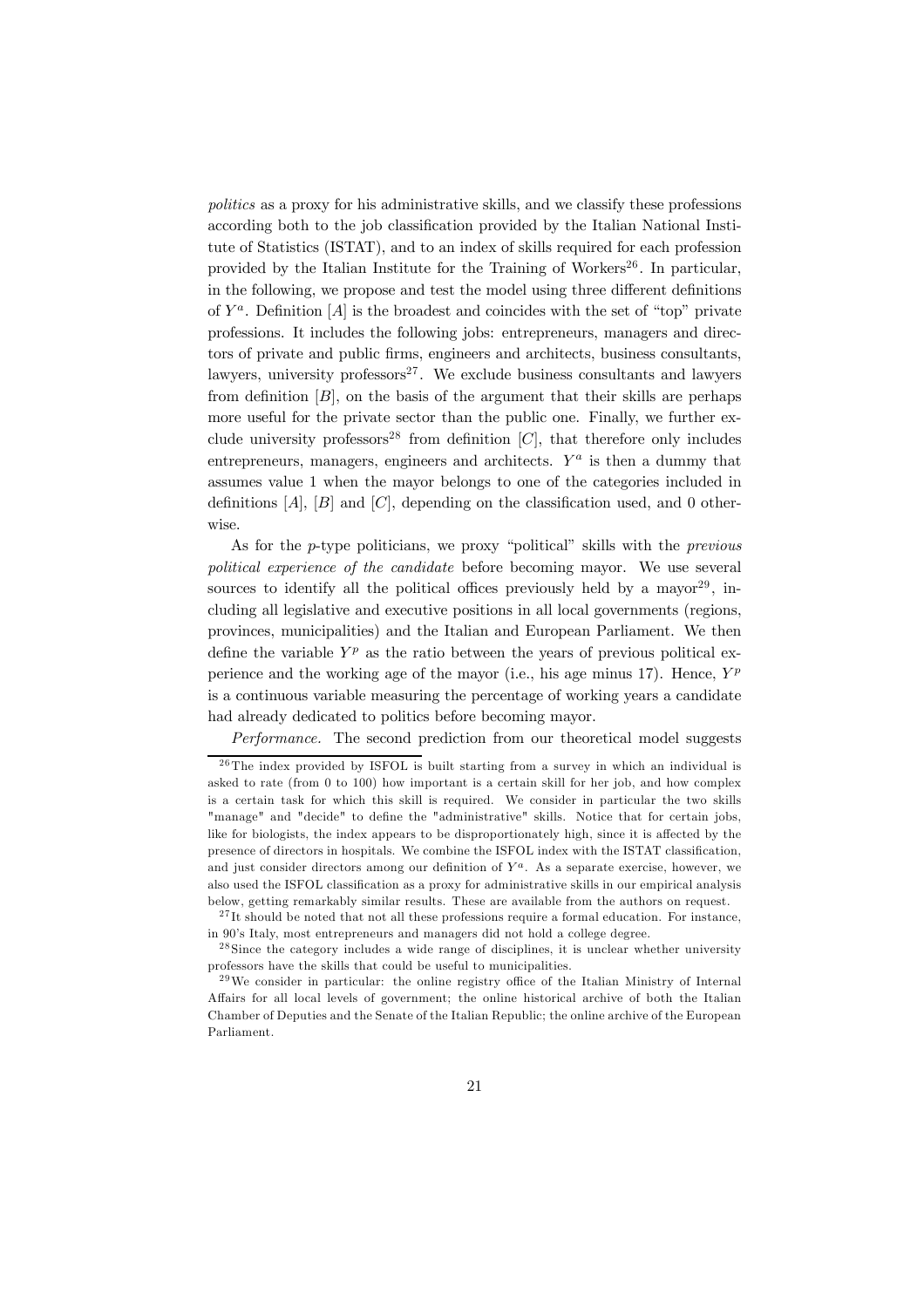that a decentralization reform should impact on consumers' welfare differently in rich and poor municipalities. Like skills, welfare is also difficult to measure, so that we proxy here  $Y^w$  using two variables informative of the ex-post performance of mayors, that in our model is akin to voters' welfare. According to definition  $[A]$ ,  $Y^w$  is the percentage of *separate waste collection*, an indicator provided by Legambiente, an Italian independent environmental organization. Managing waste is an important task assigned to municipalities, on which mayors are easily evaluated by citizens and for which they are considered accountable <sup>30</sup> , and that is often used by international organizations (e.g., the United Nations Habitat Programme) as a measure of the quality of municipal governance. Notice that this indicator has the further advantage of being available for each municipality and each year since 1993, and to be more reliable as an indicator of good governance for Italian municipalities than budget data<sup>31</sup>.

According to definition  $[B]$ ,  $Y^w$  is the probability of completing the term in office (i.e., of not having an early termination, which we measure following Gagliarducci and Paserman, 2012). Data are taken from the administrative archive of the Ministry of the Internal Affairs. In particular, we consider as cases of failed legislature only those following the resignation of the mayor, the resignation of the majority of the council, or a no-confidence vote in the council. Other technical reasons for early termination, like the death of the mayor, are not informative of the performance and are coded as completion of the term. We take this variable to be a direct evaluation by citizens of the performance of the mayor  $32$ .

Descriptive evidence. Table 1 reports the unconditional means of all our dependent variables before and after the introduction of ICI, and the differences in means, by income quartiles. In general, this preliminary evidence provides support to our hypotheses. In particular, starting from  $Y^a$ , we find that the increase in the share of a-type politicians was larger in richer municipalities than in poorer ones according to two out of three definitions. In fact, according to definition  $[A]$ , politicians with high administrative skills increased by  $29.46\%$ 

 $30$  See, for instance, the echo in international media caused by the most recent rubbish crisis in Naples in 2008, and in Palermo in 2012.

 $31$  Recall that identification of the impact of decentralization is allowed here by the misalignment in electoral years across municipalities. See footnote 25 above.

<sup>3 2</sup>Resignation could also be a strategic option for mayors, say, in order to run for re-election and obtain a greater majority. However, as discussed in Gagliarducci and Paserman (2012), this does not seem to be the case in Italy. First, the two-term limit, the cost of campaigning, and the possibility to lose the mayoral monthly salary act to reduce the incentives for mayors to resign voluntarily; second, in the case of early termination (and no binding term limit), the available evidence suggests that not all mayors run for re-election and those who succeed in being re-elected are not able to significantly increase the size of their majority; finally, government instability has a clear negative connotation.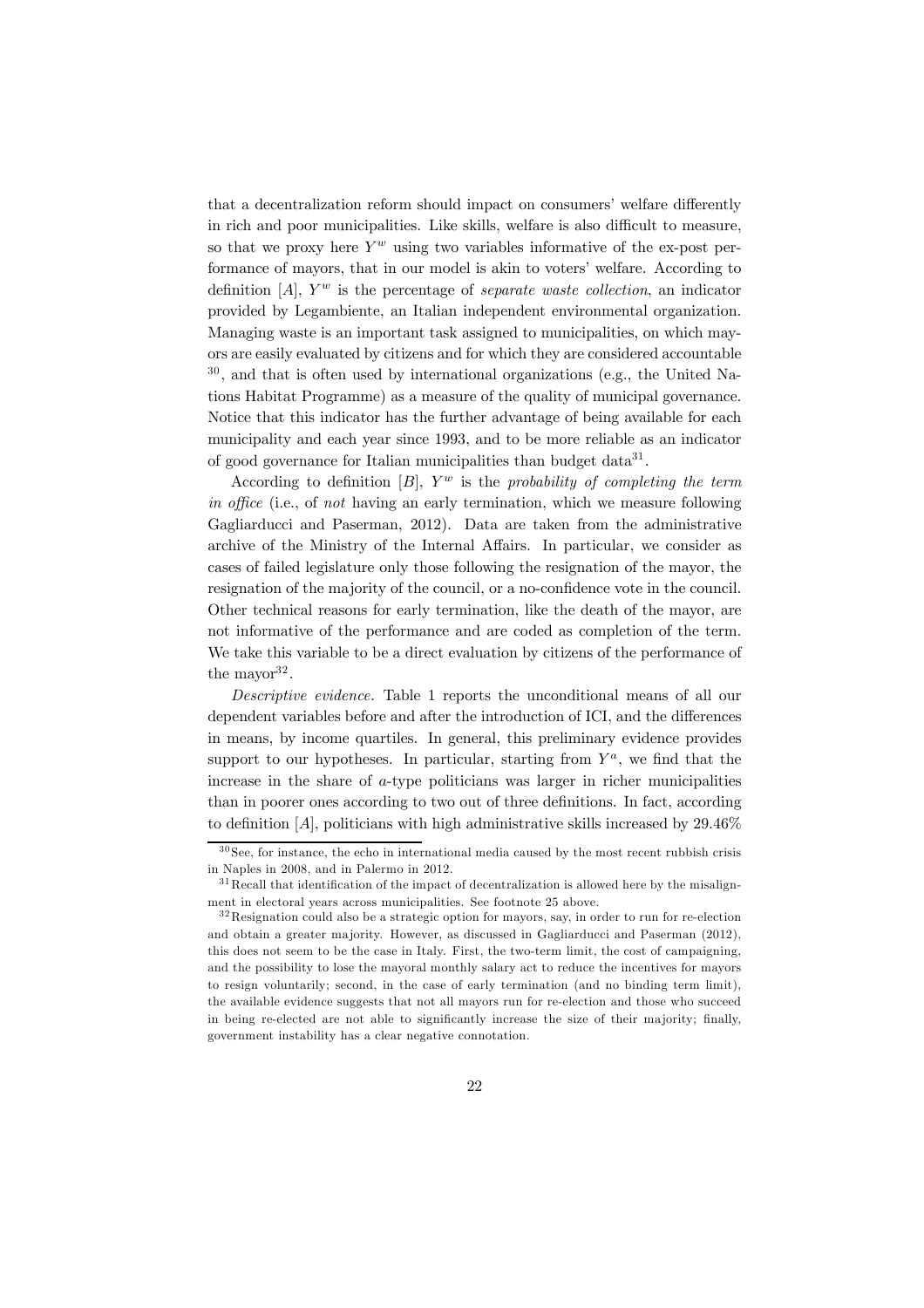in the richest communities, while just by 8.06% in municipalities belonging to the bottom quartile. Definition  $[B]$  of  $Y^a$  roughly provides the same story (with an increase by 22.68% and 1.41% for the top and the bottom quartiles, respectively), while the evidence is much less clear with definition  $[C]$  of  $Y^a$ . As for  $Y^p$ , while the political experience of mayors increased for municipalities in the bottom quartile by 2.77 years, we register a sharp decrease for communities in the second and the third quartiles (by about 10 and 12 years respectively), and still a decrease for the richest municipalities (by 2.41 years). Finally, we find that the increase in one of our measures of consumers' welfare is coherent with the prediction of our theoretical model. According to definition [A] of  $Y^w$ , we observe an increase in the amount of separate waste collected in all municipalities, but this ranges from 0.44% in those belonging to the bottom quartile to 4.10% in the richest ones. As for the probability of completing the term in office  $(Y^w$ , definition  $[B]$ ), on the contrary, the evidence points to a larger increase for municipalities in the bottom quartile with respect to those in the top one.

#### [Table 1 about here]

#### 4.2.2 Control variables

Vector X include a number of covariates that could also affect the selection of politicians. Descriptive statistics for all these variables are in the Appendix Table A.1.

Individual characteristics. We control for both the age and the gender of the elected mayor, considering the variables  $AGE$  and the dummy variable  $SF$ , which takes value one when the mayor is a female.<sup>33</sup>

Political controls. We include in the model a number of variables catching political characteristics of the mayor and of the municipality. As for the former, we first include two dummy variables,  $LN$  and  $FI$ , which take value one when the mayor belongs to Lega Nord (Northern League) and to Forza Italia (Forward Italy), respectively. These are the two new parties that substituted, at the beginning of the '90s, the old Italian parties on the center right of the political spectrum (Socialists and Christian Democrats) after that a number of scandals led to their disappearance. It is then important to control whether the effect on the selection of politicians was due to these new parties, that could potentially rely on a different pool of candidates than the old ones. We also include in the

<sup>3 3</sup>These two variables could be 'bad controls' in the terminology of Angrist and Pischke (2008), i.e. outcome variables of our 'experiment'. Consequently, we tested the robustness of our findings to their inclusion in the model. As they do not have any impact on our results, we decided - coherently with the literature - to retain both in our specifications.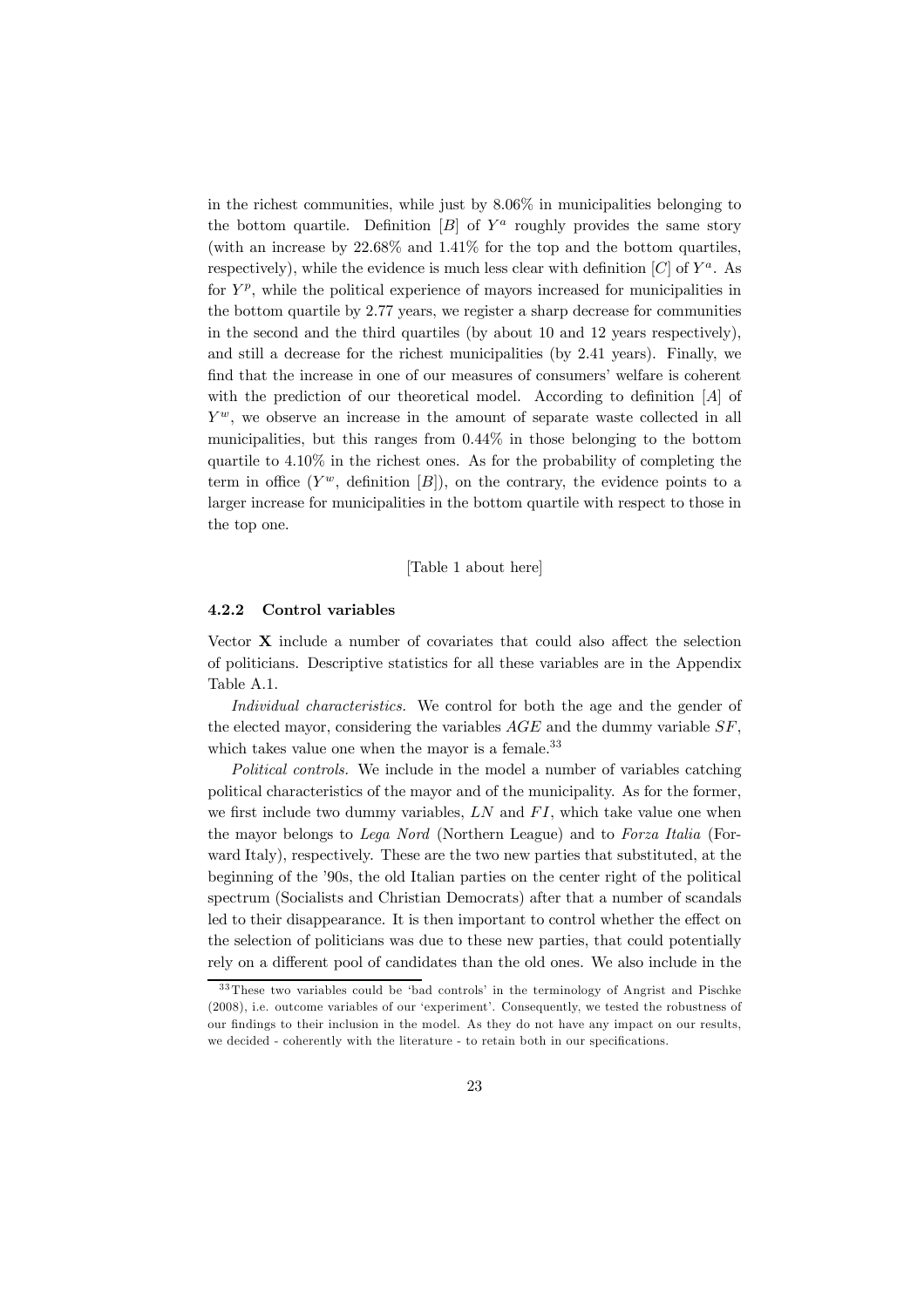model considering citizens' welfare, two additional variables (and their interaction) with the aim of separating 'selection' from 'incentives'. The first one is a dummy taking value one if the mayor is at her/his second term in office (and therefore cannot run again, i.e., is term limited,  $TL$ ). Albeit rough, this is a control allowing us to separate the 'selection' effect from the 'disciplining' effect of elections, and it has been often used in the literature to this aim, including in the Italian case<sup>34</sup>. The second one is a variable measuring the number of years in office since the last election (CY CLE). The idea here is to capture the political budget cycle, which can also affect the 'disciplining' effect of elections (e.g., Rogoff and Siebert, 1988).

As for the political characteristics of the municipality, we first consider the dummy variable  $ALIGNMENT$ , which takes value one when the mayor's party is the same as the one in power at the central level (in order to capture the impact of political alignment on mayors' election). Since competition may have an important impact on the selection of politicians (e.g., Galasso and Nannicini, 2011, for the Italian case), we finally consider an index of political competition, defining the variable COMPETITION as the Herfindahl index on the shares of votes for the Centre-Left and the Centre-Right coalitions<sup>35</sup>. To avoid endogeneity, we build this index by using data from the European elections at the municipal level for the closest round of European election held before the municipal election.

Socioeconomic *controls*. We include in the model the variable  $POP$  measuring the number of citizens in each municipality. This allows us to control both for the fact that a larger number of citizens allows for a larger pool of potential candidates, and for the incentive provided by the mayors' wage, which increases according to population size (e.g., Gagliarducci and Nannicini, 2013). To take into account the characteristics of the potential pool of candidates that can impact on the type of jobs and the political career, we control for the share of people older than 65 years out of the total municipal population  $(OVER65$   $PERC)$ . We also introduce  $MOVIP ROV$ , the number of enterprises relative to total population at the provincial level, as a measure of the opportunity cost of entering into politics.

<sup>&</sup>lt;sup>34</sup>The idea is that a mayor in his last term should not care (or should care less) about the 'discipling effect' as he cannot be elected again. Hence, if a relation still exists between the quality of a politician and the quality of policy, this should be due to the 'selection effect' only. See, e.g., Besley and Case (1995) for the general argument and Bordignon et al. (2003) for an application to the Italian case.

 $35 \text{ In the last 20 years the Italian political system has been basically bi-partisan, with two$ large coalitions of parties, one on the Center-Right and one on the Center-Left, competiting at national and local elections. See Bordignon et al. (2010) for further details.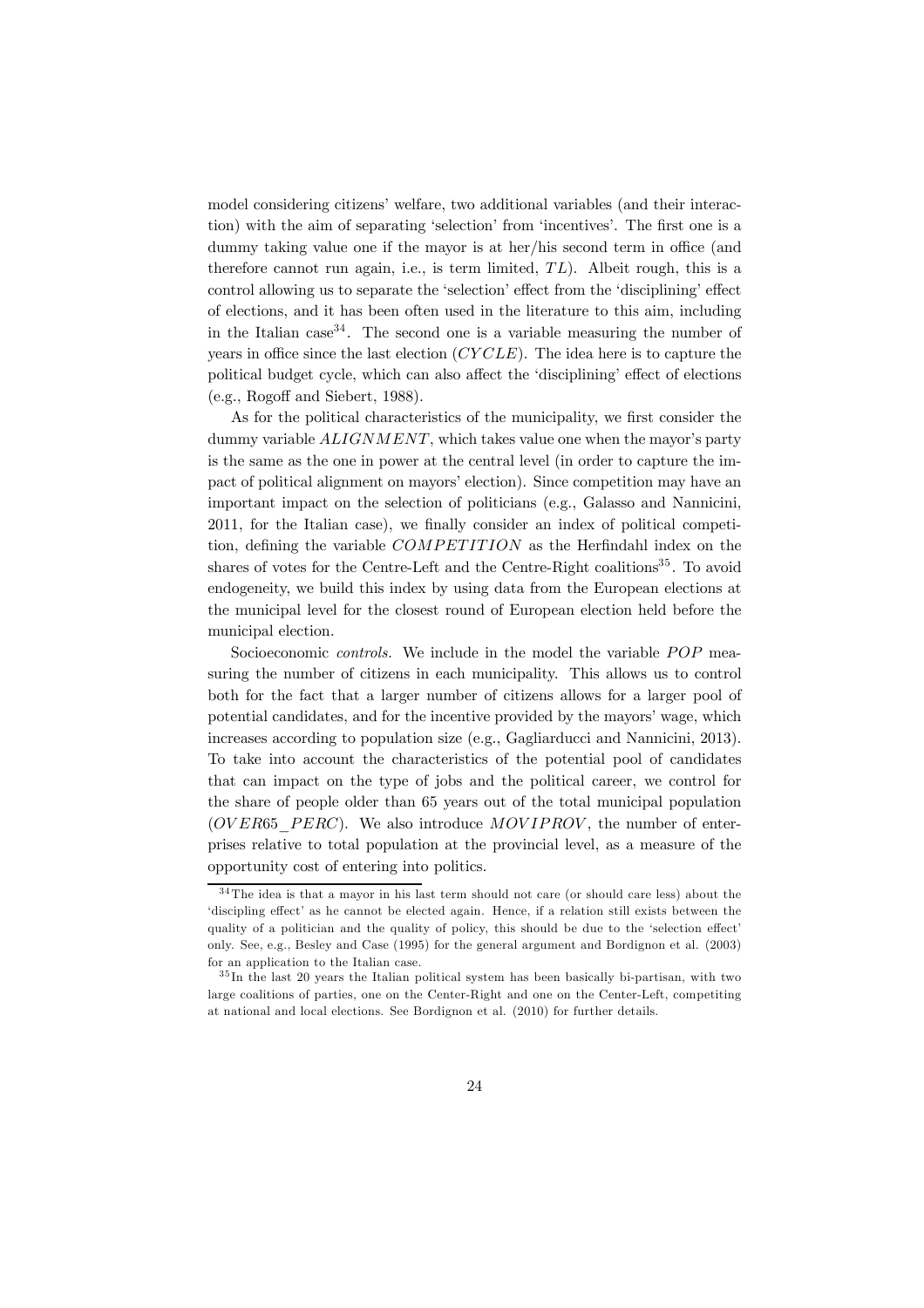# 5 Results

## 5.1 Baseline results

We estimate Equation  $(8)$  with OLS, using two-way cluster-robust standard errors to account for both serial and panel correlations (Cameron et al., 2011). Estimates of our coefficient of interest  $\delta$  are reported in Table 2 for all the dependent variables  $Y^a$ ,  $Y^p$  and  $Y^w$ .<sup>36</sup> For each of these, the baseline model in col. I (which includes also the variable CY CLE in the consumers' welfare specification) is augmented considering the two political variables ALIGNMENT and  $COMPET ITION$  in col. II, and further augmented with additional political controls (the two dummies for Lega Nord and Forza Italia, and the dummy for term limited mayors in the model for consumers' welfare) in col. III. As can be easily checked, the estimated  $\widehat{\delta}$  take up the expected signs (positive for  $Y^a$  and  $Y^w$ , negative for  $Y^p$ ), and are statistically significant at the usual confidence levels in all the six models, but for  $Y^a$  defined according to the more stringent definition  $[C]$ . (In this last case, the coefficient is never statistically significant, but it retains the positive expected sign). Notice also that the magnitude of the estimated coefficients is stable across specifications: as for the share of a-type politicians, ATE ranges from 0.115 to 0.128 in the case of  $Y^a$  definition [A], and from 0.084 to 0.107 in the case of  $Y^a$  definition [B]; as for p-type politicians,  $ATE$  is between  $-0.060$  and  $-0.068$ ; finally, in the case of consumers' welfare, the effect is from 1.294 to 1.653 using separate waste collection, and from 0.132 to  $0.145$  in the case of the probability of completing the term in office.<sup>37</sup>

[Table 2 about here]

#### 5.2 Robustness checks

Our baseline results are subject to a number of concerns, that need to be accounted for. These include the interaction of the decentralization process with other political variables, the role of the electoral reform, the importance of political campaign costs, the role of social capital, the definition of  $Y^a$  and  $Y^p$ in accordance to our theory. In what follows we explore each of this in turn.

 $36$ The complete tables for all specifications in the paper are available at http://www.cesifogroup.de/ifoHome/publications/working-papers/CESifoWP.html.

 $37$ As for the other controls, a persistent and interesting result is the role of new political parties in influencing the choice of candidates. Both Lega Nord and Forza Italia picked up more a-type and less politically experienced candidates. Also interesting is the variable CY CLE in the separate waste collection models: the positive coefficient suggests the presence of a political budget cycle. Finally, the term limit does not have any impact on our indicators of welfare, pointing to the importance of a 'selection effect'. See the complete tables for details.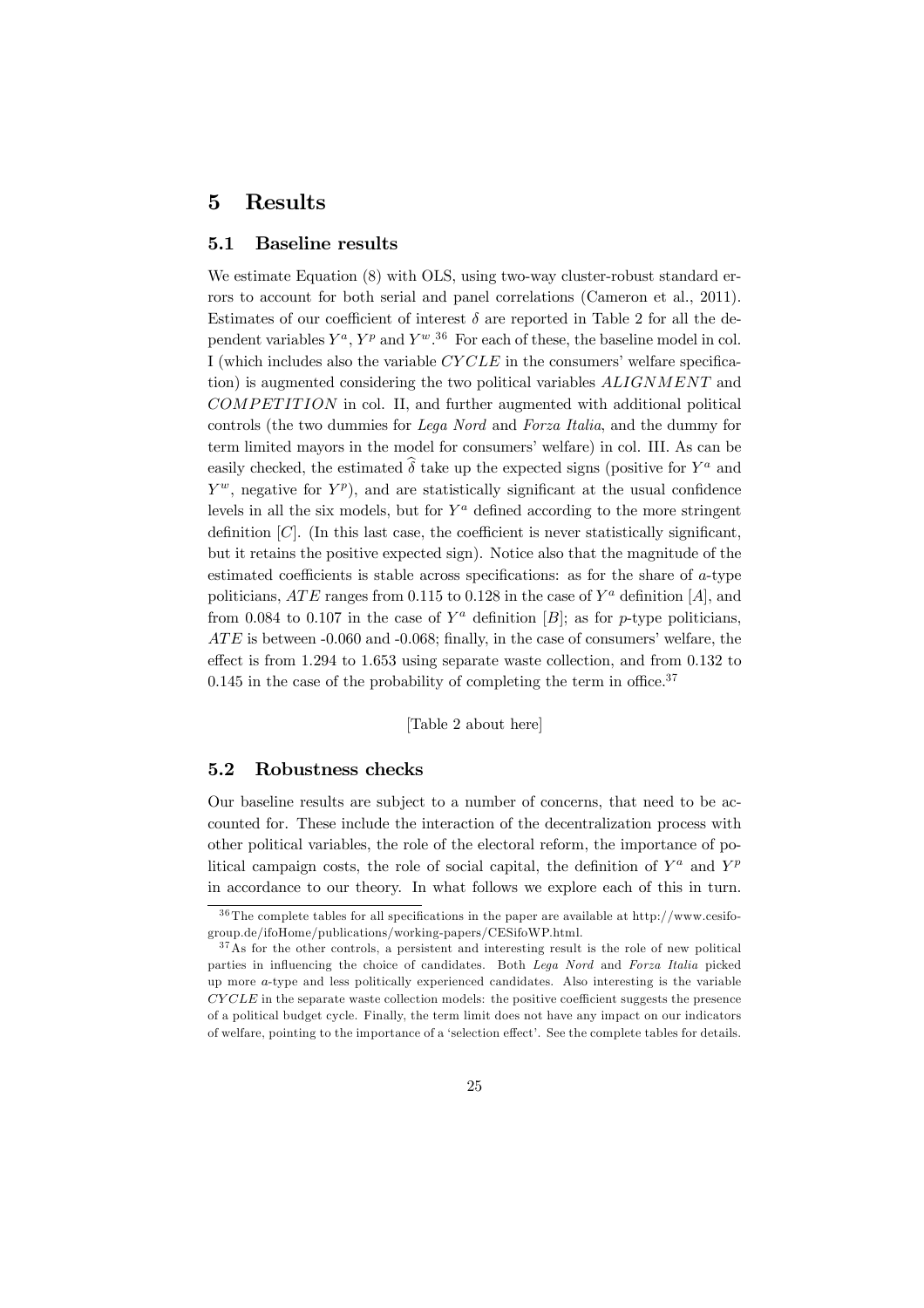The general conclusion is that  $-$  despite the requirements imposed to the model for parameters identification — our findings appear to be remarkably robust, and strongly support our story about the selection of different politicians in the presence of different degrees of VFI.

The interaction of political variables with decentralization. A first concern for our result is that the decentralization process may also have interacted with other political variables, so that our explanation may miss some important elements of what happened in municipal policy after the reform. To check for this, we augment the models in Table 2 col. III with additional interaction terms for all the political variables  $(ALIGNMENT; COMPETITION; LN; FI;$ and  $CYCLE$  and  $TL$  in the  $Y^w$  equation), considering interactions with both  $GDPpc$  (col. IV) and  $DECENTR$  (col. V). Our previous findings remain valid in the case of interactions with  $GDPpc$ , in terms of both magnitude and statistical significance. On the contrary, most coefficients turn insignificant in the case of interactions with DECENTR. However, this is mainly due to the almost perfect collinearity between our variable of interest and the interaction between  $COMPET ITION$  and  $DECENTR$ , as is testified also by the fact that the standard error for  $\hat{\delta}$  (and the coefficient itself) blows up in this specification. In the only two cases in which the coefficient remain statistically significant (in the  $Y^p$  and the  $Y^w$  definition [A] equations), the magnitude almost double with respect to specifications in col. I-IV.

The role of the electoral reform. A second, and perhaps more important problem with our results is that in 1993 tax decentralization was implemented together with the electoral reform. There remains therefore the suspicion that our results on the selection of politicians are really driven by the electoral reform, that for some reasons affected differently rich and poor cities, rather than by the change in the financing system. To address this issue, we then consider a second tax decentralization reform that occurred in the '90s, this time at unchanged electoral rules. In 1999, municipalities were also given the opportunity of introducing a surcharge (up to 0.5%) on the tax base of the personal income tax (PIT) of their residents; a possibility that they had up to 2002, when the central government decided to freeze the surcharge<sup>38</sup>. Differently from the municipal property tax, the introduction of the PIT surcharge was not matched by a contemporaneous reduction in central government transfers (because the surcharge was not mandatory), and it was in any case less powerful in terms of the potential reduction of  $VFI<sup>39</sup>$ . Still, it is worth investigating if even this

 $38$  See Bordignon and Piazza (2010) for details. The municipal PIT surcharge was reintroduced in 2007.

 $39 \text{ In the sample considered by Bordignon and Piazza (2010), for instance, the PIT revenues$ in 2002 was about 8% of total tax revenues of municipalities, in contrast with about 40% for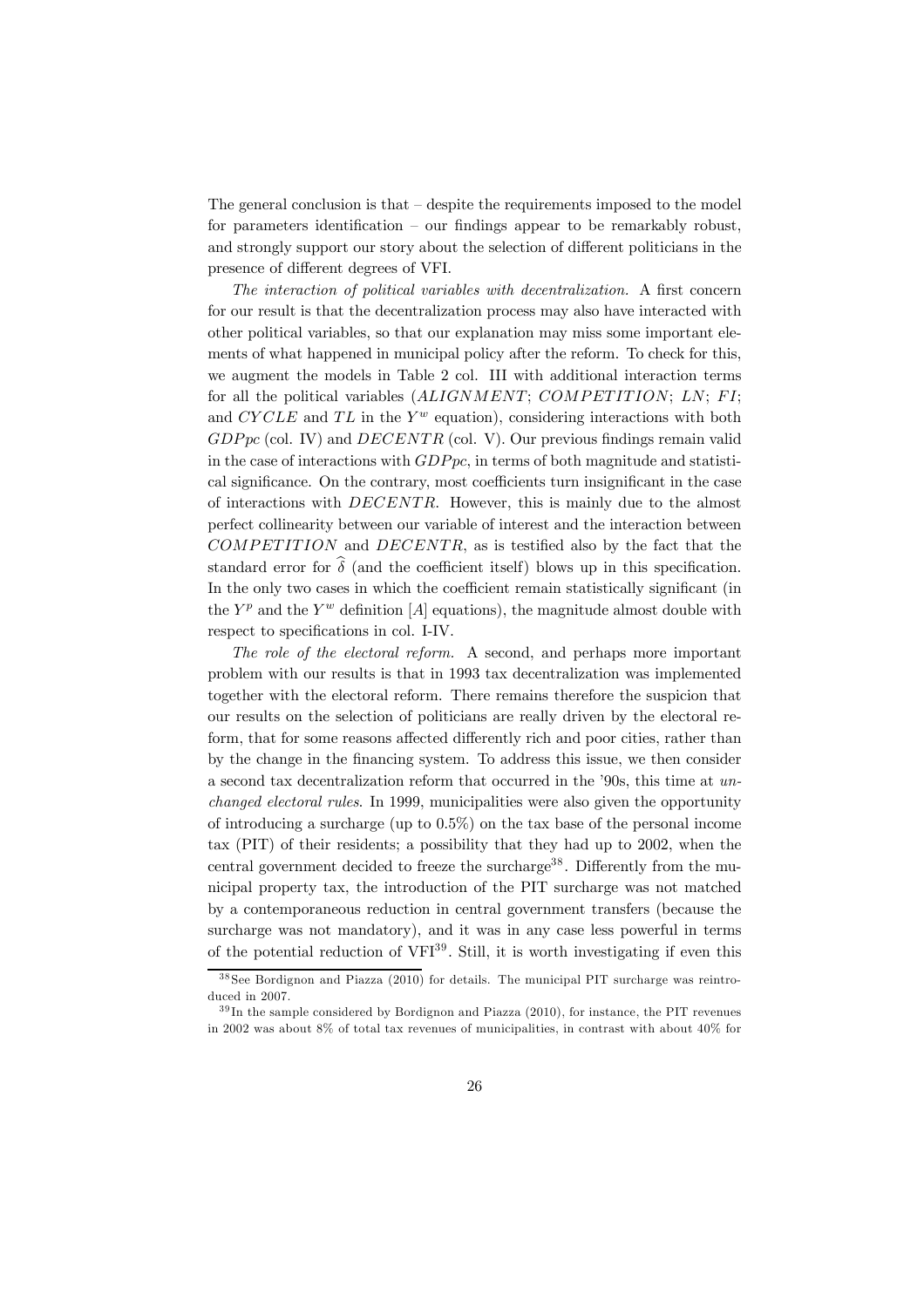smaller reform had effects on the selection of politicians and consumers' welfare.

To this aim, we estimate our previous Equation (8), where the dummy DECENTR99 takes now value one from 1999 onwards, on an extended dataset relative to the period between 1995 and 2002. Table 3 replicates the same models in previous Table 2. Even in this case, the coefficient  $\hat{\delta}$  turns out to be significant in the first four models and with the expected sign only in the  $Y^a$  equation, when considering the more stringent definition [C], and in the  $Y^p$ equation, while it is insignificant considering larger definitions  $[A]$  and  $[B]$  of the a-type politicians, and the consumers' welfare equations (though  $\delta$  is significant and with the expected sign in the baseline model in col. I using separate waste collection).<sup>40</sup>

#### [Table 3 about here]

The importance of political campaign costs. A third source of concern is related to political campaign costs (e.g., Poutvaara and Takalo, 2007). As an alternative explanation, one could argue that following the reform the stronger emphasis on the role of mayors may have led candidates to spend more money on their campaigns, and as richer people can spend more, this could explain why we observe more mayors coming from top positions in the private sector in the richer cities<sup>41</sup>. We cannot directly control for this issue, as data on campaigning costs at the municipal level are not publicly available. But one could argue that this phenomenon should have been particularly relevant in rich metropolitan cities, such as Milan or Rome, rather than say, in Cremona and Viterbo, two small provincial towns belonging to the same regions. We then re-run all our regressions of the model in column III of tables 2 and 3, dropping the 15 cities that are also regional capitals (*Capoluogo di Regione*), typically the richest ones. As shown in Table 4, our previous results are all confirmed. In the first period, characterized by the introduction of ICI,  $ATE$  is still significant and with the expected sign in all the specifications but in the  $Y^a$ equation when using definition  $[C]$ . In the second period, with the introduction of the PIT surcharge, the estimated impact of the reform is significant and with the expected sign only when using definition  $[C]$  in the  $Y^a$  equation, in the  $Y^p$ model and in the  $Y^w$  equation when considering separate waste collection.

ICI revenues.

<sup>4 0</sup>As for the other variables, it is interesting to note that the role of new political parties in selecting new types of politicians was apparently limited to the period following the introduction of ICI. On the contrary, we still find evidence of a political budget cycle. Finally, the term limit is again insignificant in all specifications. See the complete tables for details.

 $41$ To be sure, this is less of a concern in Italy than in other countries, as political parties usually finance the electoral campaigns of their candidates, and political parties are in turn generously financed with public funds.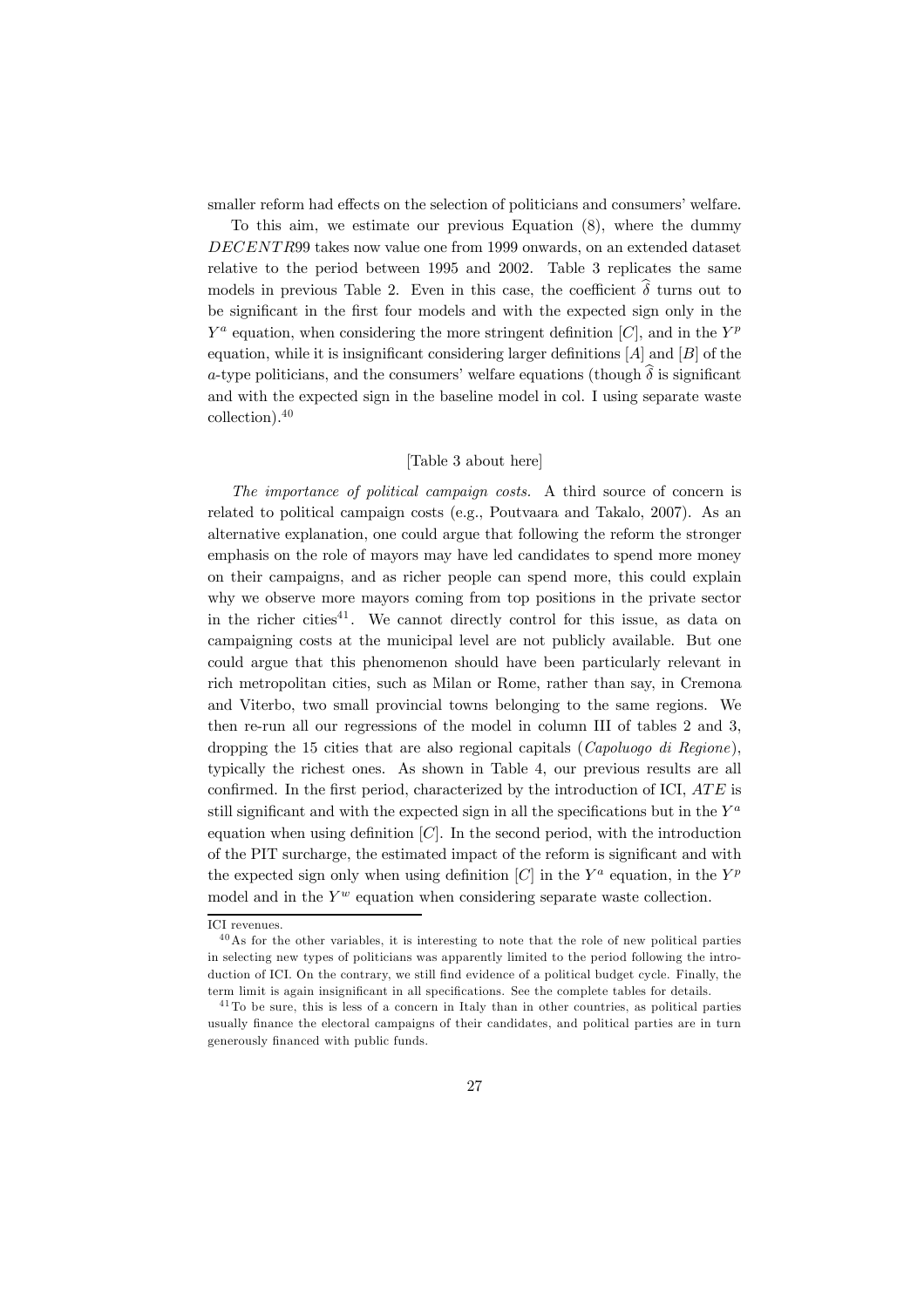#### [Table 4 about here]

The role of social capital. Social (or civic) capital is generally thought of as being very different between the Centre-North and the South of the country, and to have an impact on a wide range of economic and political variables (e.g., Guiso et al., 2011). Hence, it might also have played a role in the selection of politicians and on consumers' welfare following the decentralization reform. As social capital is a long run phenomenon, the inclusion of municipality fixed effects A in our specifications should already work as a control for the different level of social capital across Italian cities $42$ . However, as an additional check, we decided to consider separately the two sub-samples of Centre-Northern and Southern provinces. If our theory is correct, income variability within each area, characterized by similar levels of social capital, should induce the same process of selection we detected in the whole sample. Results taking this route, considering previous model in col. III of Tables 2 and 3, are presented in Table 5. As shown, in the Center-North, where the income differential across municipalities is still large43 , we find supporting evidence for our story, especially in the case of ICI. All coefficients have the expected signs and are in most cases statistically significant. Results for the Southern municipalities are instead less clear-cut. In particular, we find the expected negative and significant coefficient for  $Y^p$ , and the expected positive and significant coefficient in the equation modelling the probability to complete the term in office, but only in the case of the ICI reform. The impact is insignificant in all the remaining equations. Possibly, these results suggest that richer municipalities in the South also witnessed a change in the local political class in the aftermath of the reforms, but that they were less successful in attracting politicians from the private sector than their Northern counterparts $44$ .

#### [Table 5 about here]

The definition of  $Y^a$  and  $Y^p$ . A final issue concerns the empirical definition of our indicators  $Y^a$  and  $Y^p$ . In our theoretical model the a-types and p-types

<sup>4 2</sup>Re-running our regressions introducing the traditional indicators of social capital used in the empirical literature (like blood donations or participation to political referenda) would not help, as these indicators are typically available for few years only and do not present large variability across periods, i.e. they are akin to fixed effects.

<sup>&</sup>lt;sup>43</sup> In our sample, the average per-capita income was 22,000 euro for municipalities in the Centre-North, varying in the interval between 16,000 to 31,000 euro. In the South the average was 16,000 euro per capita, varying in the interval between 11,000 to 18,000 euro.

<sup>&</sup>lt;sup>44</sup> These are of course just potential explanations given the limitations of our data set, as in the South the number of municipalities included in the sample is small (20) and the range of income differential is also much smaller.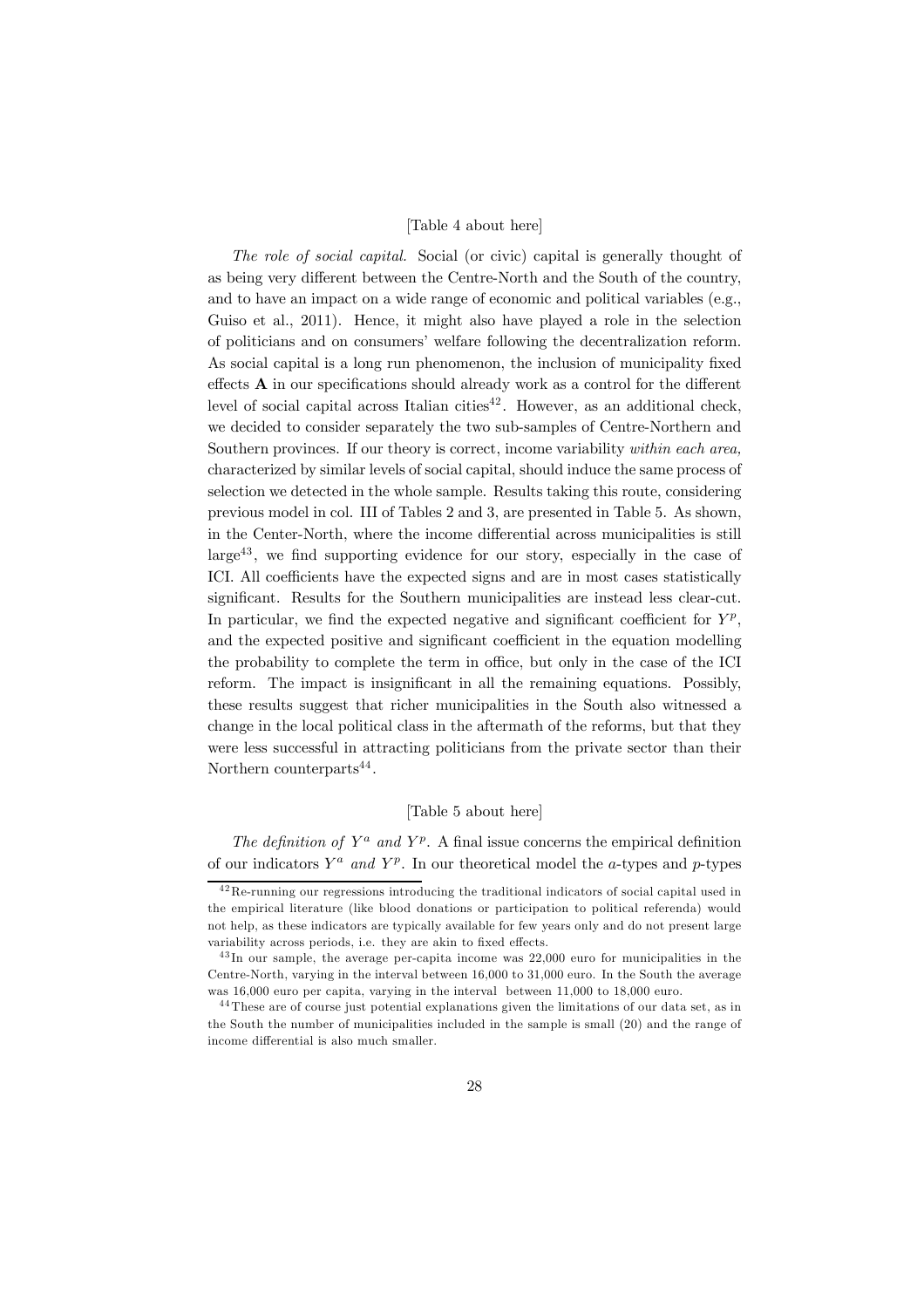are two mutually exclusive types of politicians, while in the empirical analysis so far we "mixed up" the two types, focusing rather on the skills of the different politicians. Thus, for example, a mayor coming from a top private profession would be considered an a-type even if, say, she/he also had a long experience in politics. To check if this affects our results, we need to provide a definition of  $Y^a$  and  $Y^p$  which is mutually exclusive. One way to proceed is to restrict the definition of p-types further, re-defining  $Y^p$  as a dummy variable which takes value 1 when the mayor has devoted more than half of her working years to politics. This allows us to define: (pure) a-types politicians as those for which  $Y^a = 1$  and  $Y^p = 0$ ; (pure) p-types politicians as those for which  $Y^a = 0$ and  $Y^p = 1$ ; 'impure' types, i.e., those cases for which a precise assignment of the mayor to one of the types could not be made, have been coded as zeros, de facto introducing stronger requirements for parameters identification. We then re-estimate previous model in Tables 2 and 3 col. III considering this more stringent definitions of the two types. Results in Table 6 again broadly confirm our story for both instances of financing reforms, ICI and PIT surcharge, at least for a-types: In the richest cities, decentralization caused a statistically significant increase in the share of mayors with administrative skills with respect to poorest municipalities. Coefficients are instead statistically insignificant for p-types, even though signs are mostly negative as expected.

[Table 6 about here]

# 6 Concluding remarks

This work then supports the idea that decentralization requires, in order to work properly, enough autonomous resources at the local level. But while the literature usually points to a "common pool" effect as an explanation for the observed negative relationships between VFI and decentralization outcomes, we suggest here that there may even be a "selection effect" on local politicians, finding strong supportive evidence for this argument in the case of the Italian decentralization reforms of the '90s. Intuitively, there is no reason for voters to choose a good administrator of local matters when the basic task of the local politician is to 'bribe' the center in order to guarantee that central money keeps flowing to the community; political skills dominate. In principle, of course, these incentives could be counteracted by rule-based formulas that eliminate all political discretion in the setting up of intergovernmental transfers. But the experience in several countries — including Italy — is that these rule-based transfers are very hard to implement in practice, and in any case they cannot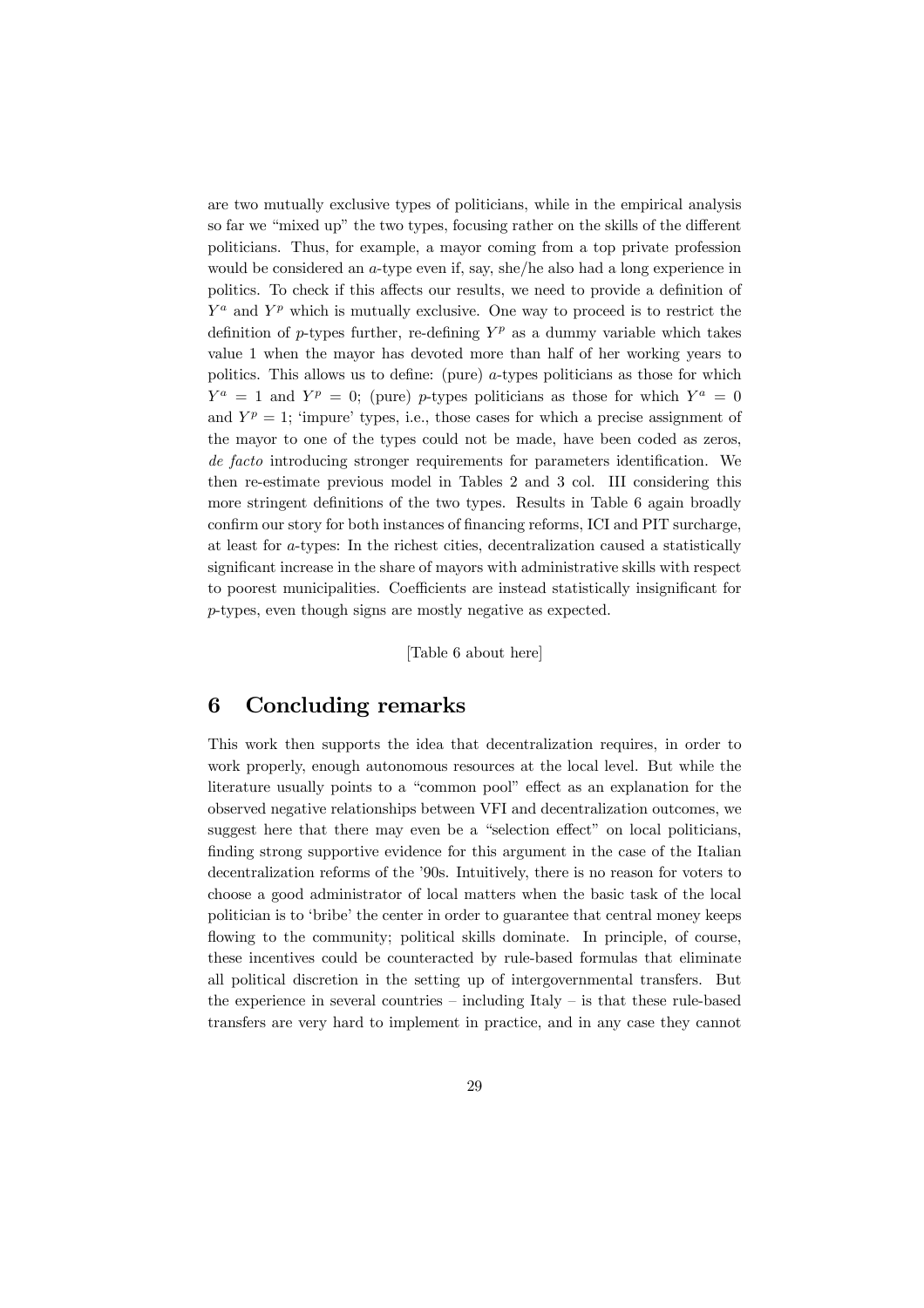be easily extended to all type of transfers (for instance, capital expenditure grants). As some political discretion is therefore unavoidable, in those countries and situations where VFI is large, it is then likely that decentralization may meet the kind of problems we discuss in this paper.

Finally, our findings can also be read as a criticism to the economic literature that, building on the seminal work by Putnam (1993), focuses on "social capital" as an explanation for the different success of decentralization experiments. On these grounds, note that our results hold even when we control for proxies of "social capital" indicators and even when we split the sample to consider municipalities belonging to areas with different endowments of social capital. This suggests that while history and culture certainly matter, one should not underestimate the role of rational behavior on the part of voters in determining outcomes.

# References

- [1] Ahmad E., Brosio G., eds. (2008). Handbook of Fiscal Federalism. Edward Elgar, London.
- [2] Baldini G., Legnante G. (2000). Città al voto: i sindaci e elezioni comunali. Il Mulino, Bologna.
- [3] Bardhan P., D. Mookherjee (2000). "Capture and Governance at Local and National Levels." American Economic Review, 90 (2): 135-139.
- [4] Bardhan P., D. Mookherjee, eds. (2006) Decentralization to Local Governments in Developing Countries: A Comparative Perspective, MIT Press.
- [5] Besley T. (2004). "Paying politicians: theory and evidence." Journal of the European Economic Association 2, 193-215.
- [6] Besley T. (2005). "Political Selection." Journal of Economic Perspectives, 19(3): 43—60.
- [7] Besley T. (2006). "Principled Agents? The Political Economy of Good Government". Oxford University Press, Oxford.
- [8] Besley T., A. Case (1995). "Incumbent Behavior: Vote Seeking, Tax Setting and Yardstick Competition", American Economic Review, 85(1): 25-45.
- [9] Besley T., Smart M. (2007). "Fiscal restraints and voter welfare", Journal of Public Economics, 91(3-4): 755-773.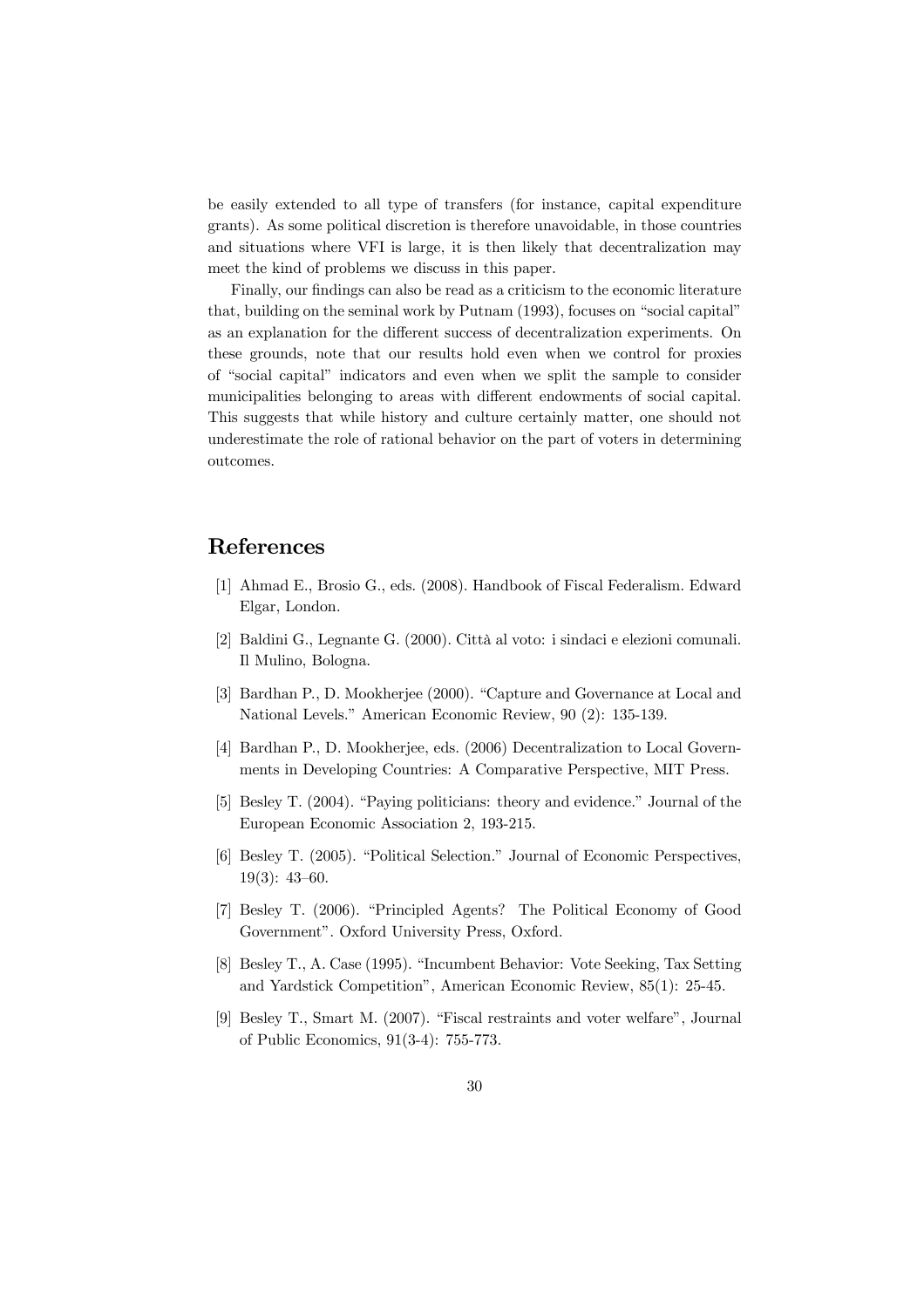- [10] Bettin Lattes G., Magnier A. (1995). "I nuovi sindaci: come cambia una carriera politica". Rivista Italiana di Scienza Politica, 25(1):91-118.
- [11] Bordignon M., Piazza S. (2010). "Who do you Blame in Local Finance? An Analysis of Municipal Financing in Italy". CESifo Working Paper, n. 3100.
- [12] Bordignon M., Cerniglia F., Revelli F. (2003). "In search of yardstick competition: a spatial analysis of Italian municipality property tax setting", Journal of Urban Economics, 54(2): 199-217.
- [13] Bordignon M., Colombo L., Galmarini U. (2008). "Fiscal federalism and lobbying". Journal of Public Economics, 92(12): 2288-2301.
- [14] Bordignon M., Nannicini T., Tabellini G. (2010). "Moderating political extremism", mimeo, Bocconi University.
- [15] Brollo F., Nannicini T., Perotti R., Tabellini G. (2013). "The Political Resource Curse". American Economic Review, 103 (2013), 1759-1796.
- [16] Cai H. and Treisman D. (2005). "Does Competition for Capital Discipline Governments? Decentralization, Globalization and Public Policy." American Economic Review, 95(3): 817-830.
- [17] Cameron A. C., Gelbach J. B., Miller D. L. (2011). "Robust Inference With Multiway Clustering". Journal of Business and Economic Statistics, 29(2): 238-249.
- [18] Caselli F. and Morelli M. (2004). "Bad politicians". Journal of Public Economics, 88, 759-782.
- [19] Dahlberg M., E. Mörk, J. Rattsø and H. Ågren (2008). "Using a discontinuous grant rule to identify the effect of grants on local taxes and spending". Journal of Public Economics, 92(12), 2320-2335.
- [20] Eyraud L., Lusinyan L. (2011). "Decentralizing Spending More than Revenue: Does It Hurt Fiscal Performance?", IMF Working Paper, n. 226.
- [21] Ferraz C., Finan F. (2009). "Motivating Politicians: the impacts of monetary incentives on quality and performance." NBER Working Paper No. 14906.
- [22] Fisman, R. and R. Gatti (2002), "Decentralization and Corruption: Evidence from US Federal Transfer Programs", Public Choice, 113: 25-35.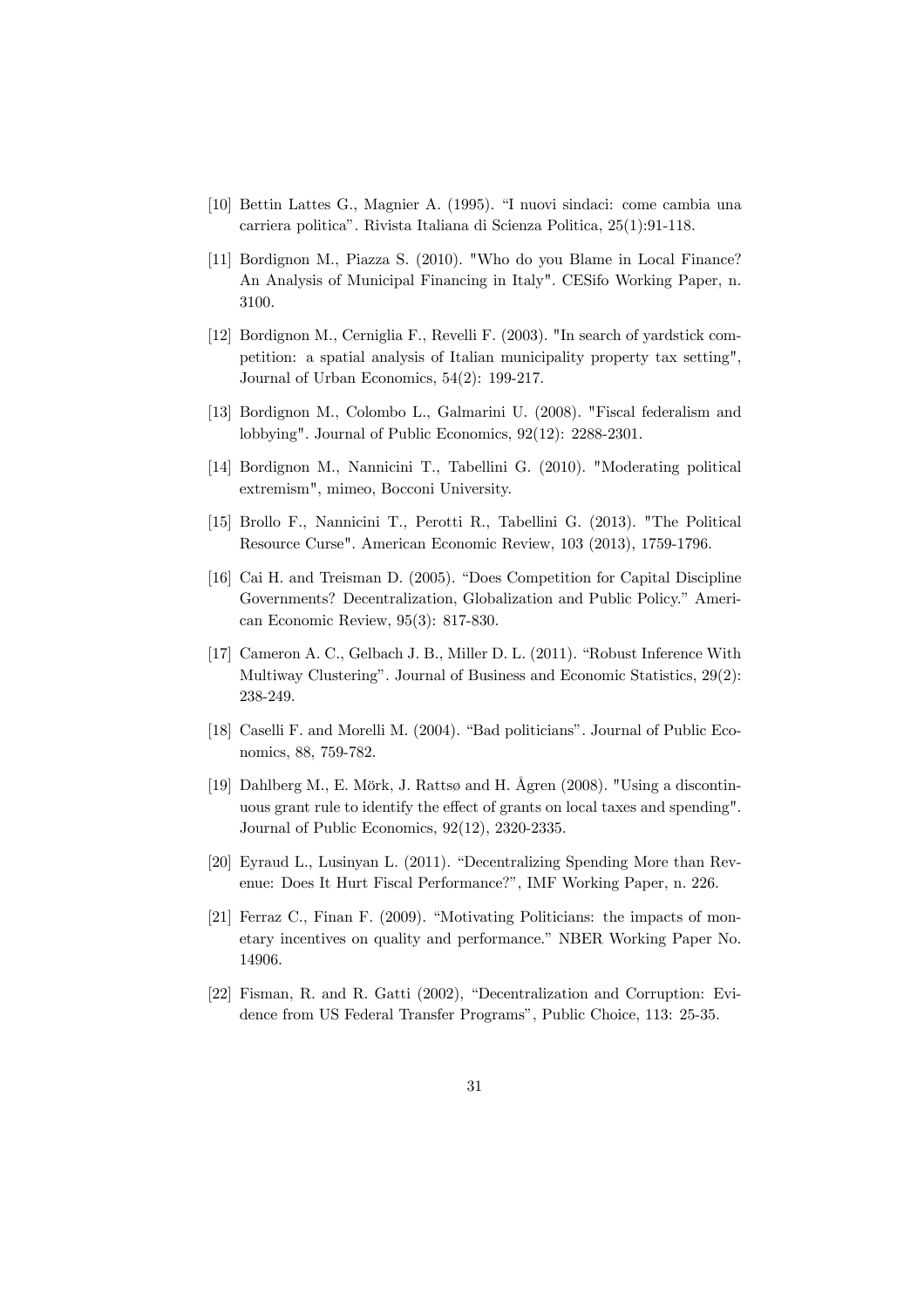- [23] Gagliarducci S., Nannicini T. (2013). "Do Better Paid Politicians Perform Better? Disentangling Incentives from Selection". Journal of the European Economic Association, 11: 369-398.
- [24] Gagliarducci S., Nannicini T. and P. Naticchioni (2010). "Moonlighting Politicians" Journal of Public Economics, 94(9-10), 688-699.
- [25] Gagliarducci S., Paserman D. (2012). "Gender Interactions within Hierarchies: Evidence from the Political Arena" Review of Economic Studies, 79(3), 1021-1052.
- [26] Galasso V., Nannicini T. (2011). "Competing on good politicians", American Political Science Review, 105(1): 79-99.
- [27] Galiani, S., P. Gertler and E. Schargrodsky (2008). "School Decentralization: Helping the Good Get Better, but Leaving the Poor Behind." Journal of Public Economics, 92(10-11): 2106 -2120.
- [28] Guiso L., Sapienza P. and Zingales L. (2011). "Civic Capital as the Missing Link". In J. Benhabib, A. Bisin and M. Jackson (eds.),Handbook of Social Economics, Vol. 1, 417-480, Elsevier.
- [29] Hines J. R. and R. H. Thaler (1995). "The Flypaper Effect". Journal of Economic Perspectives, 9(4): 217-226.
- [30] Lockwood B. (2008). "Fiscal Decentralization: A Political Economy Perspective", in E. Ahmad and G. Brosio (eds.), The Handbook of Fiscal Federalism, Edward Elgar (revised version 2013, in press).
- [31] Magnier A. (2004). "Between Institutional Learning and Re-legitimization: Italian Mayors in the Unending Reform". International Journal of Urban and Regional Research, 28(1): 166-182.
- [32] Mattozzi A. and Merlo A. (2008). "Political careers or career politicians?" Journal of Public Economics, 92(3-4): 597-608.
- [33] Pasquino G. (2006). I sistemi elettorali. Il Mulino, Bologna.
- [34] Perry J. L. (1989). "The effective public administrator", in J.L. Perry and Associates (eds.), Handbook of Public Administration. San Francisco, Jossey-Bass Publishers.
- [35] Persson T., Tabellini G. (1994). "Does centralization increase the size of government?". European Economic Review, 38(3-4): 765-773.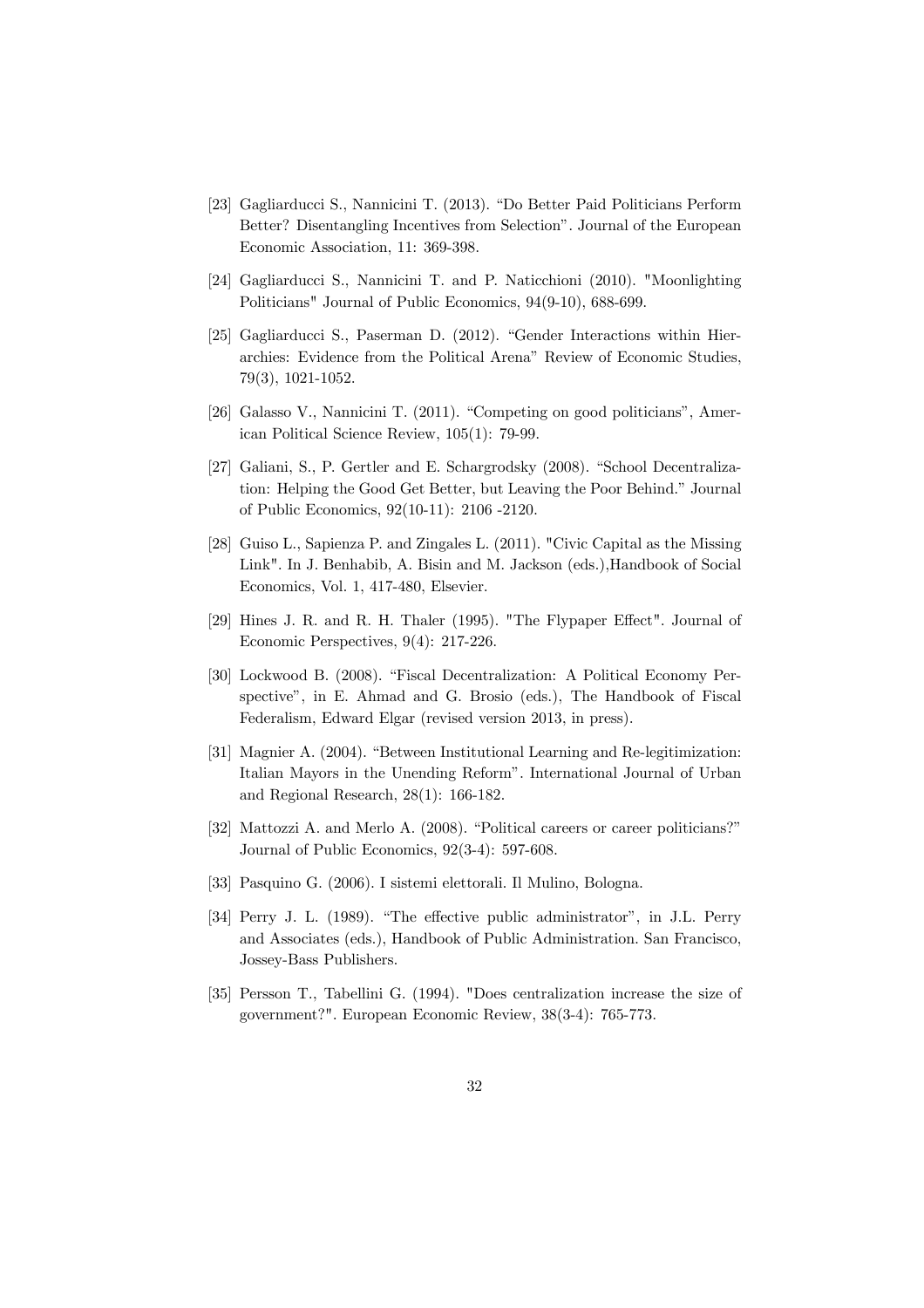- [36] Persson T., Tabellini G. (2000). "Political Economics: Explaining Economic Policy". Cambridge, MA: MIT Press.
- [37] Poutvaara P., Takalo T. (2007). "Candidate quality". International Tax and Public Finance, 14: 7-27.
- [38] Putman R. (1993) Making Democracy Work. Civic tradition in Modern Italy. Princenton University Press.
- [39] Reinikka R. and J. Svensson (2004). "Local Capture: Evidence from a Central Government Transfer Program in Uganda." Quarterly Journal of Economics, 119(2): 679-705.
- [40] Rodden J. (2006). "The Political Economy of Federalism" in Weingast B. and D. Wittman (eds.), Oxford Handbook of Political Economy, Oxford University Press.
- [41] Rodden, J. A., Eskeland G. S., and Jennie L. (2003). "Fiscal Decentralization and the Challenge of Hard Budget Constraints." Cambridge, MA: MIT Press.
- [42] Rogoff K., Siebert A. (1988). "Elections and Macroeconomic Policy Cycles". Review of Economic Studies, 55:1-16.
- [43] Treisman D. (2007). "The Architecture of Government. Rethinking Political Decentralization", Cambridge: Cambridge University Press.
- [44] Weingast, B.R., Sheple K.A. and Johnsen, C. (1981) "The Political Economy of Benefits and Costs: A Neoclassical Approach to Distributive Politics." Journal of Political Economy, 89 (4):642-64.

# 7 Appendix

# 7.1 Derivation of  $r_1^{j*}$

Rewriting Eq.(5) fully,

$$
E(R^{j}) = \lambda \overline{R} + r_{1}^{j} E(z^{j}) - \lambda \overline{R} (\pi \int_{\underline{z}^{j}}^{E(z^{a})\frac{(1-r_{1}^{j}e)}{(1-r_{1}^{j})}} f(z^{j}) dz^{j} +
$$

$$
+ (1 - \pi) \int_{\underline{z}^{j}}^{E(z^{p})\frac{(1-r_{1}^{j}e)}{(1-r_{1}^{j})}} f(z^{j}) dz^{j})
$$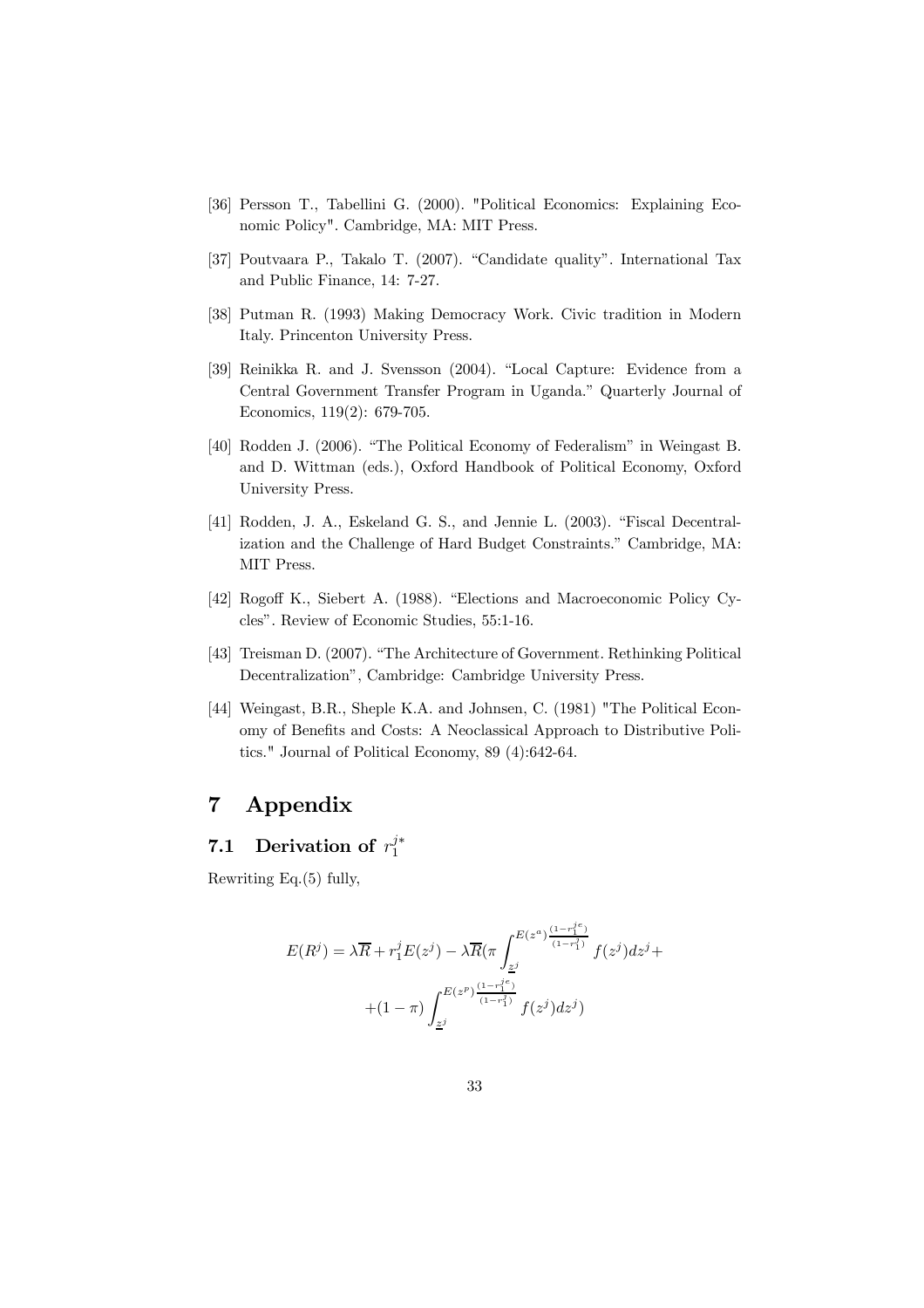where  $\underline{z}^j = \underline{x}^j + \underline{y}^j$ . Differentiating for  $r_1^j$ ,

$$
E'(R^{j}) = E(z^{j}) - \lambda \overline{R}(\pi f(E(z^{a}) \frac{(1 - r_{1}^{j_{e}})}{(1 - r_{1}^{j})}) E(z^{a}) \frac{(1 - r_{1}^{j_{e}})}{(1 - r_{1}^{j})^{2}} + (1 - \pi) f(E(z^{p}) \frac{(1 - r_{1}^{j_{e}})}{(1 - r_{1}^{j})}) E(z^{p}) \frac{(1 - r_{1}^{j_{e}})}{(1 - r_{1}^{j})^{2}})
$$

at the equilibrium,  $r_1^j = r_1^{je}$  must hold. Hence:

$$
E'(R^{j}) = E(z^{j}) - \lambda \overline{R}(\pi f(E(z^{a}))E(z^{a}) \frac{1}{(1 - r_{1}^{j})} + (1 - \pi)f(E(z^{p}))E(z^{p}) \frac{1}{(1 - r_{1}^{j})})
$$

Recall from Eq. (3) that  $f(z^j) = \frac{\psi}{\tau(\alpha)}$ , for

$$
E(z^{j}) - \frac{1}{2\psi}(\tau(\alpha) - \alpha t) \le z \le E(z^{j}) + \frac{1}{2\psi}(\tau(\alpha) - \alpha t)
$$

Under A.2, this clearly holds for both  $z = E(z^a)$  and  $z = E(z^p)$ . Substituting for  $f(z^j)$  and imposing  $E'(R^j) = 0$ ,

$$
(1 - r_1^j)E(z^j) = \frac{\lambda \overline{R}\psi}{\tau(\alpha)}(\pi E(z^a) + (1 - \pi)E(z^p)) = \frac{\lambda \overline{R}\psi}{\tau(\alpha)}E(z^o)
$$

that solving for  $r_1^j$ , gives

$$
r_1^{j*} = 1 - \frac{\lambda \overline{R} \psi}{\tau(\alpha)} \frac{E(z^o)}{E(z^j)}.
$$

QED.

## 7.2 Proof of Proposition 1

For the proposed strategies to form an equilibrium, two other conditions must hold. First, the incumbent  $j$  must prefer to play his proposed strategy in the first period rather than deviating immediately and take maximal rents (and not be re-elected). This requires  $E(R^{j^*}) \geq \overline{R}$  for both  $j = a, p$ . Let then  $E(z^k) = \min(\frac{1}{\overline{R}})$  $E(z<sup>a</sup>); E(z<sup>p</sup>)$ ; the candidate more willing to deviate is then type k. For this candidate not to deviate, it must then hold:

$$
E(R^{k^*}) = E(z^k) - \frac{\lambda \overline{R}\psi}{\tau}E(z^o) + \lambda \overline{R}(\frac{1}{2} - \frac{\psi}{\tau}s\left[E(z^{-k}) - E(z^k)\right]) \ge \overline{R}
$$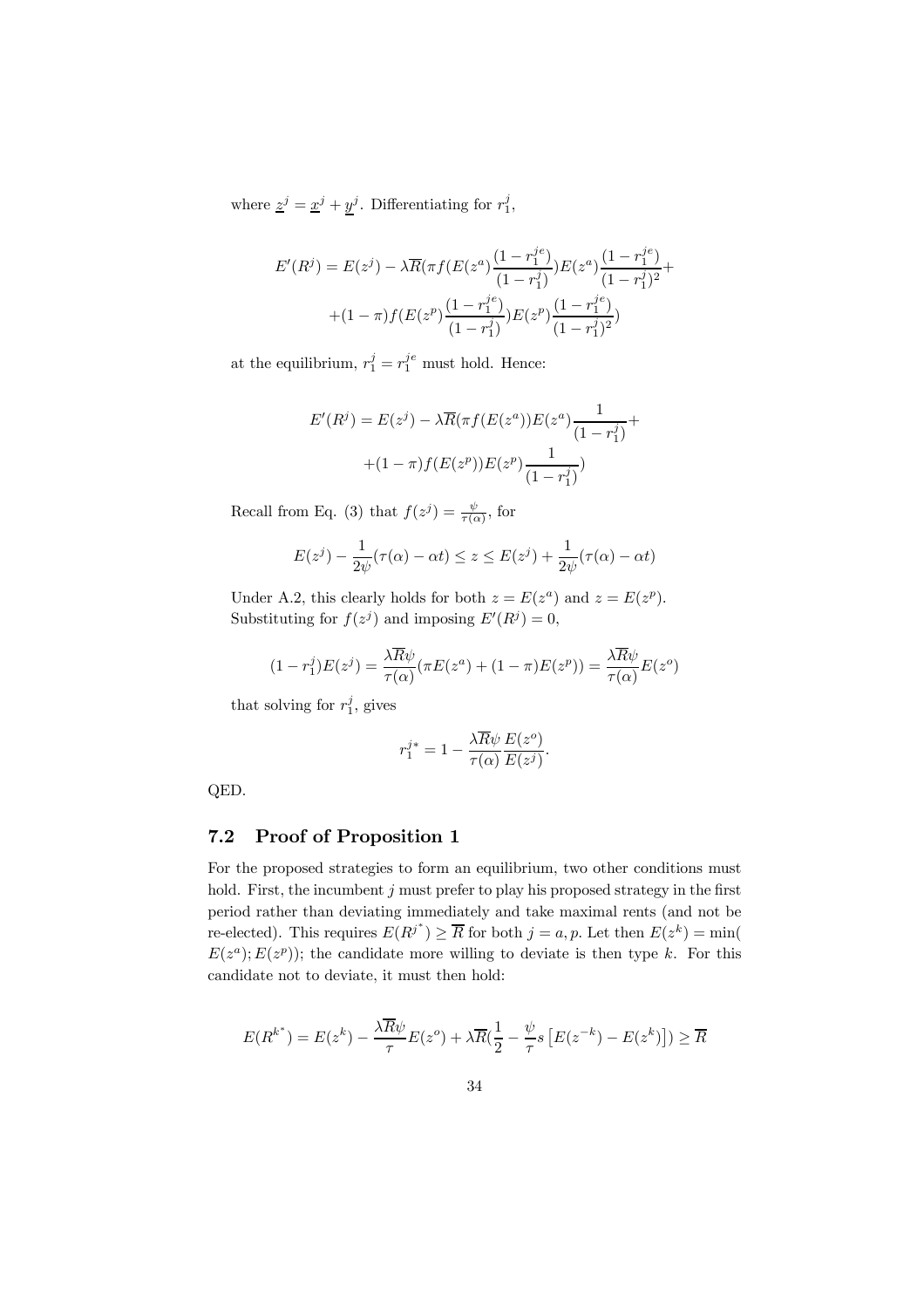where  $s = \pi$  if  $k = p$  and  $s = (1 - \pi)$  otherwise, which can be rewritten as:

$$
R^{'} = \frac{E(z^{k})}{(1 - \frac{\lambda}{2} + \frac{\psi \lambda}{\tau} [E(z^{k}) + s2(E(z^{-k}) - E(z^{k}))])} \ge \overline{R}
$$
(9)

Notice from (6), that (9) also implies  $r_1^{k*} > 0$ . Second, the voter must also prefer to play his equilibrium strategy to any other possible alternative. The strategy of always failing the weakest expected candidate  $k$  at the elections clearly strictly dominates the strategy of having him always confirmed (or any random choice between always defeating and always re-electing him). Under this alternative best strategy, the expected welfare of the consumer is then:

$$
\widetilde{U} = E(z^k) - \overline{R} + \lambda \left[ E(z^o) - \overline{R} \right]
$$
\n(10)

Computing the expected welfare of the consumer at the proposed equilibrium is instead:

$$
U^* = \frac{\lambda \overline{R} \psi}{\tau} E(z^o) + \lambda \left[ \frac{s}{2} (E(z^k) + E(z^k | z^k \ge E(z^k)) + (1 - s)((1 - q^k)E(z^{-k}) + q^k E(z^k | z^k \ge E(z^{-k})) \right] - \lambda \overline{R}
$$
\n(11)

where  $s = \pi$  if  $k = a$  and  $s = (1 - \pi)$  otherwise, and  $q^k = \frac{1}{2} + \frac{\psi}{\tau} [E(z^k) - E(z^{-k})]$ . It follows that a *sufficient* condition for  $U^* \ge \tilde{U}$  is:

$$
\overline{R} \ge \frac{E(z^k)}{\left(\frac{\lambda \psi}{\tau} E(z^o) + 1\right)} = R^{''}
$$
\n(12)

Combining (9) and (12), we see that  $R' > R''$  if  $m = \frac{1}{2s[E(z^{-k})-E(z^k)]} > \frac{\psi}{\tau}$ , which is implied by A.2. Hence,  $R' > R''$ . As stated in Proposition 1, for  $R' > \overline{R} > R''$  we then get an equilibrium. To prove that this equilibrium is also unique, compute  $r_1^j(r_1^{j_e}) = \arg \max E(R^j)$  for an arbitrary value of  $r_1^{j_e}$  and note that  $r_1^j(r_1^{je}) = r_1^{je}$  only for  $r_1^{j*} = 1 - \frac{\lambda \overline{R} \psi}{\tau}$  $E(z^{\circ})$  $E(z^j)$ i .QED.

## 7.3 Proof of Proposition 2

The effect of a small change in t on the expected rents for the two types can be found by differentiating:

• for  $a$ -type

$$
E(R^{a}) = E(z^{a}) + \lambda \overline{R} \frac{\psi}{\tau} ((1 - 2\pi)E(z^{a}) - 2(1 - \pi)E(z^{p})) + \lambda \overline{R} \frac{1}{2}
$$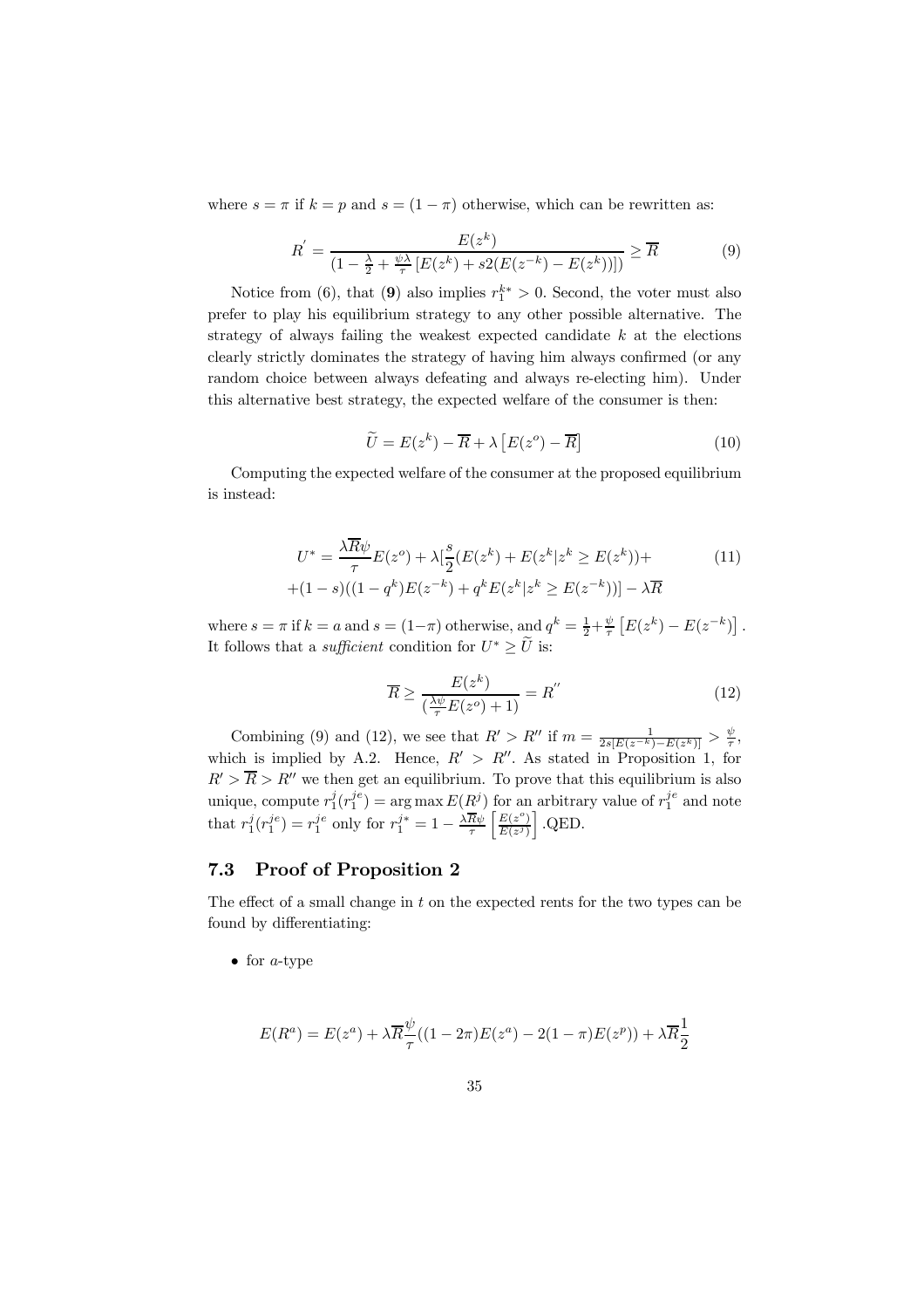Solving:

$$
\frac{d}{dt}E(R^a) = \alpha(\overline{\theta}^a - \overline{\delta}^a) + \lambda \overline{R}\frac{\psi a}{\tau^2}((1 - 2\pi)(\overline{\theta}^a - \overline{\theta}^p) - \overline{\theta}^p)
$$

which is positive if

$$
\overline{\theta}^{a}(1+\lambda \overline{R}\frac{\psi}{\tau^{2}}(1-2\pi)) > \overline{\delta}^{a} + \lambda \overline{R}\frac{\psi}{\tau^{2}}2(1-\pi)\overline{\theta}^{p}.
$$

This holds if

$$
\overline{\theta}^a \ge \frac{2(1-\pi)}{(1-2\pi)} \overline{\theta}^p.
$$

The worst possible case is  $\pi = 1$ . But even in this case  $\frac{d}{dt}E(R^a) > 0$  if

$$
\overline{\theta}^a \geq \frac{\overline{\delta}^a}{1 - \lambda \overline{R} \frac{\psi}{\tau^2}} = \frac{\overline{\delta}^a \tau}{(1 - at) - \lambda \overline{R} \frac{\psi}{\tau}} = \theta^*.
$$

Consider now

$$
\frac{d^2}{dt da} E(R^a) = (\overline{\theta}^a - \overline{\delta}^a) + \lambda \overline{R} \frac{\psi}{\tau^2} \frac{(1+at)}{(1-at)}((1-2\pi)(\overline{\theta}^a - \overline{\theta}^p) - \overline{\theta}^p)
$$

which is positive if

$$
\overline{\theta}^{a}(1+\lambda \overline{R}\frac{\psi}{\tau^{2}}\frac{(1+at)}{(1-at)}((1-2\pi)) > \overline{\delta}^{a} + \lambda \overline{R}\frac{\psi}{\tau^{2}}2(1-\pi)\overline{\theta}^{p}.
$$

This holds if

$$
\overline{\theta}^a \ge \frac{2(1-\pi)}{(1-2\pi)} \overline{\theta}^p.
$$

In the worst possible case  $\pi = 1$ ,  $\frac{d^2}{dt da} E(R^a) > 0$  if

$$
\theta^a \geq \frac{\delta^a}{1-\lambda \overline{R} \frac{\psi}{\tau^2} \frac{(1+at)}{(1-at)}} = \theta^{**}.
$$

where  $\theta^{**} > \theta^*$ .

 $\bullet\,$  For  $p\text{-type:}$ 

$$
E(R^{p}) = E(z^{p}) + \lambda \overline{R} \frac{\psi}{\tau} (-2\pi E(z^{a}) - (1 - 2\pi)E(z^{p})) + \lambda \overline{R} \frac{1}{2}
$$

$$
\frac{d}{dt} E(R^{p}) = \alpha (\overline{\theta}^{p} - \overline{\delta}^{p}) + \lambda \overline{R} \frac{\psi a}{\tau^{2}} (2\pi (\overline{\theta}^{p} - \overline{\theta}^{a}) - \overline{\theta}^{p}) < 0.
$$

and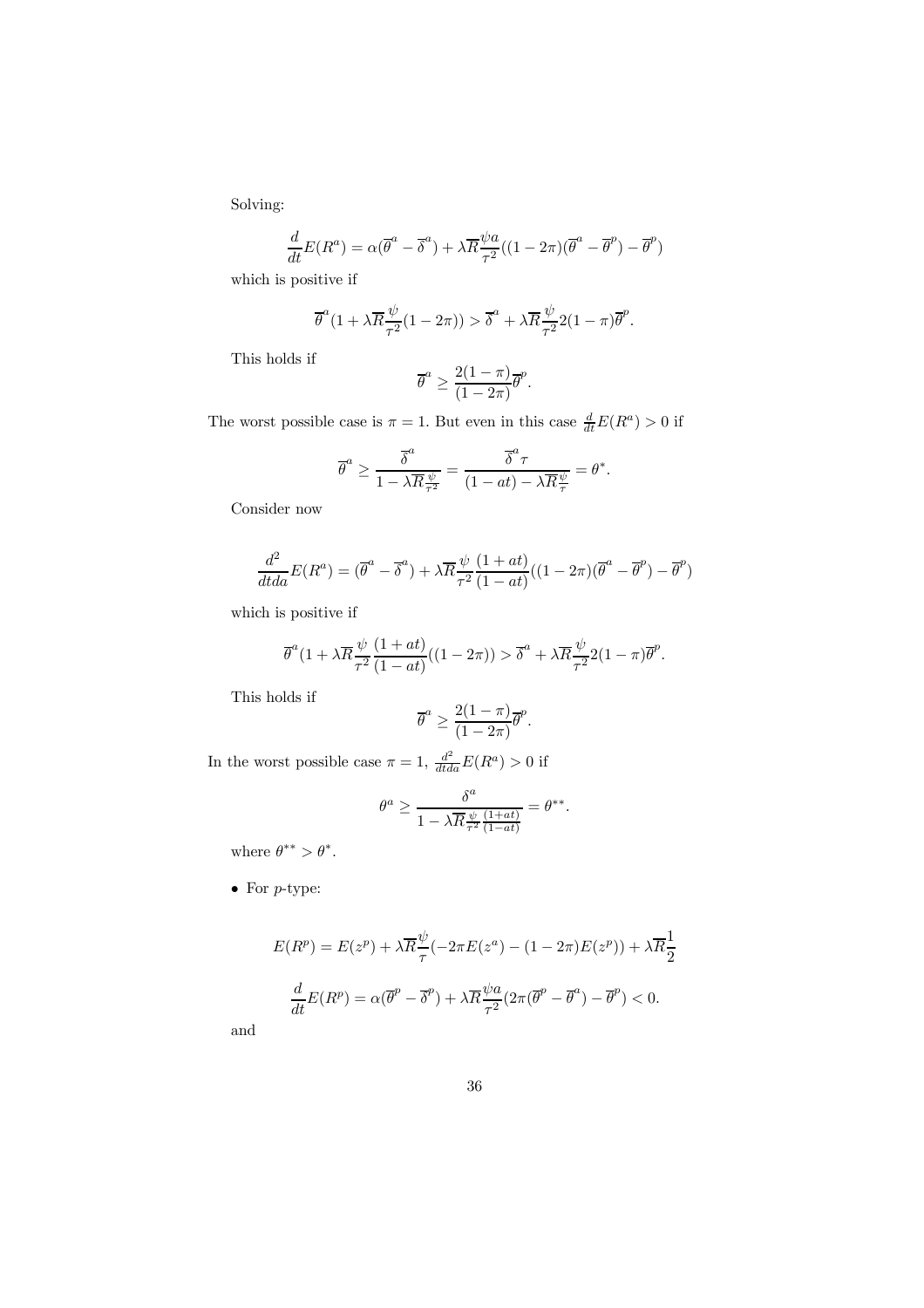$$
\frac{d^2}{dt da} E(R^p) = (\overline{\theta}^p - \overline{\delta}^p) + \lambda \overline{R} \frac{\psi}{\tau^2} (2\pi (\overline{\theta}^p - \overline{\theta}^a) - \overline{\theta}^p) + 2\lambda \overline{R} \frac{\psi at}{\tau^3} (2\pi (\overline{\theta}^p - \overline{\theta}^a) - \overline{\theta}^p) < 0
$$
  
Finally:

$$
\frac{d(E(R^a) - E(R^p))}{dt} = \alpha(\overline{\theta}^a - \overline{\delta}^a + \overline{\delta}^p - \overline{\theta}^p) + \lambda \overline{R} \frac{\psi a}{\tau^2} (\overline{\theta}^a - \overline{\theta}^p) > 0;
$$
  

$$
\frac{d^2(E(R^a) - E(R^p))}{dt d\alpha} = \overline{\theta}^a - \overline{\delta}^a - \overline{\theta}^p + \overline{\delta}^p + \lambda \overline{R} \frac{\psi}{\tau^2} \frac{(1 + \alpha t)}{(1 - \alpha t)} (\overline{\theta}^a - \overline{\theta}^p) > 0.
$$

QED.

# 7.4 Proof of Proposition 3

Writing it in full, the expected utility of the consumer under the two types of incumbent can be written:

$$
U^{a} = \frac{\lambda \overline{R}\psi}{\tau} E(z^{o}) - \lambda \overline{R} + \lambda (\pi (\frac{1}{2}(E(z^{a}) + E(z^{a}|z^{a} \ge E(z^{a}))) +
$$
  
+  $\lambda (1 - \pi)((\frac{1}{2} + \frac{\psi}{\tau}h)E(z^{a}|z^{a} \ge E(z^{p})) + (\frac{1}{2} - \frac{\psi}{\tau}h)E(z^{p}))$  (13)

$$
U^{p} = \frac{\lambda \overline{R}\psi}{\tau}E(z^{o}) - \lambda \overline{R} + \lambda((1-\pi)(\frac{1}{2}(E(z^{p}) +
$$

$$
+E(z^{p}|z^{p} \ge E(z^{p})) + \lambda\pi((\frac{1}{2} - \frac{\psi}{\tau}h)E(z^{p}|z^{p} \ge E(z^{a})) + (\frac{1}{2} + \frac{\psi}{\tau}h)E(z^{a}))
$$
\n
$$
(14)
$$

where  $h = E(z^a) - E(z^p)$ . Invoking (3), and solving the integrals we obtain:

$$
E(z^a | z^a \ge E(z^a)) = E(z^a) + T
$$

$$
E(z^{a}|z^{a} \ge E(z^{p})) = \frac{\frac{1}{2}(E(z^{a}) + T + \frac{\psi}{\tau}hy)}{(\frac{1}{2} + \frac{\psi}{\tau}h)}
$$

$$
E(z^{p}|z^{p} \ge E(z^{p})) = E(z^{p}) + T
$$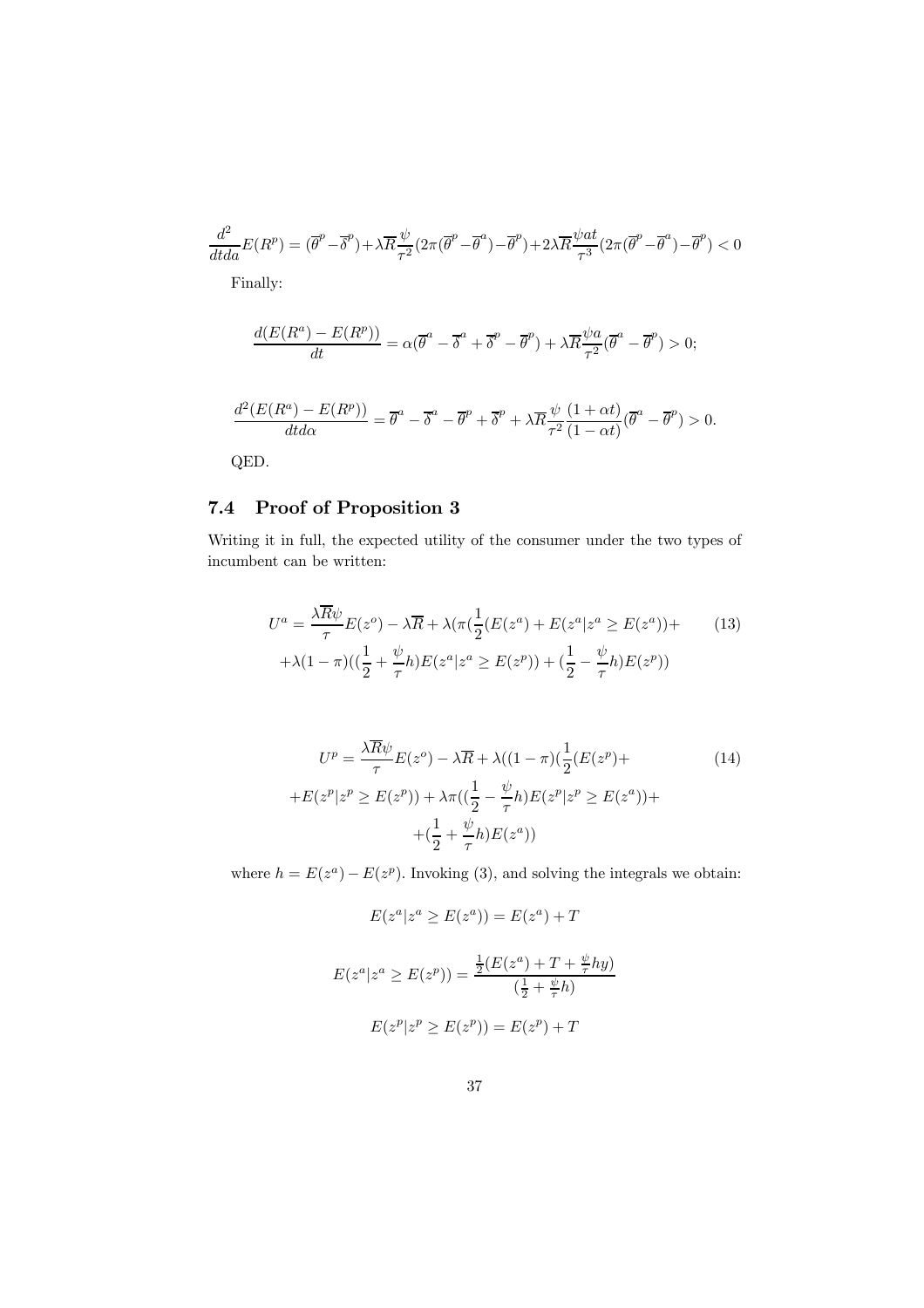$$
E(z^p | z^p \ge E(z^a)) = \frac{\frac{1}{2}(E(z^p) + T - \frac{\psi}{\tau} hy)}{(\frac{1}{2} - \frac{\psi}{\tau} h)}
$$

where  $T = \frac{4\tau^2 + 1 - 2\tau}{12\tau\psi} > 0$  and  $y = E(z^a) + E(z^p)$ . Substituting in (13) and (14) and simplifying:

$$
U^a = \frac{\lambda \overline{R}\psi}{\tau}E(z^o) - \lambda \overline{R} + \lambda \frac{T}{2} + \lambda \pi E(z^a) + \lambda(1-\pi)\left(\frac{1}{2}(E(z^a) + \frac{\psi}{\tau}hy) + \left(\frac{1}{2} - \frac{\psi}{\tau}h\right)E(z^p)\right)
$$

$$
U^{p} = \frac{\lambda \overline{R}\psi}{\tau}E(z^{o}) - \lambda \overline{R} + \lambda \frac{T}{2} + \lambda(1-\pi)E(z^{p}) + \lambda \pi \left(\frac{1}{2}(E(z^{p}) - \frac{\psi}{\tau}hy) + \left(\frac{1}{2} + \frac{\psi}{\tau}h\right)E(z^{a})\right)
$$

Now let  $U = \pi U^a + (1 - \pi)U^p$ . Differentiating U with respect to t and recalling that  $\tau = 1 - \alpha t$ :

$$
\partial U/\partial t = \frac{\lambda \overline{R} \psi}{\tau^2} \alpha (\pi \overline{\theta}^a + (1 - \pi) \overline{\theta}^p) + \lambda \alpha \left[ \frac{1 - 4\tau^2}{24\tau^2 \psi} \right] +
$$

$$
+ \lambda (\pi^2 dE(z^a)/dt + (1 - \pi)^2 dE(z^p)/dt) +
$$

$$
+ \lambda \pi (1 - \pi) (dy/dt + \frac{\psi}{\tau^2} \alpha h(2(\overline{\theta}^a - \overline{\theta}^p) - h))
$$

The first term is surely positive, the second is surely negative (as  $\tau > \frac{1}{2}$ ), the third depends on  $\pi$ , and the fourth can have either sign. Note that for both  $\pi = 0$  and  $\pi = 1$ , the fourth term is zero. Considering these two extreme cases first, it is easy to establish that there exist  $\overline{\theta}^{a*} > \overline{\theta}^{p*} > 0$  such that  $\pi \to 0$  and  $\overline{\theta}^p \leq \overline{\theta}^{p*}$  implies  $\partial U/\partial t < 0$  and  $\pi \to 1$  and  $\overline{\theta}^a \geq \overline{\theta}^{a*}$  implies  $\partial U/\partial t > 0$ . This proves (i). Differentiating  $\partial U/\partial t$  with respect to  $\pi$ :

$$
\partial^2 U/\partial t \partial \pi = \frac{\lambda \overline{R} \psi}{\tau^2} \alpha (\overline{\theta}^a - \overline{\theta}^p) + 2\lambda (\pi E'(z^a) - (1 - \pi) E'(z^p)) + + \lambda (1 - 2\pi) (dy/dt + \frac{\psi}{\tau^2} \alpha h (2(\overline{\theta}^a - \overline{\theta}^p) - h))
$$

The first two terms are strictly positive; the third is generally uncertain. But going through element by element, it is easy to check that the third term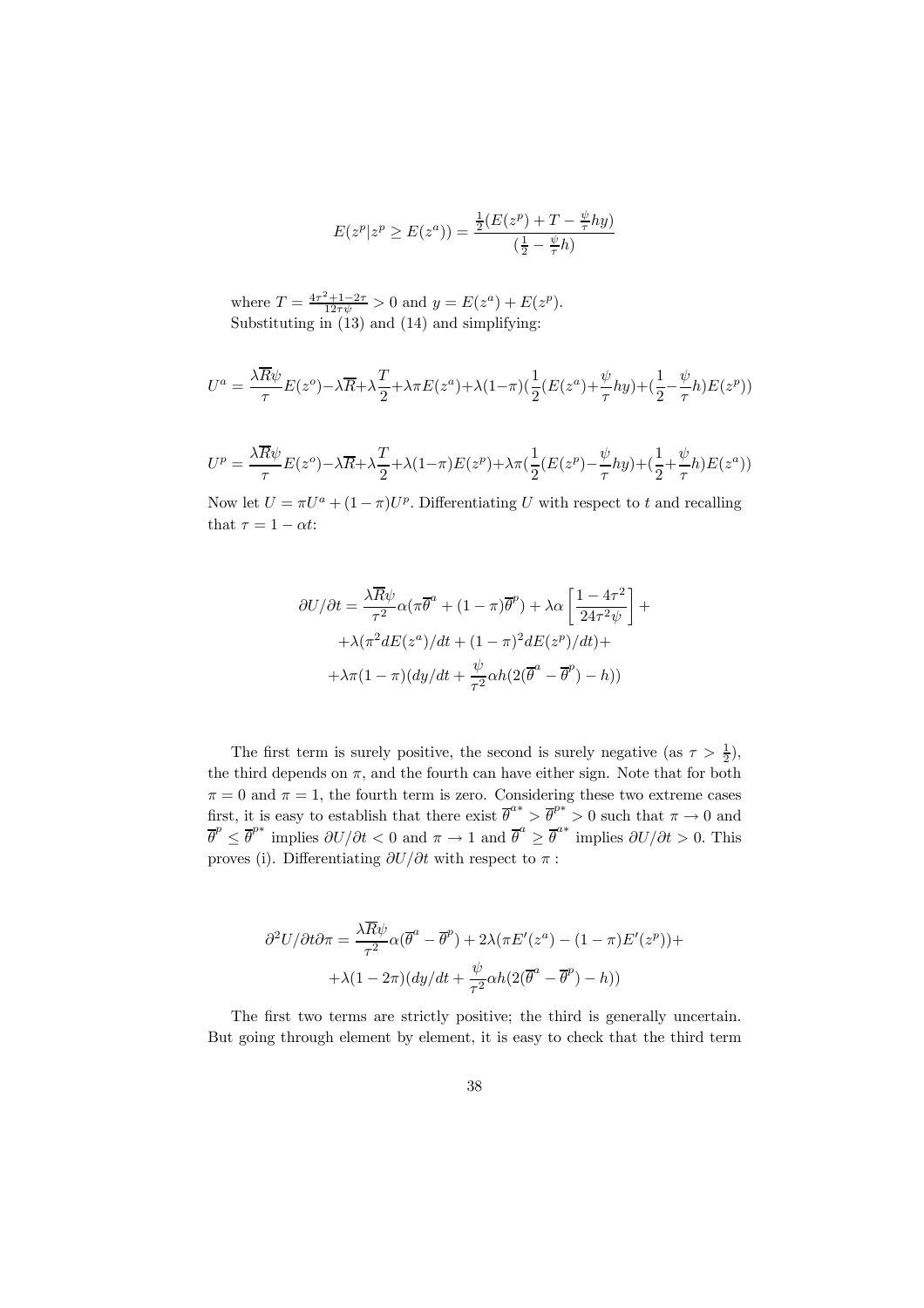is dominated by the first two terms for any value of  $\pi$ . Hence,  $\frac{\partial^2 U}{\partial t \partial \pi} > 0$ . Together with (i) this implies that for any value of  $\alpha$  there exists a unique value of  $\pi$ ,  $\pi(\alpha)$  such that  $\partial U/\partial t = 0$  and that  $\pi \geq \pi(\alpha)$  implies  $\partial U/\partial t \geq 0$ . This proves (ii). Finally, evaluating  $\partial U/\partial t$  at  $\pi(\alpha)$ , and totally differentiating  $\frac{d\pi}{d\alpha} = -\frac{\partial^2 U/\partial t \partial \alpha}{\partial^2 U/\partial t \partial \pi}$ . The denominator is strictly positive, so that  $sign(\frac{d\pi}{d\alpha})$  =  $-sign(\partial^2 U/\partial t\partial\alpha)$ . Differentiating  $\partial U/\partial t$  with respect to  $\alpha$  and exploiting the fact that at  $\pi(\alpha)$ ,  $\partial U/\partial t = 0$ , it can be shown that:

$$
\partial^2 U/\partial t \partial \alpha = \frac{\lambda \overline{R} \psi \alpha}{\tau^3} 2t (\underline{\pi} \overline{\theta}^a + (1 - \underline{\pi}) \overline{\theta}^p) + \lambda \left( \frac{\alpha t}{12 \tau^3 \psi} \right) + + \lambda \underline{\pi} (1 - \underline{\pi}) 2\alpha \frac{\psi t}{\tau^3} \left[ (\overline{\theta}^a - \overline{\theta}^p)^2 \right] > 0
$$

It follows that  $\frac{d\pi}{d\alpha} < 0$ . This proves (iii).QED.

## 7.5 Derivation of  $\pi^*$

Consider again the expected utility of the two types of politicians

$$
E(R^{a}) = E(z^{a}) - \frac{\lambda \overline{R}\psi}{\tau}E(z^{o}) + \lambda \overline{R}(\frac{1}{2} + \frac{\psi}{\tau}(1-\pi)[E(z^{a}) - E(z^{p})])
$$

$$
E(R^{p}) = E(z^{p}) - \frac{\lambda \overline{R}\psi}{\tau}E(z^{o}) + \lambda \overline{R}(\frac{1}{2} - \pi\frac{\psi}{\tau}[E(z^{a}) - E(z^{p})])
$$

and recall from the main text that endogenous candidacy implies  $\pi = \frac{E(R^a)}{E(R^p) + E(R^a)}$ . Rewriting and simplifying:

$$
A = a + ak(1 - 2\pi) - 2pk(1 - \pi) + \frac{1}{2}\lambda \overline{R}
$$

$$
B = p + ak(-2\pi) - pk(1 - 2\pi) + \frac{1}{2}\lambda \overline{R}
$$

where  $A = E(R^a)$ ,  $B = E(R^p)$ ,  $E(z^a) = a$ ,  $E(z^p) = p$ ;  $k = \frac{\lambda R \psi}{\tau}$ . It follows that  $A - B = (a - p)(1 + k)$ . Note that:

$$
2\pi - 1 = \frac{(a-p)(1+k)}{A+B} \Rightarrow \pi = \frac{1}{2} + \frac{(a-p)(1+k)}{2(A+B)}
$$

Summing and substituting we obtain: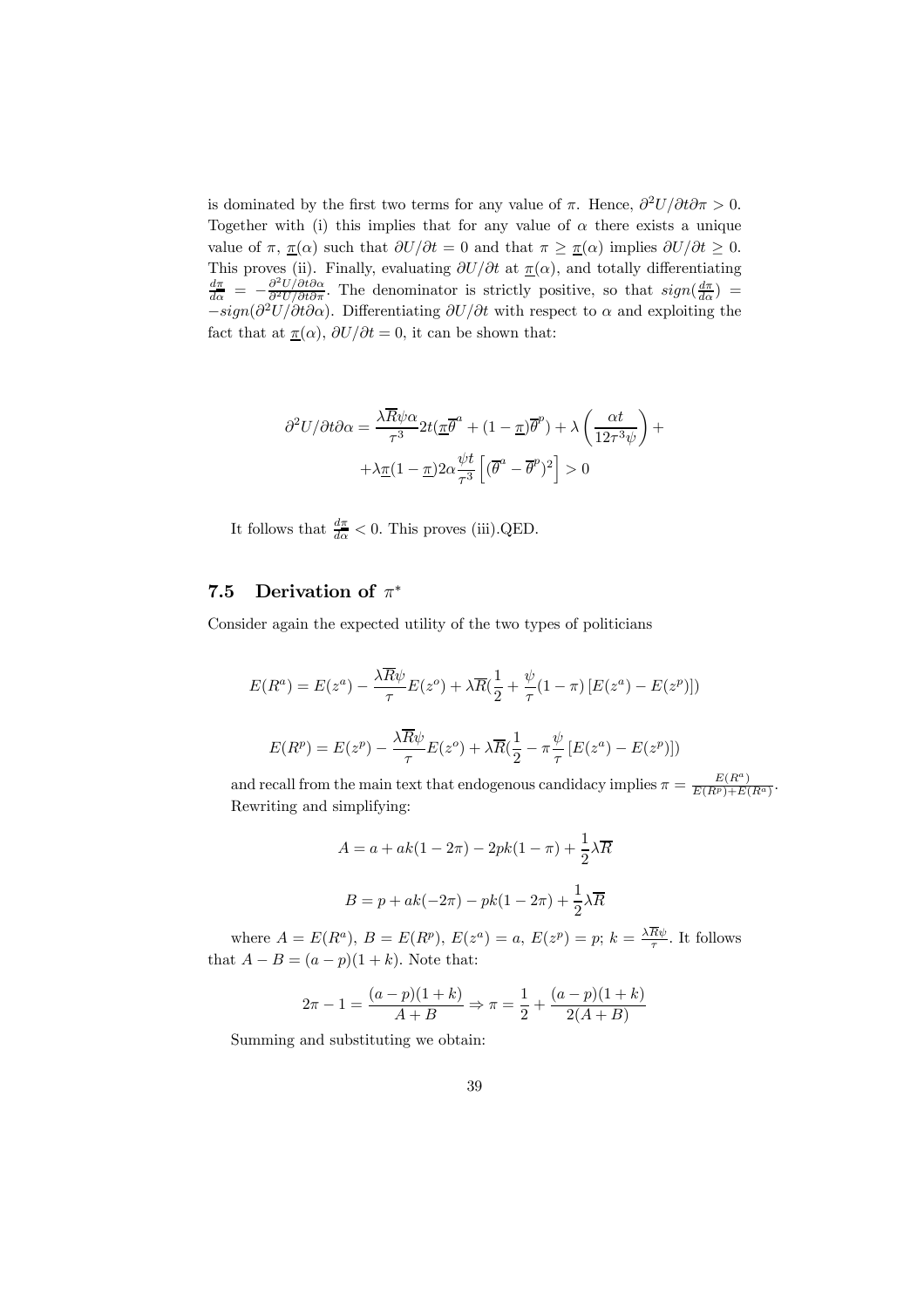$$
A + B = a + p + (a - p)k(-1 - \frac{2(a - p)(1 + k)}{(A + B)}) - 2pk + \lambda \overline{R};
$$

which can be rewritten as:

$$
(A + B)2 = (\lambda \overline{R} + (a + p)(1 - k))(A + B) - 2(a - p)2k(1 + k);
$$

Let  $A + B = x$ ;  $\lambda \overline{R} + (a+p)(1-k) = b$ ;  $2(a-p)^2k(1+k) = c$ , leading to  $x^2 - bx + c = 0$ . Solving, the two roots are  $\frac{1}{2}b + \frac{1}{2}\sqrt{b^2 - 4c}$ ,  $\frac{1}{2}b - \frac{1}{2}\sqrt{b^2 - 4c}$ . The equation admits real solutions if  $b^2 \geq 4c$ . This is certainly the case for  $|a-p| \leq \frac{b}{2\sqrt{2(k+k^2)}} = Q$ . Note that Q is decreasing in k and that for  $k \to 1$ ,  $Q \to \frac{\tau}{4\psi}$ . As  $k < 1$ ,  $|a - p| \le Q$  is then a very mild condition, that is already implied by A.2. Note further that to make economic sense  $\left|\frac{(a-p)(1+k)}{2(A+B)}\right| \leq \frac{1}{2}$ ; this would certainly be violated by the negative root for  $a \rightarrow p$ . Thus, the only economic significant solution is represented by the positive root. Under the positive root,  $A + P = \frac{n(b + \sqrt{b^2 - 4c})}{2\overline{w}(1+\lambda)}$ . Substituting, this gives equation (7) into the main text. QED.

#### 7.6 Proof of Proposition 4

Differentiating the numerator and the denominator of  $(7)$  for t and imposing  $\tau = 1 - \alpha t$ , we get:

$$
\frac{d}{dt}(E(z^a) - E(z^p))(1 + \frac{\lambda \overline{R}\psi}{\tau}) = \alpha((\overline{\theta}^a - \overline{\theta}^p)(1 + \frac{\lambda \overline{R}\psi}{\tau^2}) + (\overline{\delta}^p - \overline{\delta}^a)) > 0
$$

$$
\frac{d}{dt}b = \alpha((\overline{\theta}^a + \overline{\theta}^p)(1 - \frac{\lambda \overline{R}\psi}{\tau^2}) - (\overline{\delta}^a + \overline{\delta}^p))
$$

$$
\frac{d}{dt}c = 2\alpha (E(z^a) - E(z^p))\left(\frac{\lambda \overline{R}\psi}{\tau}\right) \left[ (\overline{\theta}^a - \overline{\theta}^p)(1 + \frac{1}{\tau} + 2(\frac{\lambda \overline{R}\psi}{\tau^2})) + (\overline{\delta}^p - \overline{\delta}^a) \right] \geq (\langle 0
$$

for  $E(z^a) \geq \langle \langle \rangle E(z^p)$ . Notice that  $(1 - \frac{\lambda R\psi}{\tau^2}) = \frac{1}{\tau}(1 - \alpha t - \frac{\lambda R\psi}{\tau})$  is of uncertain sign and could be negative, implying  $\frac{d}{dt}b < 0$ . But even if positive it is a small number and  $\frac{d}{dt}b$  would still negative provided that  $\overline{\theta}^a - \overline{\delta}^a$  is not much larger than  $\overline{\delta}^p - \overline{\theta}^p$ . Assuming this not to be the case,  $\frac{d}{dt} b \leq 0$ . Under this mild condition, it also follows  $\frac{d}{dt}(b + (b^2 - 4c)^{\frac{1}{2}}) < 0$  for  $E(z^a) \ge E(z^p)$ . The sign of  $\frac{d}{dt}(b+(b^2-4c)^{\frac{1}{2}})$  is uncertain for  $E(z^a) < E(z^p)$  as c' becomes negative. Now let simplify the notation by writing: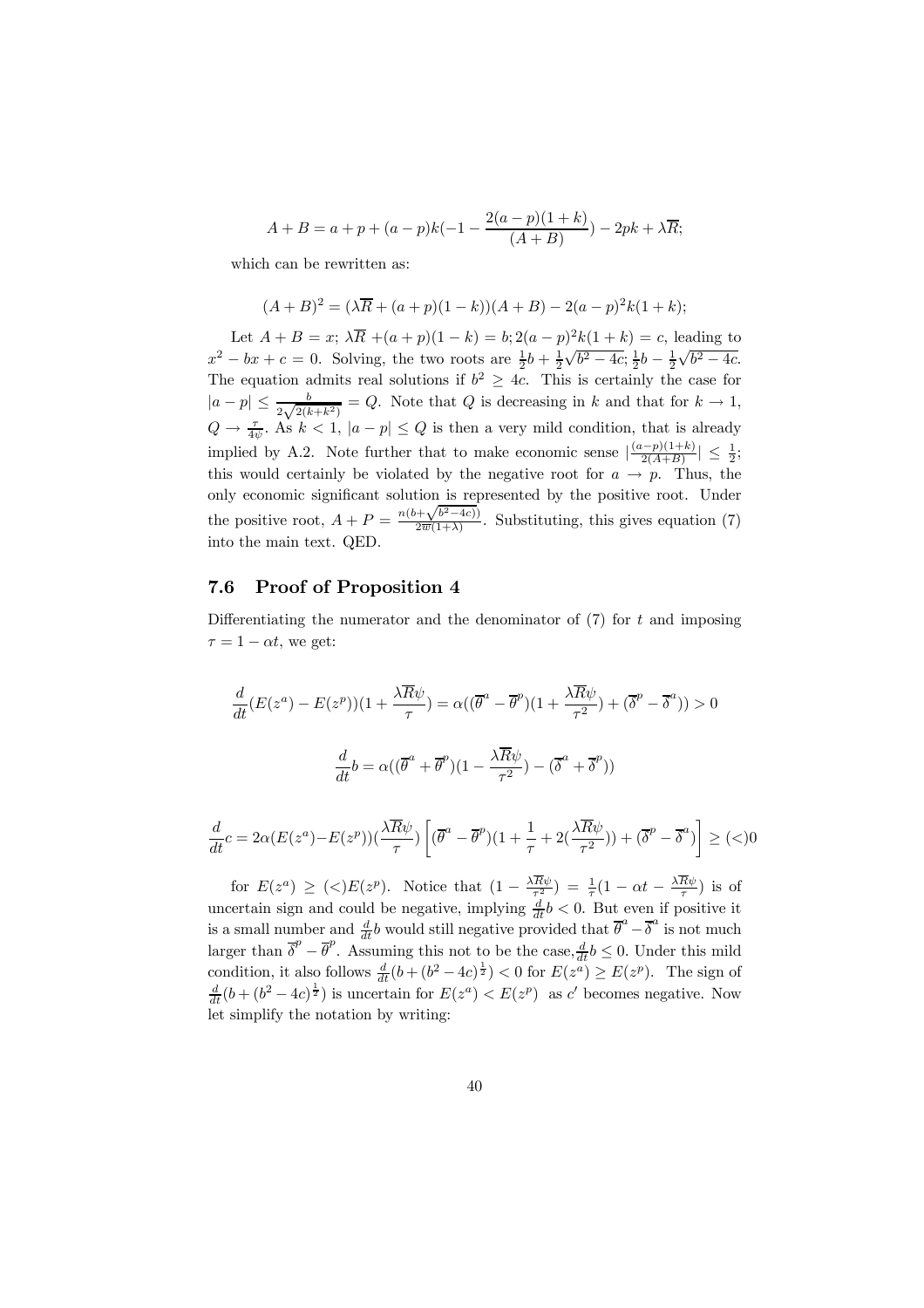$$
\pi^* - \frac{1}{2} = \frac{(E(z^a) - E(z^p))(1 + \frac{\lambda R\psi}{\tau})}{b + (b^2 - 4c)^{\frac{1}{2}}} = \frac{m}{s}
$$

It follows:

$$
\frac{d}{dt}(\pi^* - \frac{1}{2}) = \frac{d}{dt} \frac{m}{s} = m's^{-1} - ms^{-2} s' = \frac{1}{s^2} (m's - ms') =
$$

$$
= \frac{1}{s} (m' - \frac{m}{s} s') = \frac{1}{s} (m' - (\pi^* - \frac{1}{2}) s')
$$

For  $\frac{1}{2} \leq \pi^*$  implies  $\frac{d}{dt} \pi^* > 0$ , as  $m' > 0$  and  $s' < 0$ . For  $\frac{1}{2} > \pi^*$ , the sign of s' becomes uncertain (as  $c' < 0$ ). If s' is still negative (the size of the politician falls following the reform even in municipalities with  $\alpha < \alpha^*$ , which is certainly the case for  $\pi^*$  close to  $\frac{1}{2}$ , the sign of  $\frac{d}{dt}\pi^*$  becomes uncertain. By continuity, the sign of m' however dominates the sign of  $\frac{m}{s}s'$  for  $\frac{m}{s}$  close to zero, implying  $\frac{d}{dt}\pi^* > 0$ . But for other values of  $\frac{1}{2} > \pi^*, \frac{d}{dt}\pi^*$  might become negative if the sign of  $s'$  is still negative. QED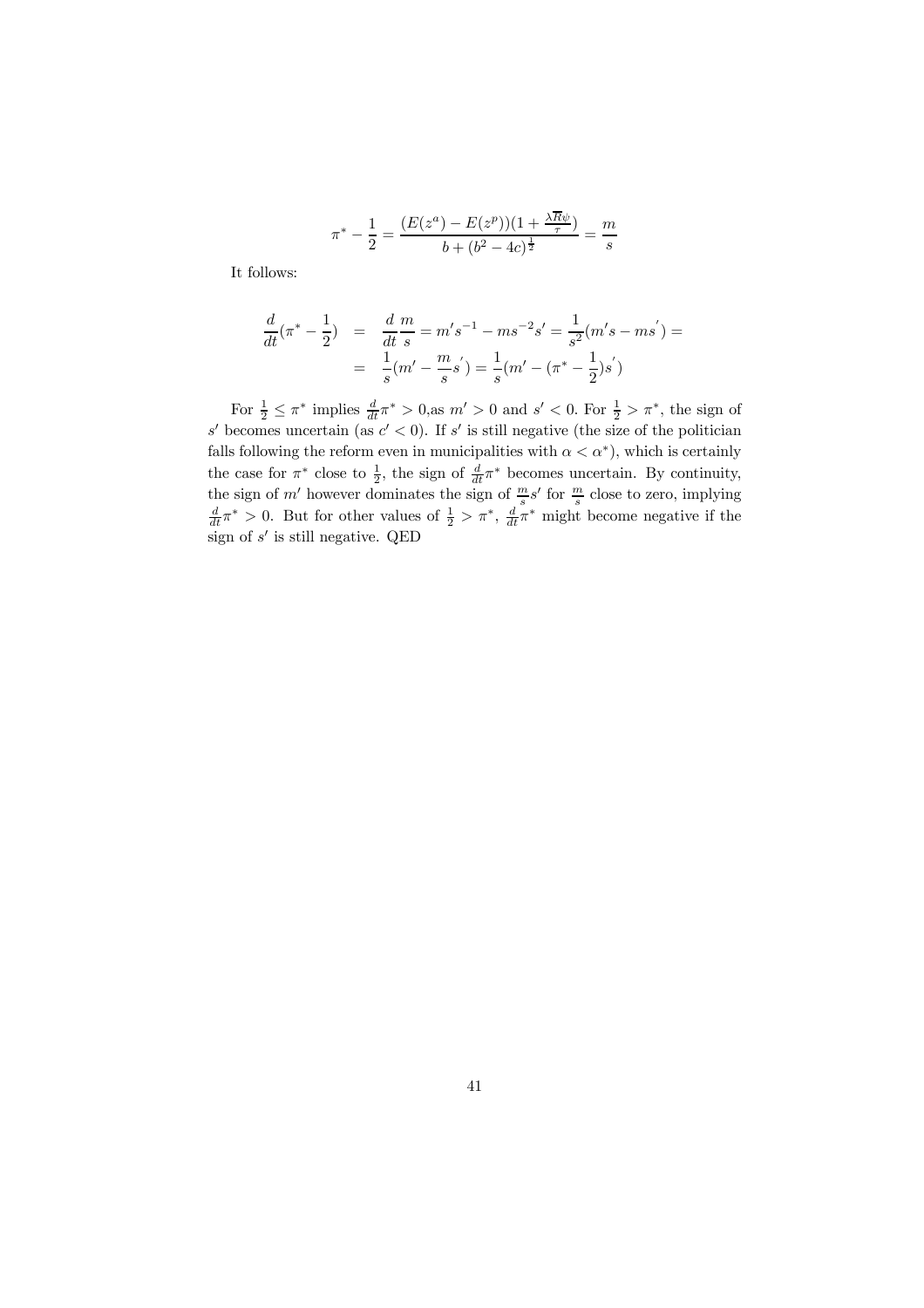## **TABLES and FIGURES**



**Figure 1. Central government transfers to Municipalities (% current revenues, 1980-2008)** 

Source: ISTAT, Conto economico delle amministrazioni comunali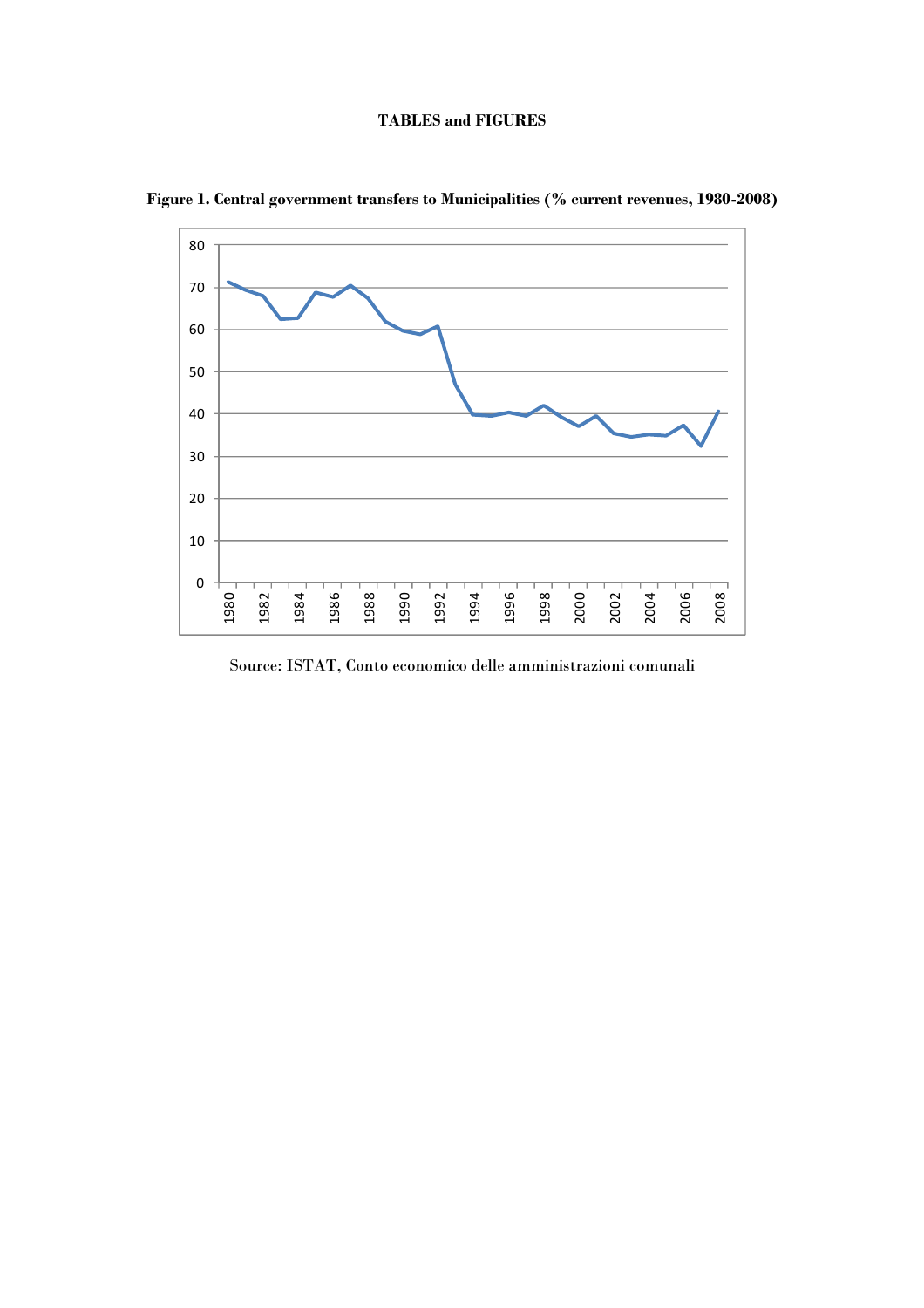|           |       | Typea | Performanceb               |                                   |          |            |  |
|-----------|-------|-------|----------------------------|-----------------------------------|----------|------------|--|
|           |       | Ya    |                            |                                   |          | Yw         |  |
| Quartilec | [A]   | B     | $\lceil \mathrm{C} \rceil$ | Yp                                | [A]      | B          |  |
|           |       |       |                            |                                   |          |            |  |
|           |       |       |                            | All years                         |          |            |  |
| First     | 44.24 | 19.35 | 11.98                      | 19.65                             | 0.89     | 73.27      |  |
| Second    | 29.81 | 16.35 | 12.98                      | 24.65                             | 4.54     | 83.80      |  |
| Third     | 33.02 | 18.60 | 7.91                       | 23.04                             | 9.88     | 85.32      |  |
| Fourth    | 36.82 | 20.91 | 13.18                      | 28.19                             | 9.31     | 79.07      |  |
|           |       |       |                            | <b>Before ICI</b>                 |          |            |  |
| First     | 41.30 | 18.84 | 10.14                      | 18.65                             | 0.57     | 60.74      |  |
| Second    | 27.27 | 14.05 | 14.05                      | 28.66                             | 3.88     | 72.87      |  |
| Third     | 19.84 | 10.32 | 10.32                      | 27.97                             | 9.84     | 77.52      |  |
| Fourth    | 26.24 | 12.77 | 12.06                      | 29.05                             | 6.22     | 70.07      |  |
|           |       |       |                            | After ICI                         |          |            |  |
| First     | 49.37 | 20.25 | 15.19                      | 21.42                             | $1.01\,$ | 93.90      |  |
| Second    | 33.33 | 19.54 | 11.49                      | 18.62                             | 4.71     | $100.00\,$ |  |
| Third     | 51.69 | 30.34 | 4.49                       | 15.80                             | 9.89     | 96.63      |  |
| Fourth    | 55.70 | 35.44 | 15.19                      | 26.65                             | 10.32    | 94.87      |  |
|           |       |       |                            | Difference After ICI - Before ICI |          |            |  |
| First     | 8.06  | 1.41  | 5.04                       | 2.77                              | 0.44     | 33.16      |  |
| Second    | 6.06  | 5.49  | $-2.56$                    | $-10.04$                          | 0.83     | 27.13      |  |
| Third     | 31.84 | 20.02 | $-5.82$                    | $-12.16$                          | 0.05     | 19.11      |  |
| Fourth    | 29.46 | 22.68 | 3.13                       | $-2.41$                           | 4.10     | 24.80      |  |
| Obs.      | 860   | 860   | 860                        | 885                               | 383      | 866        |  |

## **Table 1. Mean values of dependent variables by GDPpc quartiles (1988-1997)**

a Ya def. [A] - Jobs included: entrepreneurs, directors, engineers and architects, business consultants, lawyers, university professors; Ya def. [B] - Jobs included: [A] less business consultants and lawyers; Ya def. [C] - Jobs included: [B] less university professors; Yp - Years of political experience.

b Yw def. [A] - Separate waste collection; Yw def. [B] - Completing term in office.<br>c First: GDPpc <= 16376 euro; Second: GDPpc > 16376 euro & GPDpc <= 21227 euro; Third: GDPpc > 21227 euro & GDPpc <= 23724 euro; Fourth: GDPpc > 23724 euro.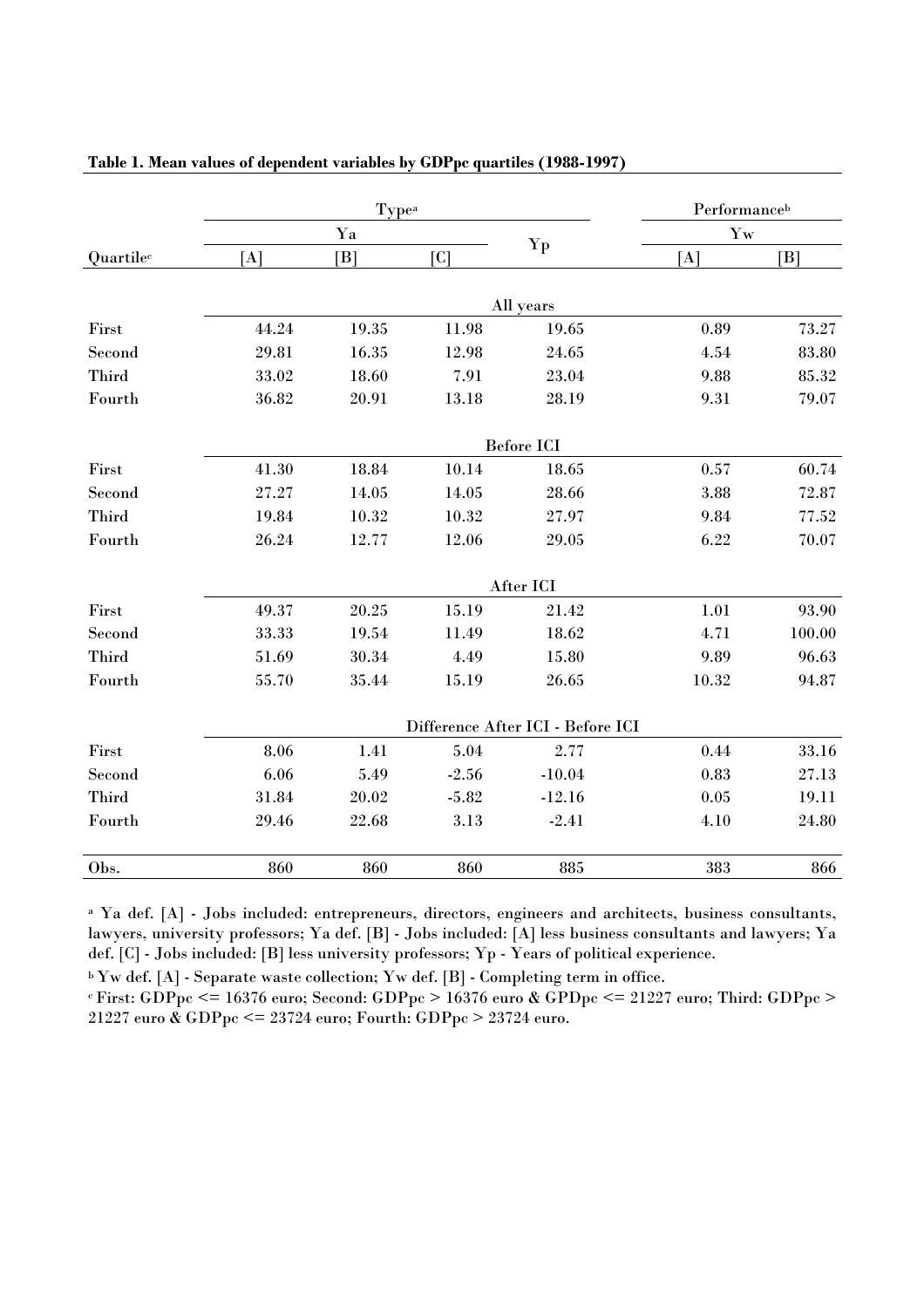|                 | <b>Type</b> |             |             |             |           |  |  |
|-----------------|-------------|-------------|-------------|-------------|-----------|--|--|
|                 | (1)         | (2)         | (3)         | (4)         | (5)       |  |  |
| Ya def. $[A]$   | $0.128***$  | $0.126***$  | $0.115***$  | $0.107**$   | 0.201     |  |  |
|                 | (0.044)     | (0.046)     | (0.045)     | (0.044)     | (0.161)   |  |  |
| Ya def. [B]     | $0.107***$  | $0.105***$  | $0.084**$   | $0.079**$   | 0.115     |  |  |
|                 | (0.036)     | (0.035)     | (0.036)     | (0.035)     | (0.122)   |  |  |
| Ya def. [C]     | 0.025       | 0.026       | 0.018       | 0.015       | $-0.056$  |  |  |
|                 | (0.030)     | (0.030)     | (0.031)     | (0.031)     | (0.119)   |  |  |
| $\mathbf{Yp}$   | $-0.066***$ | $-0.068***$ | $-0.060***$ | $-0.061***$ | $-0.110*$ |  |  |
|                 | (0.019)     | (0.019)     | (0.018)     | (0.017)     | (0.063)   |  |  |
|                 |             |             | Performance |             |           |  |  |
|                 | (1)         | (2)         | (3)         | (4)         | (5)       |  |  |
| Yw def. $[A]$   | 1.294***    | $1.365***$  | $1.653***$  | $1.392*$    | 3.108**   |  |  |
|                 | (0.453)     | (0.454)     | (0.624)     | (0.735)     | (1.207)   |  |  |
| $Yw$ def. $[B]$ | $0.133**$   | $0.132**$   | $0.145**$   | $0.156***$  | $-0.026$  |  |  |
|                 | (0.064)     | (0.058)     | (0.061)     | (0.058)     | (0.080)   |  |  |

**Table 2. The impact of decentralization on the type and the performance of politicians (estimates of** δ**, 1988-1997)** 

Two-ways clustered SE in parentheses. Sig. Lev.: \*\*\* 1%, \*\* 5%, \* 10%. Significant coefficients in bold. Municipal and year FE included in all models.

Additional controls:

Model (1) - AGE, SF, POP, OVER65, MOVIPROV (CYCLE in performance model only)

Model (2) - Model (1) plus ALIGNMENT, COMPETITION

Model (3) - Model (2) plus LN, FI (TL in performance model only)

Model (4) - Model (3) plus interactions of political variables with per capita GDP

Model (5) - Model (3) plus interactions of political variables with DECENTR

Variables definition:

Ya def. [A] - Jobs included: entrepreneurs, directors, engineers and architects, business consultants, lawyers, university professors

Ya def. [B] - Jobs included: [A] less business consultants and lawyers

Ya def. [C] - Jobs included: [B] less university professors

Yp - Years of political experience

Yw def. [A] - Percentage of separate waste collection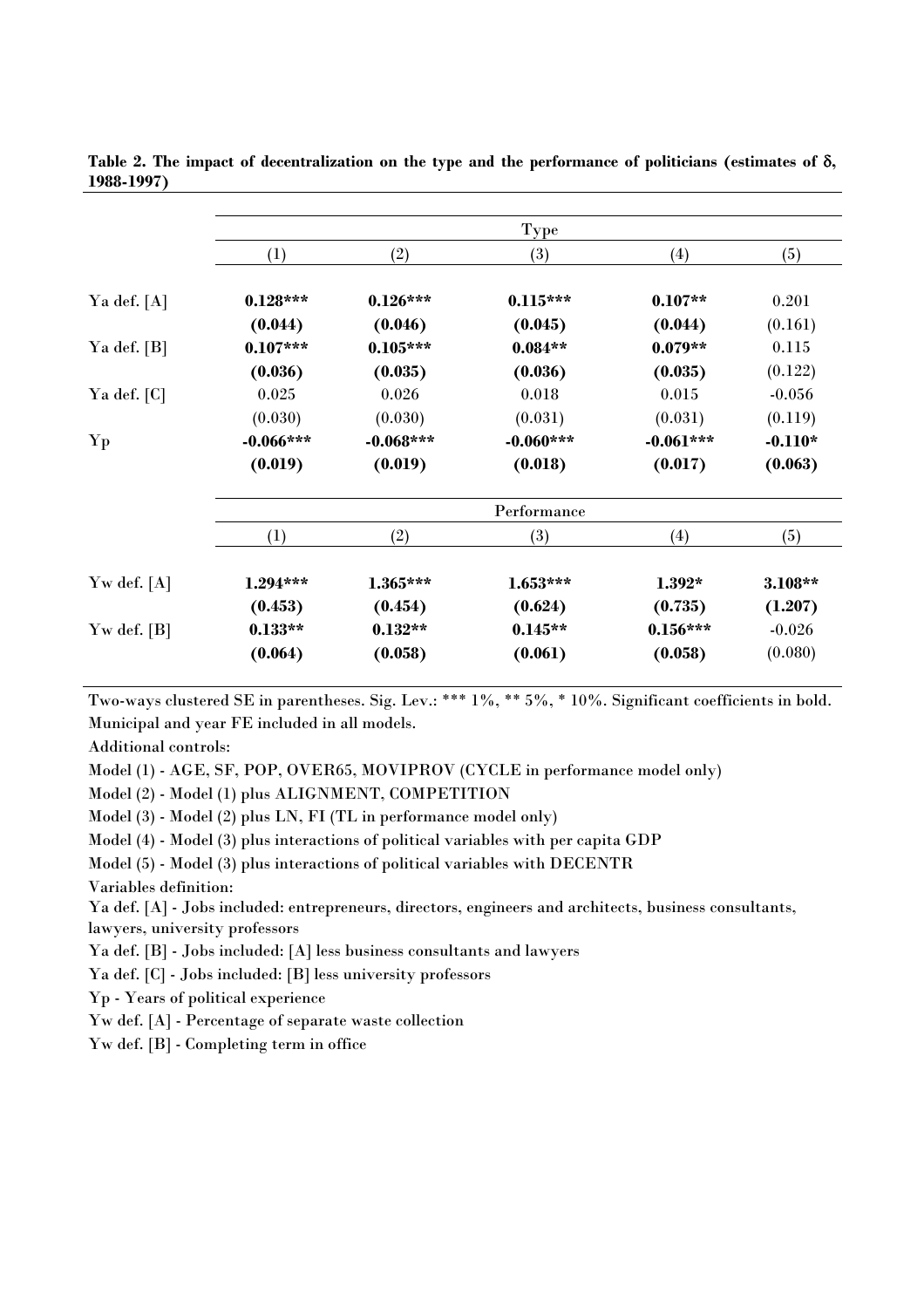|             |            | Type       |           |          |  |  |
|-------------|------------|------------|-----------|----------|--|--|
| (1)         | (2)        | (3)        | (4)       | (5)      |  |  |
| $-0.002$    | 0.008      | 0.006      | 0.011     | 0.013    |  |  |
| (0.031)     | (0.032)    | (0.032)    | (0.033)   | (0.113)  |  |  |
| 0.037       | 0.040      | 0.036      | 0.037     | 0.038    |  |  |
| (0.037)     | (0.037)    | (0.035)    | (0.037)   | (0.105)  |  |  |
| $0.070**$   | $0.062**$  | $0.058**$  | $0.058**$ | 0.107    |  |  |
| (0.032)     | (0.030)    | (0.028)    | (0.028)   | (0.095)  |  |  |
| $-0.026*$   | $-0.029**$ | $-0.028**$ | $-0.026*$ | $-0.052$ |  |  |
| (0.014)     | (0.014)    | (0.014)    | (0.014)   | (0.045)  |  |  |
| Performance |            |            |           |          |  |  |
| (1)         | (2)        | (3)        | (4)       | (5)      |  |  |
| $1.200*$    | 1.086      | 1.062      | 0.788     | 1.556    |  |  |
| (0.642)     | (0.680)    | (0.661)    | (0.528)   | (1.532)  |  |  |
| 0.003       | 0.008      | $-0.004$   | $-0.004$  | $-0.001$ |  |  |
| (0.027)     | (0.030)    | (0.022)    |           | (0.032)  |  |  |
|             |            |            |           | (0.023)  |  |  |

**Table 3. The impact of decentralization on the type and the performance of politicians (estimates of** δ**, 1995-2002)** 

Two-ways clustered SE in parentheses. Sig. Lev.: \*\*\* 1%, \*\* 5%, \* 10%. Significant coefficients in bold. Municipal and year FE included in all models.

Additional controls:

Model (1) - AGE, SF, POP, OVER65, MOVIPROV (CYCLE in performance model only)

Model (2) - Model (1) plus ALIGNMENT, COMPETITION

Model (3) - Model (2) plus LN, FI (TL in performance model only)

Model (4) - Model (3) plus interactions of political variables with per capita GDP

Model (5) - Model (3) plus interactions of political variables with DECENTR

Variables definition:

Ya def. [A] - Jobs included: entrepreneurs, directors, engineers and architects, business consultants, lawyers, university professors

Ya def. [B] - Jobs included: [A] less business consultants and lawyers

Ya def. [C] - Jobs included: [B] less university professors

Yp - Years of political experience

Yw def. [A] - Separate waste collection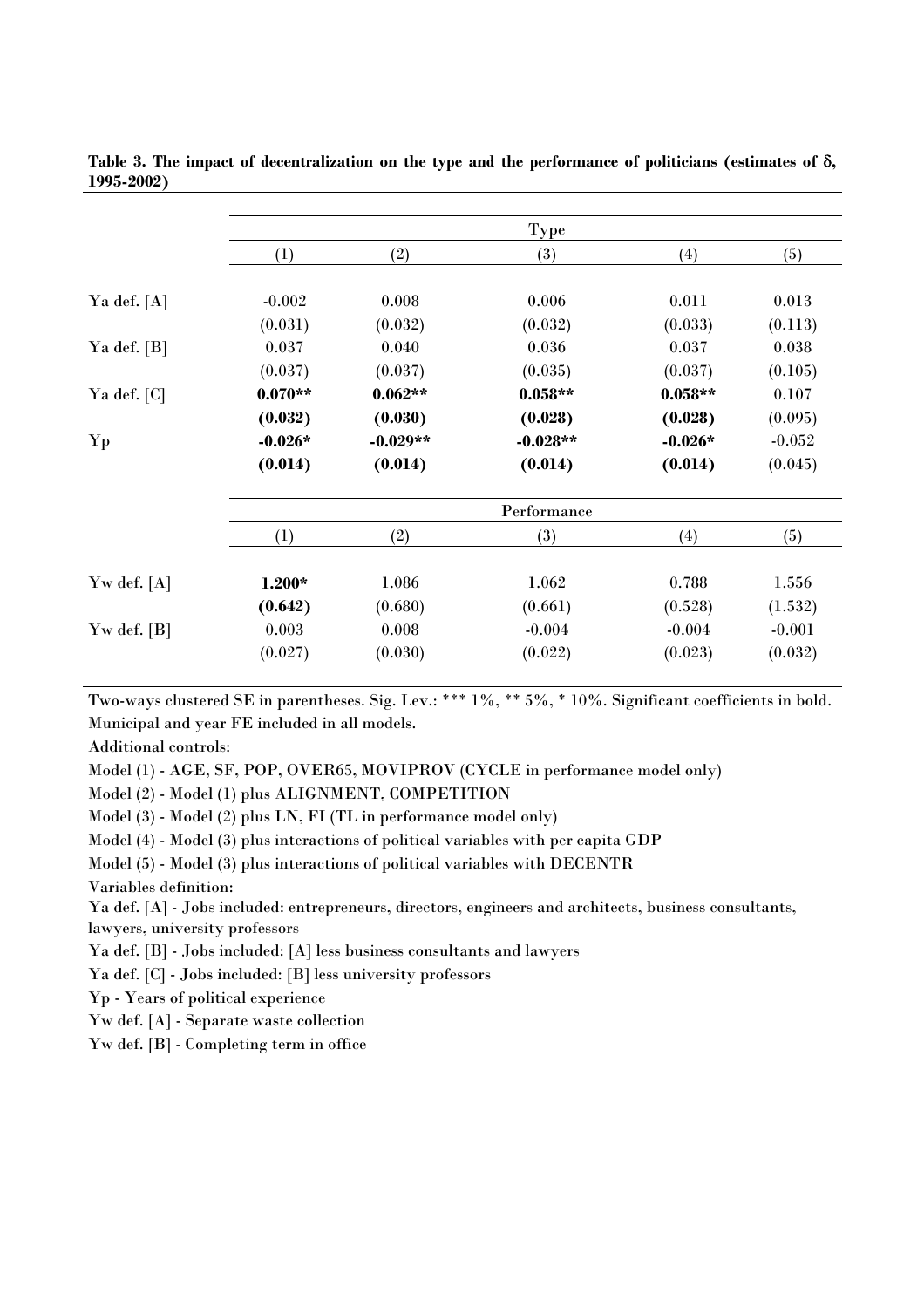|           |                      | Type                 | Performance<br>$\mathbf{Y}\mathbf{w}$ |                        |                       |                     |
|-----------|----------------------|----------------------|---------------------------------------|------------------------|-----------------------|---------------------|
|           | Ya                   |                      |                                       |                        |                       |                     |
|           | $\bf{[A]}$           | $\mathbb{B}$         | $\overline{C}$                        | Yp                     | $\bf{A}$              | B                   |
| 1988-1997 | $0.103**$<br>(0.046) | $0.072**$<br>(0.034) | 0.025<br>(0.027)                      | $-0.060***$<br>(0.018) | $1.728***$<br>(0.666) | $0.124*$<br>(0.067) |
| 1995-2002 | 0.023<br>(0.036)     | 0.059<br>(0.038)     | $0.056*$<br>(0.029)                   | $-0.028**$<br>(0.013)  | $1.254*$<br>(0.744)   | 0.004<br>(0.020)    |

## **Table 4. The role of spending for electoral campaigns (estimates of** δ**)**

Two-ways clustered SE in parentheses. Sig. Lev.: \*\*\* 1%, \*\* 5%, \* 10%. Significant coefficients in bold. Municipal and year FE included in all models.

Additional controls: AGE, SF, POP, OVER65, MOVIPROV, ALIGNMENT, COMPETITION, LN, FI (CYCLE, TL in performance model only)

Variables definition:

Ya def. [A] - Jobs included: entrepreneurs, directors, engineers and architects, business consultants, lawyers, university professors

Ya def. [B] - Jobs included: [A] less business consultants and lawyers

Ya def. [C] - Jobs included: [B] less university professors

Yp - Years of political experience

Yw def. [A] - Separate waste collection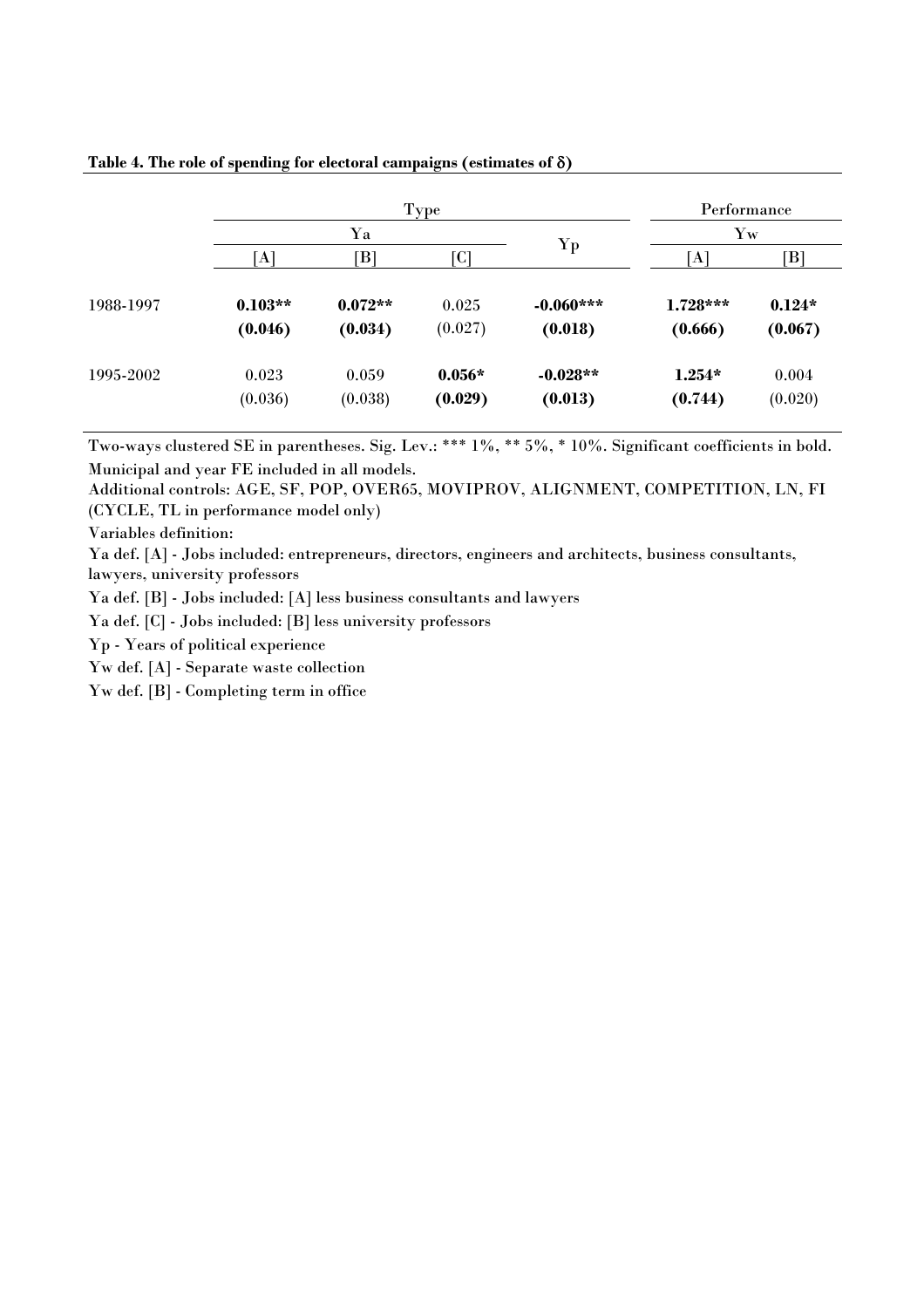## **Table 5. The role of social capital (estimates of** δ**)**

|           |              | Type           |                |           |             | Performance |                            |  |
|-----------|--------------|----------------|----------------|-----------|-------------|-------------|----------------------------|--|
|           |              |                | Ya             |           |             |             | $\mathbf{Y}\mathbf{w}$     |  |
|           |              | $[\mathrm{A}]$ | $\mathsf{[B]}$ | [C]       | ${\bf Yp}$  | [A]         | $\lceil \mathrm{B} \rceil$ |  |
| 1988-1997 | Centre-North | $0.111***$     | $0.086**$      | 0.013     | $-0.054***$ | 0.492       | $0.149**$                  |  |
|           |              | (0.041)        | (0.038)        | (0.030)   | (0.017)     | (0.860)     | (0.070)                    |  |
|           | South        | 0.013          | 0.098          | 0.074     | $-0.082*$   | 1.099       | $0.336***$                 |  |
|           |              | (0.155)        | (0.104)        | (0.095)   | (0.046)     | (0.695)     | (0.116)                    |  |
| 1995-2002 | Centre-North | 0.009          | 0.033          | $0.062**$ | $-0.023$    | 0.513       | 0.006                      |  |
|           |              | (0.036)        | (0.038)        | (0.030)   | (0.015)     | (0.585)     | (0.033)                    |  |
|           | South        | 0.015          | 0.030          | 0.028     | $-0.030$    | 0.709       | $-0.059$                   |  |
|           |              | (0.070)        | (0.073)        | (0.042)   | (0.037)     | (1.223)     | (0.058)                    |  |

Two-ways clustered SE in parentheses. Sig. Lev.: \*\*\* 1%, \*\* 5%, \* 10%. Significant coefficients in bold. Municipal and year FE included in all models.

Additional controls: AGE, SF, POP, OVER65, MOVIPROV, ALIGNMENT, COMPETITION, LN, FI (CYCLE, TL in performance model only)

Variables definition:

Ya def. [A] - Jobs included: entrepreneurs, directors, engineers and architects, business consultants, lawyers, university professors

Ya def. [B] - Jobs included: [A] less business consultants and lawyers

Ya def. [C] - Jobs included: [B] less university professors

Yp - Years of political experience

Yw def. [A] - Separate waste collection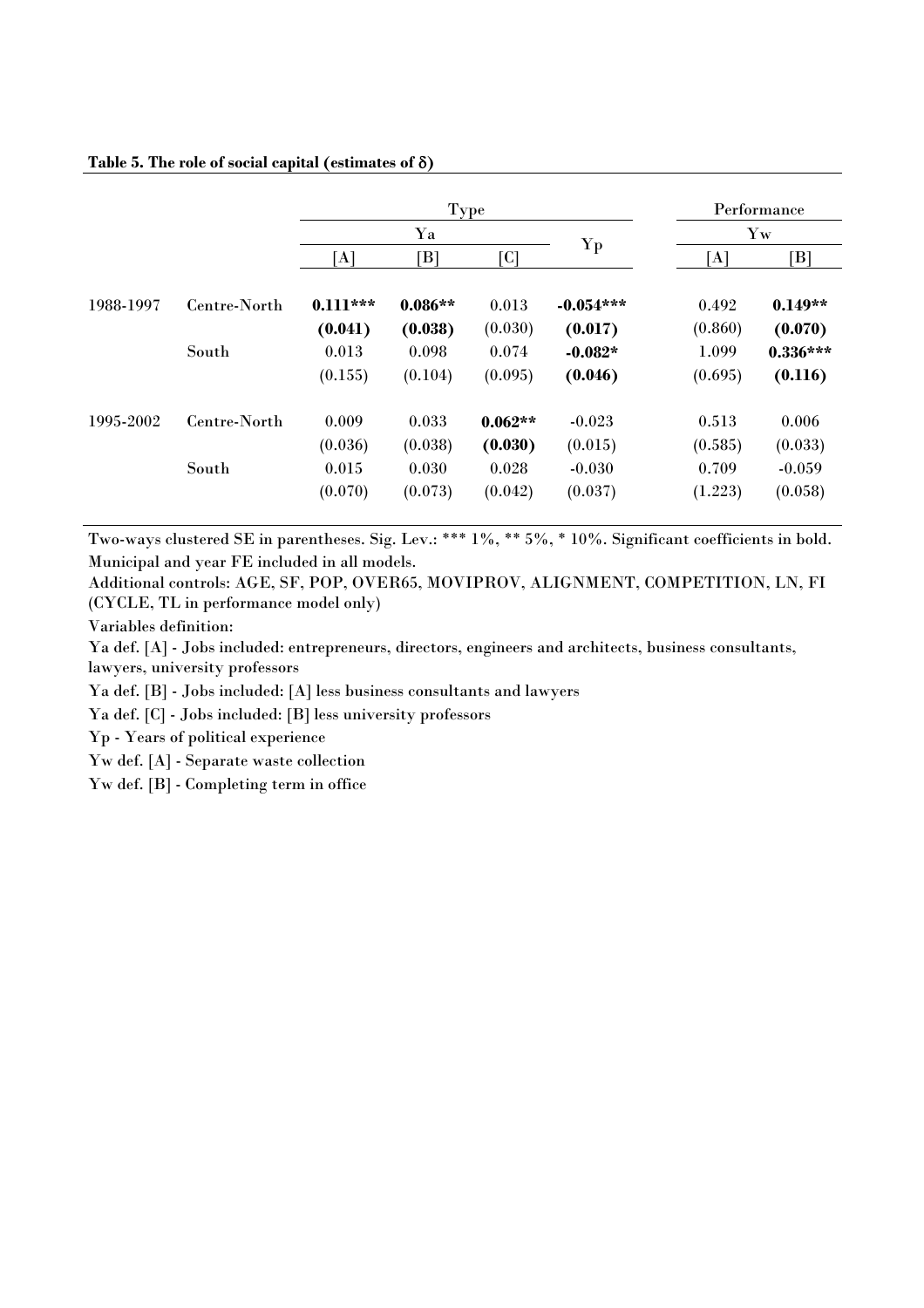# **Table 6. Mutually exclusive definition of Ya and Yp (estimates of** δ**)**

|           |                        |            | Ya definitions |                         |
|-----------|------------------------|------------|----------------|-------------------------|
|           |                        | [A]        | $\mathsf{[B]}$ | $\overline{\text{[C]}}$ |
| 1988-1997 | Ya                     | $0.116***$ | $0.095***$     | 0.023                   |
|           |                        | (0.042)    | (0.036)        | (0.031)                 |
|           | ${\bf Yp}$             | $-0.022$   | $-0.016$       | $-0.016$                |
|           |                        | (0.026)    | (0.028)        | (0.028)                 |
| 1995-2002 | Ya                     | 0.023      | 0.045          | $0.064**$               |
|           |                        | (0.030)    | (0.035)        | (0.028)                 |
|           | $\mathbf{Y}\mathbf{p}$ | 0.009      | 0.000          | $-0.003$                |
|           |                        | (0.018)    | (0.021)        | (0.021)                 |

Two-ways clustered SE in parentheses. Sig. Lev.: \*\*\* 1%, \*\* 5%, \* 10%. Significant coefficients in bold. Municipal and year FE included in all models.

Additional controls: AGE, SF, POP, OVER65, MOVIPROV, ALIGNMENT, COMPETITION, LN, FI Variables definition:

Ya def. [A] - Jobs included: entrepreneurs, directors, engineers and architects, business consultants, lawyers, university professors

Ya def. [B] - Jobs included: [A] less business consultants and lawyers

Ya def. [C] - Jobs included: [B] less university professors

Yp - Years of political experience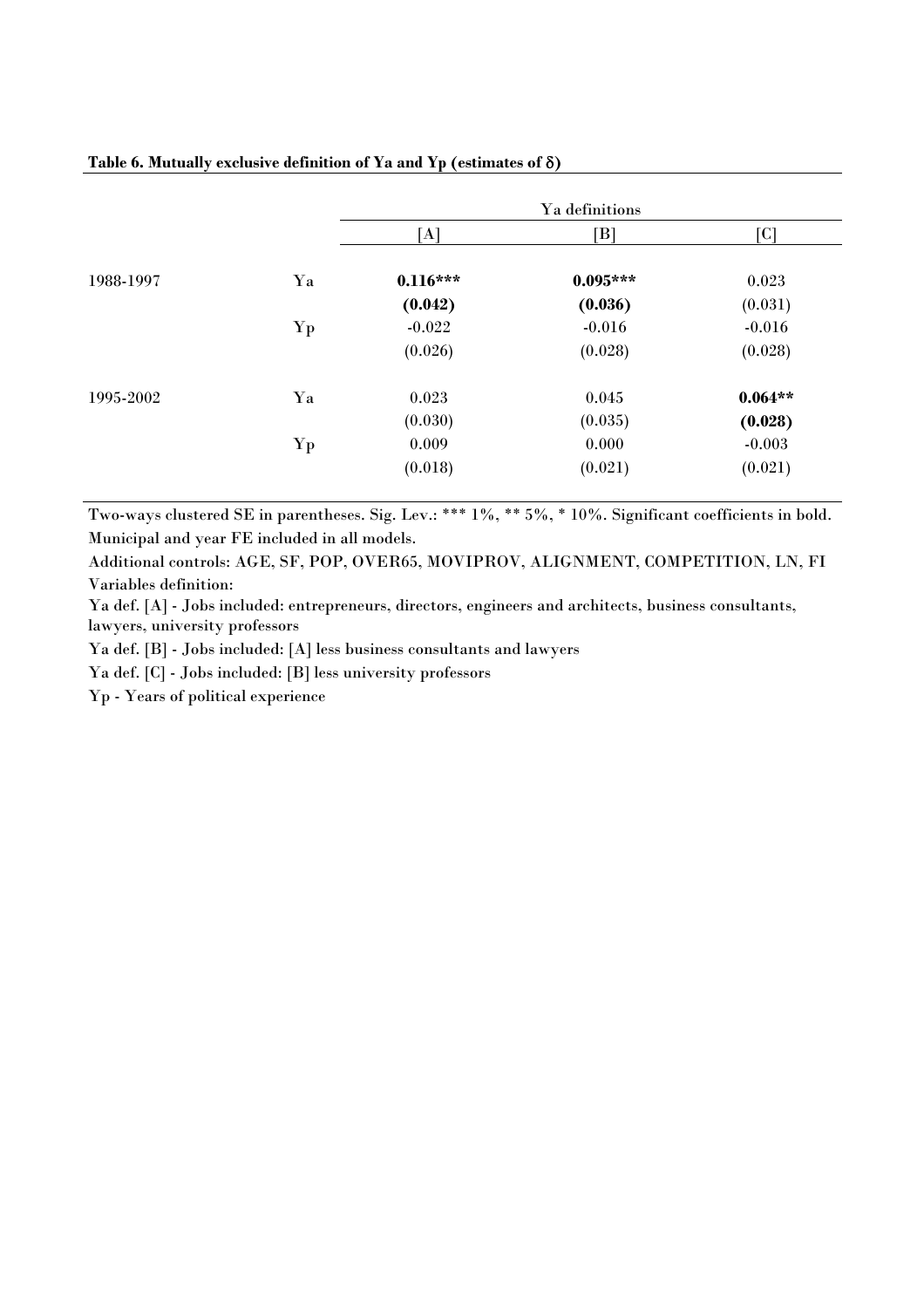| <b>Variable</b>                      | Obs | Mean   | Std. Dev. | Min              | Max               | <b>Source</b>                                                                                                                                                                                                      |
|--------------------------------------|-----|--------|-----------|------------------|-------------------|--------------------------------------------------------------------------------------------------------------------------------------------------------------------------------------------------------------------|
| Ya [A]                               | 860 | 0.360  | 0.480     | $\boldsymbol{0}$ | 1                 |                                                                                                                                                                                                                    |
| Ya [B]                               | 860 | 0.188  | 0.391     | $\boldsymbol{0}$ | $\bf{l}$          | Italian Ministry of Domestic Affairs,<br>"Anagrafe degli amministratori locali"                                                                                                                                    |
| Ya [C]                               | 860 | 0.115  | 0.319     | $\boldsymbol{0}$ | $\bf{l}$          |                                                                                                                                                                                                                    |
| Yp                                   | 885 | 0.238  | 0.199     | $\boldsymbol{0}$ | 0.917             | Italian Ministry of Domestic Affairs,<br>"Anagrafe degli amministratori locali";<br><b>OPENOPOLIS; historical archive "Corriere</b><br>della Sera" and "La Repubblica"; Italian<br>Parliament; European Parliament |
| $\mathrm{Yw}\left[\mathrm{A}\right]$ | 383 | 6.371  | $6.502\,$ | $\boldsymbol{0}$ | 33.740            | Legambiente                                                                                                                                                                                                        |
| $\text{Yw}$ [B]                      | 866 | 0.804  | 0.397     | $\boldsymbol{0}$ | $\bf{l}$          | Italian Ministry of Domestic Affairs,<br>"Anagrafe degli amministratori locali"                                                                                                                                    |
| GDPpc                                | 890 | 20293  | 4709      | 11474            | 31411             | Istituto Tagliacarne                                                                                                                                                                                               |
| $\rm{SF}$                            | 885 | 0.045  | 0.208     | $\boldsymbol{0}$ | 1                 | Italian Ministry of Domestic Affairs,<br>"Anagrafe degli amministratori locali"                                                                                                                                    |
| AGE                                  | 885 | 50     | 9         | 29               | 81                | Italian Ministry of Domestic Affairs,<br>"Anagrafe degli amministratori locali"                                                                                                                                    |
| POP                                  | 890 | 174380 | 345264    | 15008            | 2800000           | <b>ISTAT</b>                                                                                                                                                                                                       |
| OVER65                               | 890 | 17.005 | 3.811     | 7.690            | 26.560            |                                                                                                                                                                                                                    |
| <b>MOVIPROV</b>                      | 890 | 7.026  | 1.421     | 4.050            | 13.149            | Archive of the Italian Chambers of Commerce                                                                                                                                                                        |
| <b>ALIGNMENT</b>                     | 885 | 0.702  | 0.458     | $\boldsymbol{0}$ | 1                 | Italian Ministry of Domestic Affairs,<br>"Anagrafe degli amministratori locali";<br>OPENOPOLIS; historical archive "Corriere<br>della Sera" and "La Repubblica"                                                    |
| COMPETITION 890 5159.269             |     |        | 247.984   |                  | 4705.000 6250.000 | Italian Ministry of Domestic Affairs,<br>"archivio storico delle elezioni" and ITANES                                                                                                                              |
| LN                                   | 885 | 0.044  | 0.205     | $\boldsymbol{0}$ | $\bf{l}$          | Italian Ministry of Domestic Affairs,                                                                                                                                                                              |
| $FI$                                 | 885 | 0.028  | 0.166     | $\boldsymbol{0}$ | $\bf{l}$          | "Anagrafe degli amministratori locali";<br><b>OPENOPOLIS</b> ; historical archive "Corriere<br>della Sera" and "La Repubblica"                                                                                     |
| TL                                   | 890 | 0.018  | 0.133     | $\boldsymbol{0}$ | $\bf{l}$          | Italian Ministry of Domestic Affairs,                                                                                                                                                                              |
| <b>CYCLE</b>                         | 889 | 2.781  | 1.385     | 1                | 5                 | "Anagrafe degli amministratori locali"                                                                                                                                                                             |

**Appendix Table A.1. Descriptive statistics**